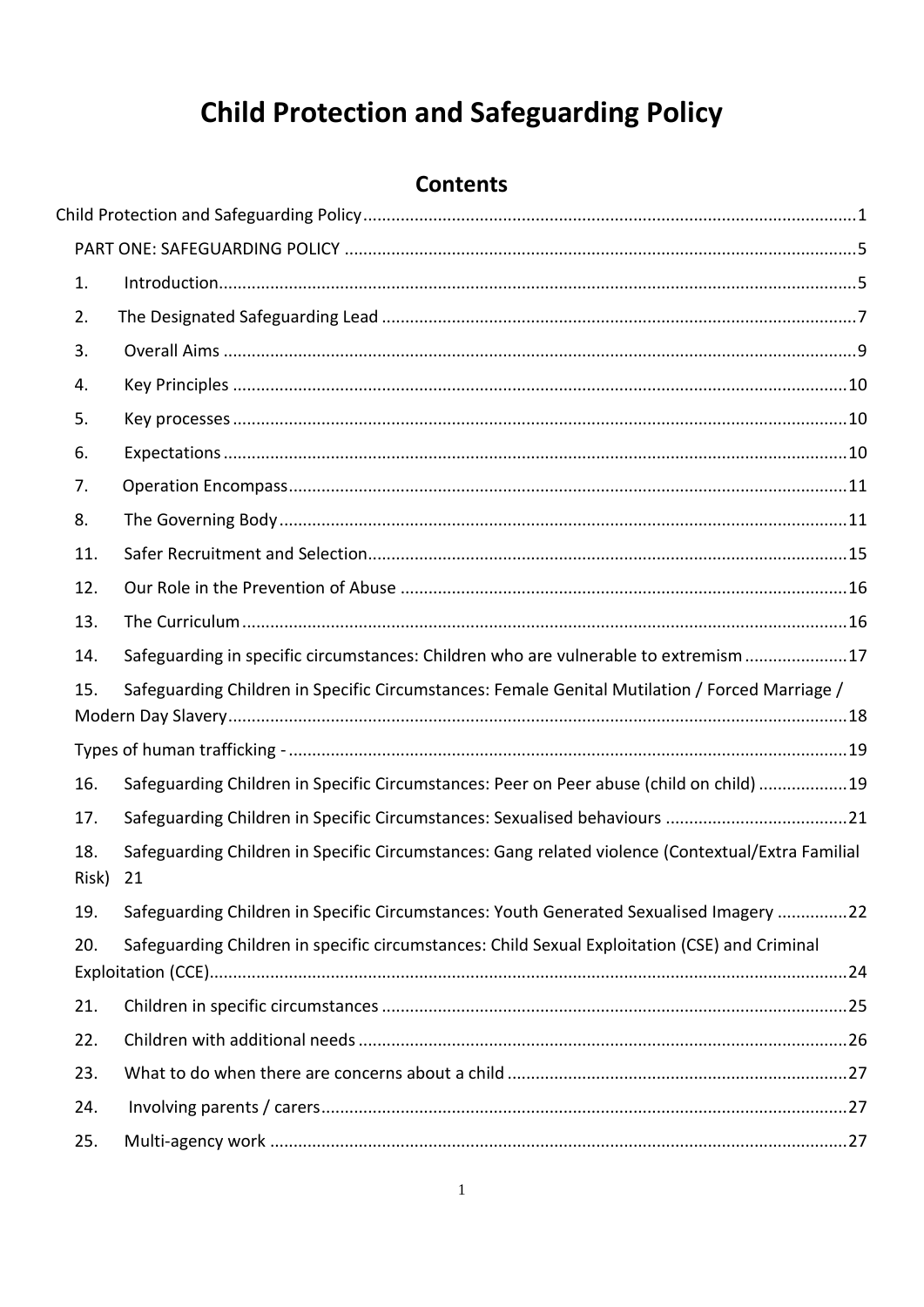| 26. |                                                                                                       |  |
|-----|-------------------------------------------------------------------------------------------------------|--|
|     |                                                                                                       |  |
|     |                                                                                                       |  |
|     |                                                                                                       |  |
|     |                                                                                                       |  |
|     |                                                                                                       |  |
|     | Appendix 6 Safeguarding in specific circumstance: Youth produced sexual imagery 43                    |  |
|     |                                                                                                       |  |
|     |                                                                                                       |  |
|     |                                                                                                       |  |
|     | Appendix 10 Information Sharing advice for practitioners providing safeguarding services to children, |  |
|     |                                                                                                       |  |
|     |                                                                                                       |  |
|     |                                                                                                       |  |

Your privacy is extremely important to us. Please take the time to view our full Privacy Policy, which is available on all federation websites, where we state the types of data we hold and how we use it. All data is collected and held in accordance o[f General Data Protection Regulation \(GDPR\)](http://data.consilium.europa.eu/doc/document/ST-5419-2016-INIT/en/pdf) and the expected provisions of the Data Protection Act 2018 (DPA 2018) as set out in the [Data Protection Bill.](https://publications.parliament.uk/pa/bills/cbill/2017-2019/0153/18153.pdf) We will only share your data with third parties where we have either your expressed permission or the law requires it.

**For any further information regarding GDPR talk to our data protection officer (DPO)**:

**Rebecca Kastania, Aylestone School, Broadland House, Broadland Lane, Hereford HR1 1HY**

**Tel: 01432 357 371 Email:** [bkastania@aylestone.hereford.sch.uk](mailto:bkastania@aylestone.hereford.sch.uk)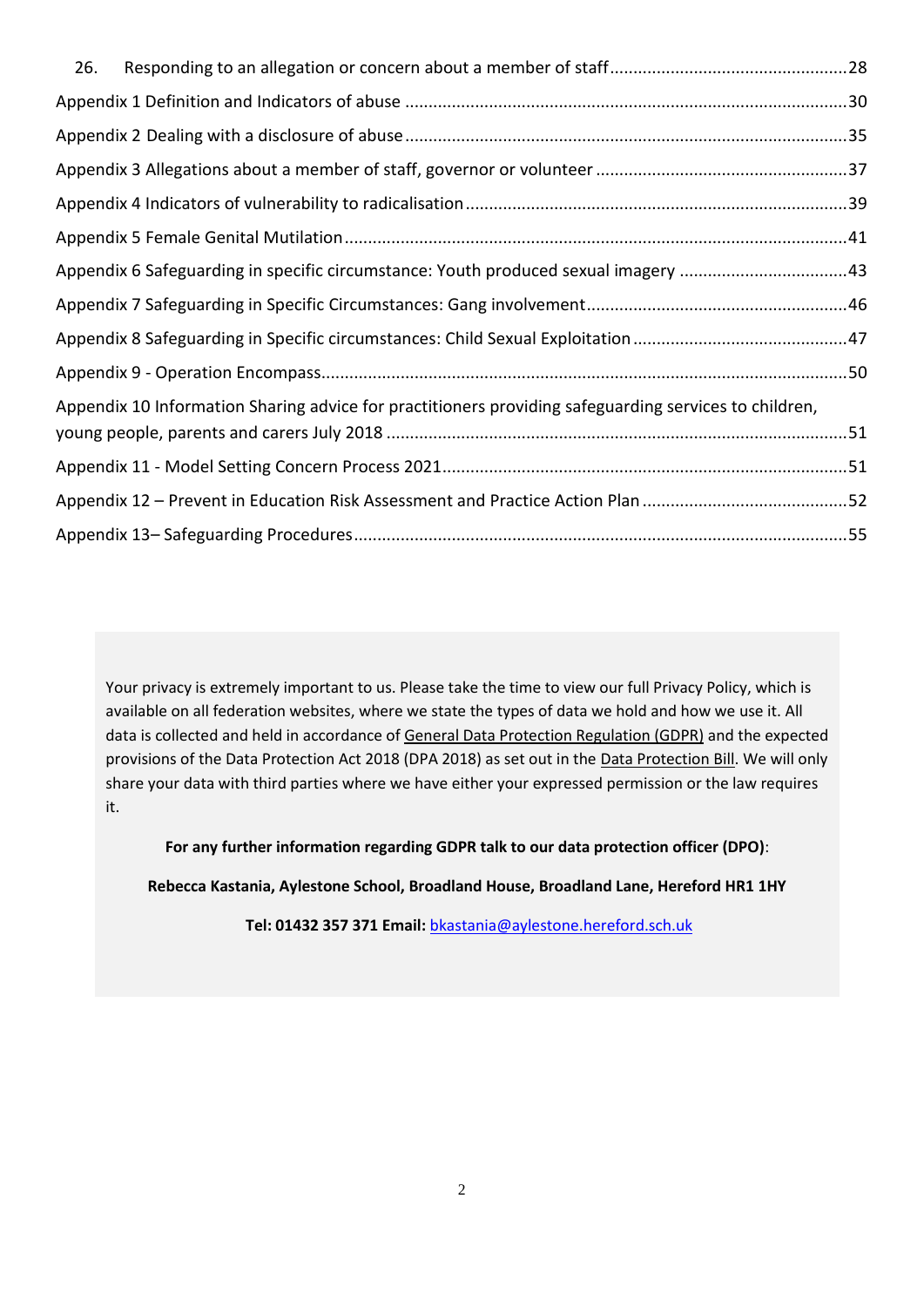In this Federation, we are committed to safeguarding and child protection in line with the statutory guidance.

As required, all staff have read and understood part one of Keeping Children Safe in Education (2021).

## **Designated Child Protection officer and Safeguarding Leads:**

- Mrs. S Alderton Aylestone
- Mr. R Kay Broadlands
- Mrs. S Houchen Withington

## **Deputy DSL's**:

- Mr. S Robertson
- Mr P Lewis
- Mr N O Neil
- Mrs K Erwin
- Mrs L Hernon
- Mrs L Smith
- Mrs F Madeley

## **Early Years Designated Safeguarding Lead:**

- Mr. R Kay Broadlands
- Mrs. S Houchen Withington

## **Child Protection and Safeguarding Governor:**

• Mrs Kate Shepherd

## **The Prevent SPOC is:**

- Mrs. S Alderton Aylestone
- Mr. R Kay Broadlands
- Mrs. S Houchen Withington

## **The Operation Encompass SPOC is:**

- Mrs. S Alderton Aylestone
- Mr. R Kay Broadlands
- Mrs. S Houchen Withington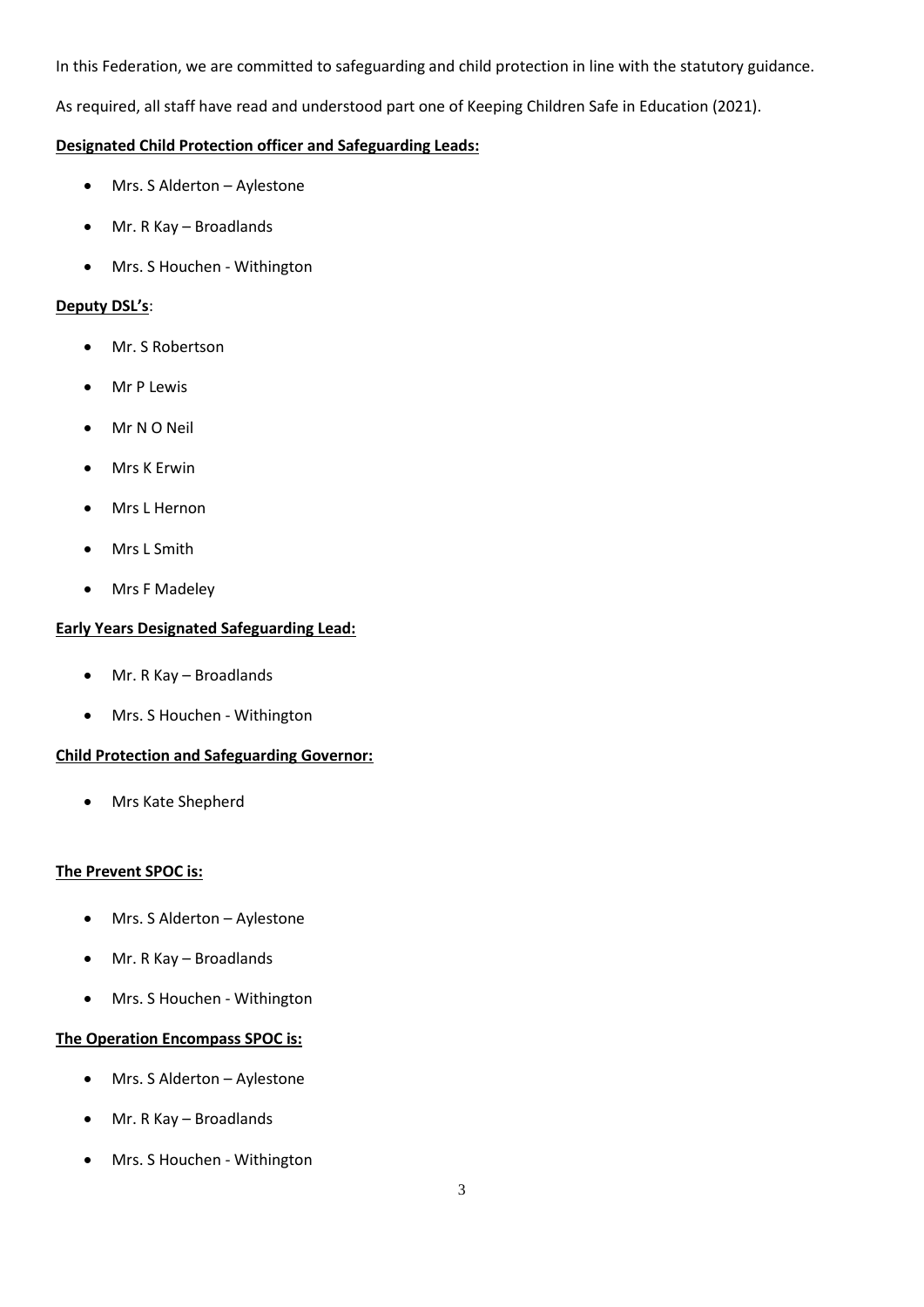#### **Designated teacher for looked after children is:**

- Mrs. S Alderton Aylestone
- Mr. R Kay Broadlands
- Mrs. S Houchen Withington

## **Designated teacher for children with a Social Worker is:**

- Mrs. S Alderton Aylestone
- Mr. R Kay Broadlands
- Mrs. S Houchen Withington

## **Local Multi Agency Safeguarding Arrangement:**

**Note:** The Children and Social Work Act 2017 (the Act) replaced Local Safeguarding Children Boards with new local safeguarding arrangements led by three safeguarding partners (local authorities, chief officers of police and clinical commissioning groups). The Act places a duty on those partners to make arrangements for themselves and **relevant agencies** they deem appropriate to work together for the purpose of safeguarding and promoting the welfare of children in their area. Education is one of the relevant agencies. In Herefordshire, the arrangements are referred to as the Herefordshire Safeguarding Children Partnership.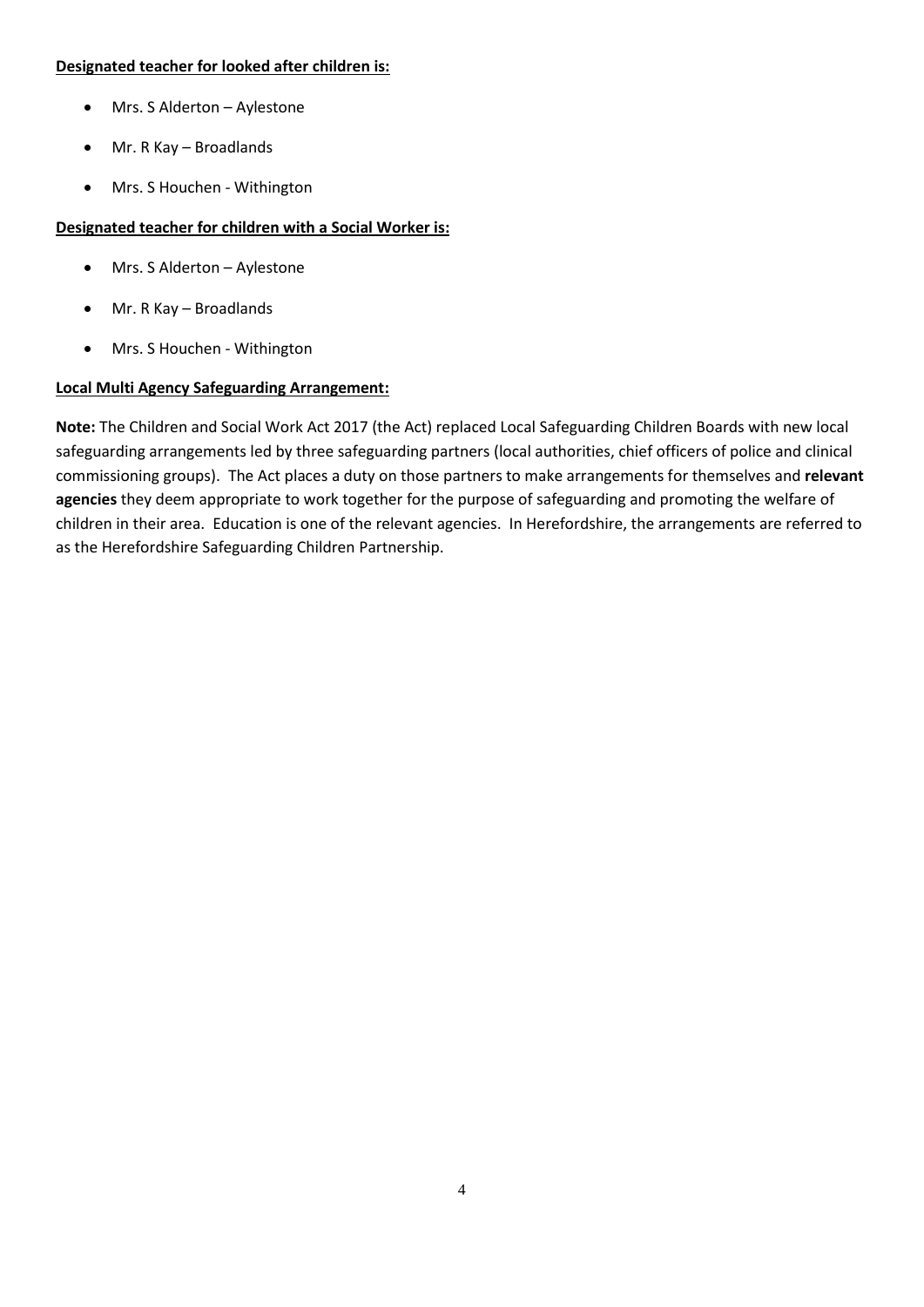#### **PART ONE: SAFEGUARDING POLICY**

#### <span id="page-4-1"></span><span id="page-4-0"></span>**1. Introduction**

- 1.1 Safeguarding is defined as
	- protecting children from maltreatment
	- preventing impairment of children's mental and physical health or development;
	- ensuring that children are growing up in circumstances consistent with the provision of safe and effective care; and
	- taking action to enable all children to have the best outcomes.
- 1.2 Child Protection is defined as
	- the activity that is undertaken to protect specific children who are suffering or likely to suffer significant harm. (Working Together, DfE 2018)

This includes, but is not limited to, safeguarding children in specific circumstances, such as:

| Neglect                                                                            | Physical abuse                                         |
|------------------------------------------------------------------------------------|--------------------------------------------------------|
| <b>Emotional abuse</b>                                                             | Sexual abuse                                           |
| Bullying, including online and prejudice-based bullying                            | Racist, disability and homophobic or transphobic abuse |
| Gender based violence / violence against women and<br>girls                        | Radicalisation and /or extremist behaviour             |
| Child Sexual Exploitation and trafficking                                          | The impact of new technologies on sexual behaviour:    |
|                                                                                    | e.g. Youth Produced Sexual imagery                     |
| Teenage relationship abuse                                                         | Substance abuse                                        |
| Gang / youth violence including initiation / hazing                                | Domestic abuse / violence                              |
| <b>Female Genital Mutilation</b>                                                   | <b>Forced Marriage</b>                                 |
| Fabricated / induced illness                                                       | Poor parenting                                         |
| Online including grooming via social networking,<br>online gaming, video messaging | Peer on peer abuse                                     |
| Self Harm behaviours                                                               | Children with mental health difficulties or illness    |
| Up skirting                                                                        | Contextual/extra familiar risks                        |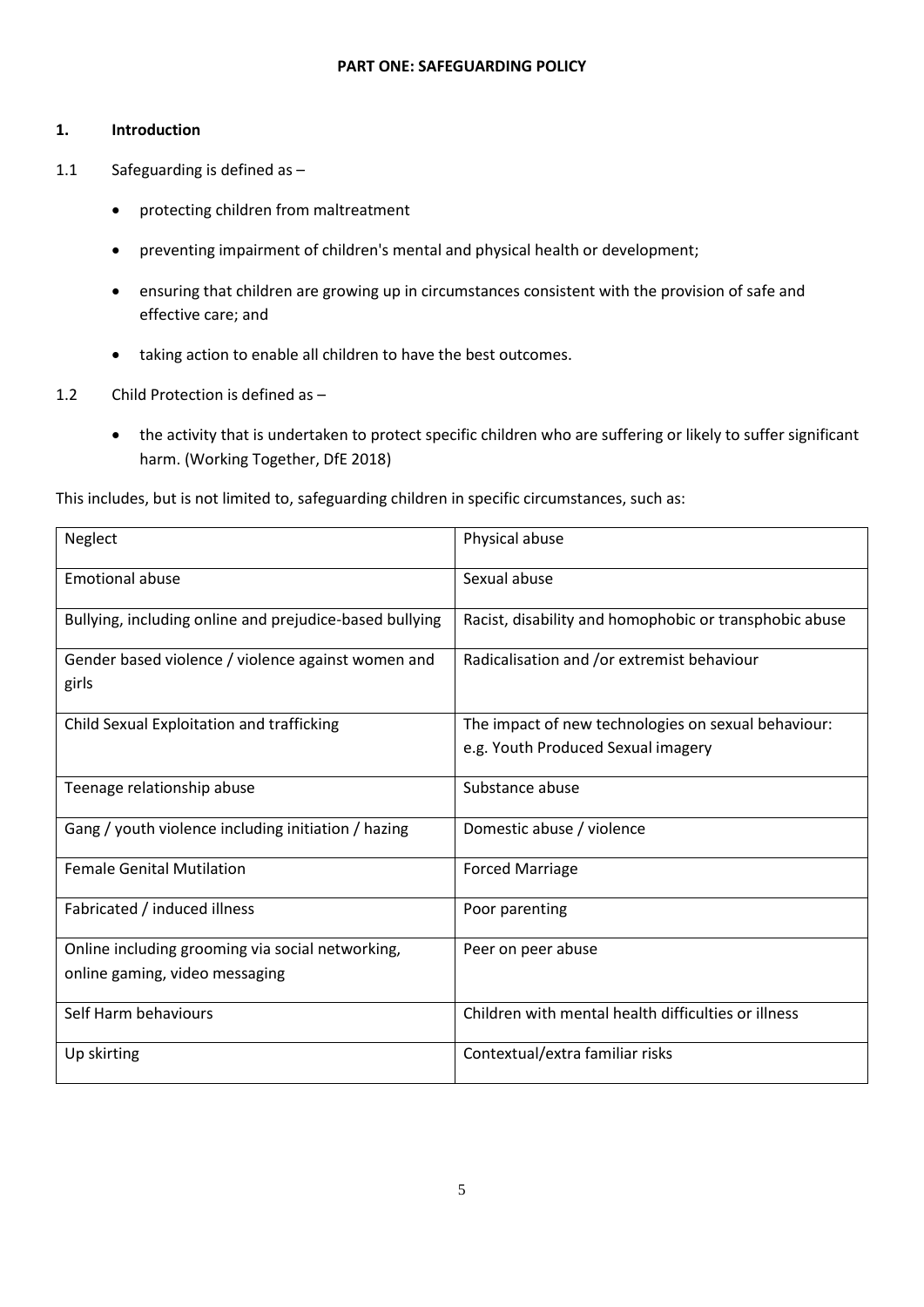**The Federation of schools- Aylestone, Broadlands and Withington (referred to as the Federation from now on) is committed to safeguarding and promoting the welfare of all its children. We believe that:**

- all children/young people have an equal right to be protected from harm
- children/young people need support which matches their individual needs, including those who may have experienced abuse
- all children/young people have the right to speak freely and voice their values and beliefs
- where there is a safeguarding concern, governing bodies, proprietors and school leaders should ensure the child's wishes and feelings are taken into account when determining what action to take and what services to provide
- all children/young people must be encouraged to respect each other's values and support each other
- all children/young people have the right to be supported to meet their emotional and social needs as well as their educational needs
- schools can and do contribute to the prevention of abuse, victimisation, bullying, exploitation, extreme behaviours, discriminatory views and risk taking behaviours which may be perceived to be 'risky'
- all staff, volunteers and visitors have an important role to play in safeguarding children and protecting them from abuse.
- the schools have a zero-tolerance approach to sexual violence and sexual harassment

## **The Federation will fulfil their local and national responsibilities as laid out in the following documents:**

- [Working Together to Safeguard Children](https://assets.publishing.service.gov.uk/government/uploads/system/uploads/attachment_data/file/779401/Working_Together_to_Safeguard-Children.pdf) (DfE 2018)
- [Keeping Children Safe in Education](https://assets.publishing.service.gov.uk/government/uploads/system/uploads/attachment_data/file/999348/Keeping_children_safe_in_education_2021.pdf) (DfE September 2021)
- [Information Sharing \(HM Govt July 2018\)](https://assets.publishing.service.gov.uk/government/uploads/system/uploads/attachment_data/file/721581/Information_sharing_advice_practitioners_safeguarding_services.pdf)
- The procedures of Herefordshire Safeguarding Children Partnership.
- [The Children Act 1989](http://www.legislation.gov.uk/ukpga/1989/41/contents)
- [The Education Act 2002](http://www.legislation.gov.uk/ukpga/2002/32/contents) s175 / s157
- [What to do if you are worried a child is being abused \(DfE, 2015\)](https://assets.publishing.service.gov.uk/government/uploads/system/uploads/attachment_data/file/419604/What_to_do_if_you_re_worried_a_child_is_being_abused.pdf)
- [Use of reasonable force in schools \(DfE, 2013\)](https://www.gov.uk/government/publications/use-of-reasonable-force-in-schools)
- [Mental Health and Behaviour in Schools: Departmental Advice \(DfE,](https://assets.publishing.service.gov.uk/government/uploads/system/uploads/attachment_data/file/755135/Mental_health_and_behaviour_in_schools__.pdf) 2018)
- [Preventing and Tackling Bullying: Advice for Head Teachers, Staff and Governing Bodies \(DfE, 2017\)](https://www.gov.uk/government/publications/preventing-and-tackling-bullying)
- [Prevent Duty, Counter Terrorism and Security Act 2015](https://www.legislation.gov.uk/ukdsi/2015/9780111133309/pdfs/ukdsiod_9780111133309_en.pdf)
- [Serious Crime Act 2015](https://www.legislation.gov.uk/ukpga/2015/9/contents)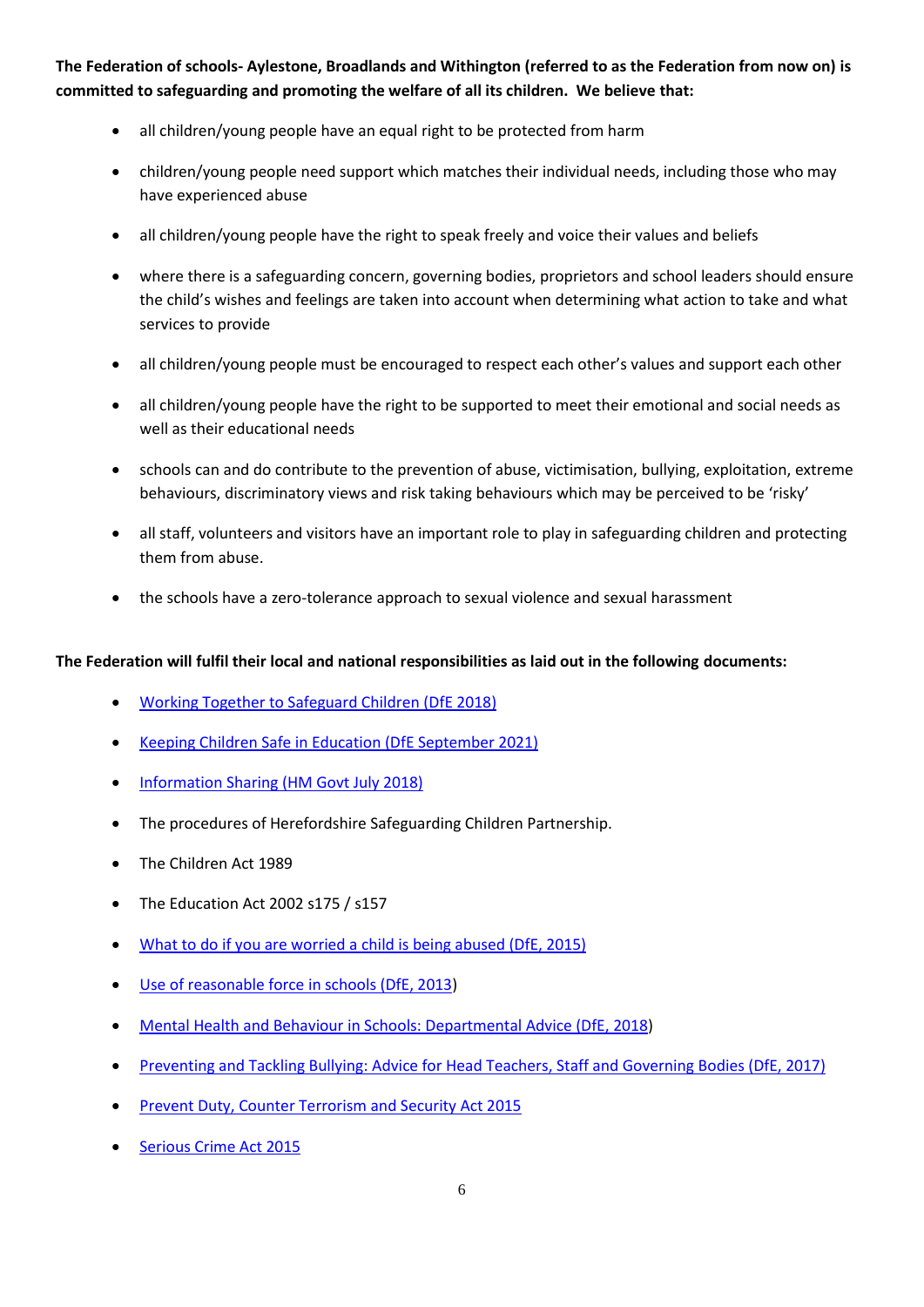- [Sexting in Schools and Colleges: responding to incidents and safeguarding young people](https://www.safeguardinginschools.co.uk/wp-content/uploads/2016/08/Sexting-in-schools-and-colleges-UKCCIS-August-2016.pdf) (UK Council for [Child Internet Safety, 2016\)](https://www.safeguardinginschools.co.uk/wp-content/uploads/2016/08/Sexting-in-schools-and-colleges-UKCCIS-August-2016.pdf)
- Sexual violence and sexual [harassment](https://www.gov.uk/government/publications/sexual-violence-and-sexual-harassment-between-children-in-schools-and-colleges) between children in schools and colleges
- [Criminal exploitation of children and vulnerable adults county lines \(Home Office Guidance](https://assets.publishing.service.gov.uk/government/uploads/system/uploads/attachment_data/file/863323/HOCountyLinesGuidance_-_Sept2018.pdf)
- [Child missing from home or care \(DfE statutory guidance\)](https://assets.publishing.service.gov.uk/government/uploads/system/uploads/attachment_data/file/307867/Statutory_Guidance_-_Missing_from_care__3_.pdf)
- [Child sexual exploitation advice for practitioners \(DfE advice for practitioners\)](https://assets.publishing.service.gov.uk/government/uploads/system/uploads/attachment_data/file/591903/CSE_Guidance_Core_Document_13.02.2017.pdf)
- Children missing education (DfE advice for schools)
- Domestic abuse (Home Office advice)
- Drugs (DfE and ACPO guidance)

**The Federation will ensure that child protection policies should include procedures for dealing with peer on peer abuse.**

## <span id="page-6-0"></span>**2. The Designated Safeguarding Lead**

**The Designated Safeguarding Leads** Sian Alderton, Rob Kay and Sarah Houchen are members of the Senior Leadership Team and takes lead responsibility for coordinating all child protection activity within the school. They will provide support to staff members to carry out their safeguarding duties and will liaise closely with other services such as the early help hub, children's social care, health, police etc. Sian Alderton has lead responsibility and holds the management oversight for safeguarding and child protection.

## *The Designated Safeguarding Lead is supported by the following Deputy Designated Safeguarding Lead/s:*

Mr. S Robertson, Mr P Lewis, Mr N O Neil, Mrs K Erwin, Mrs L Hernon, Mrs L Smith, Mrs F Madeley

- the Deputy Designated Safeguarding Leads are trained to the same level as the Designated Safeguarding Lead and will undertake this role operationally with direct oversight and management from the Designated Safeguarding Lead who maintains lead responsibility
- when the Federation has concerns about a child, the Designated Safeguarding Lead or Deputy will decide what steps should be taken in accordance with the Right Help Right Time document and initiate a response accordingly. This may include providing a single agency early help response, undertaking effective support or Graded Care Profile 2 or referral to Children's Social Care for a statutory social work assessment. The Head Teacher / will be kept appraised of cases as appropriate
- DSL/Schools will refer to the Model Setting Concern Process if a concern becomes apparent regarding a child. For further information, please see appendix 11
- the Designated Safeguarding Lead will support staff who make referrals to the Local Authority Children's Social Care and act as a source of support, advice and expertise for all staff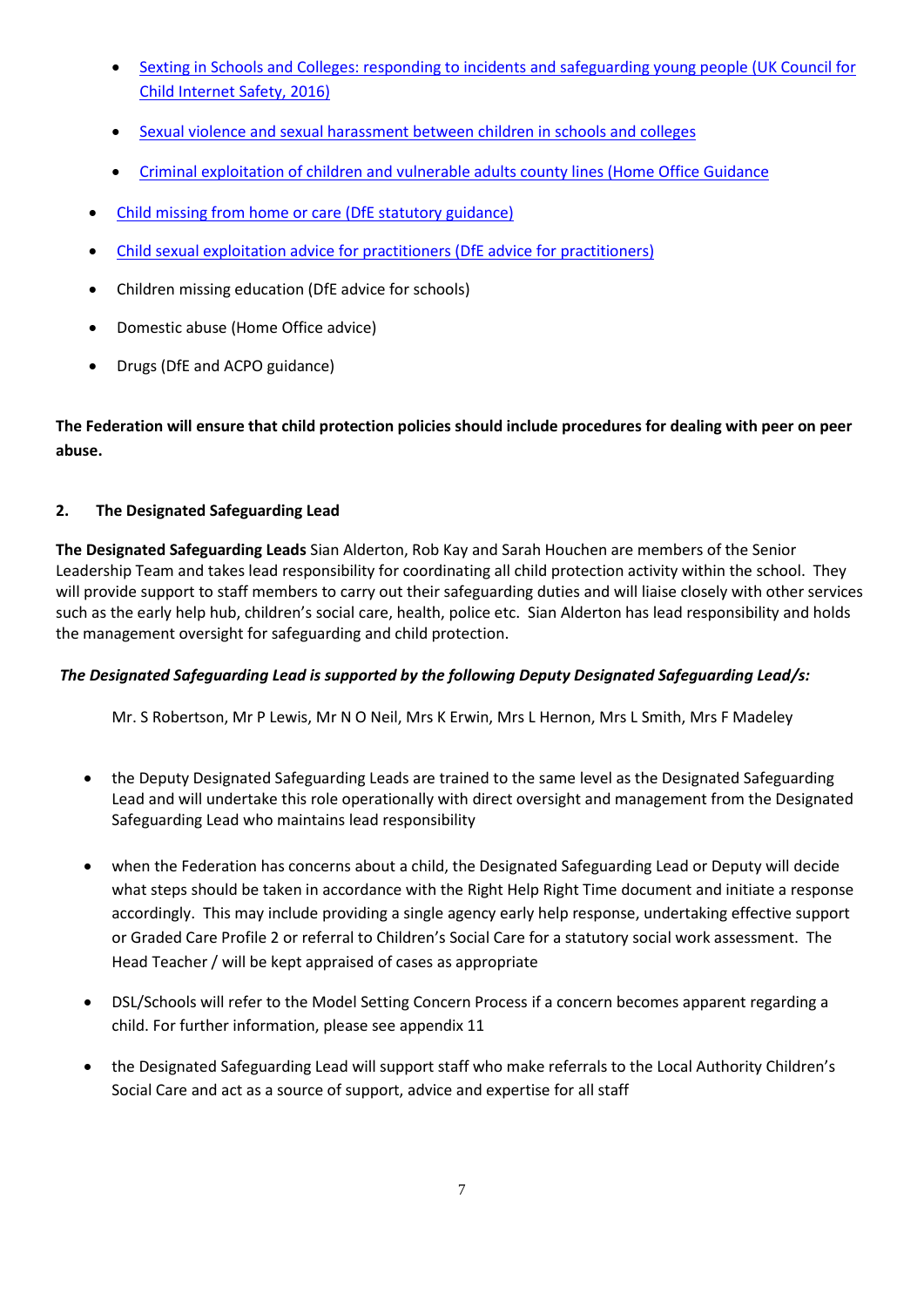- the DSLs and deputies should liaise with the three safeguarding partners and work with agencies in line with Working Together to Safeguard Children (2018), the NSPCC - [when to call police](https://www.npcc.police.uk/documents/Children%20and%20Young%20people/When%20to%20call%20the%20police%20guidance%20for%20schools%20and%20colleges.pdf) should help the DSLs understand when they should consider calling the police and what to expect if they do so.
- the Designated Safeguarding Leads will refer cases to the Police where a crime may have been committed. Designated Safeguarding Leads will report appropriate incidents irrespective of whether or not the individual concerned wants to pursue it as there have been increased cases of them not doing it.
- the Designated Safeguarding Leads will seek advice in regard to safeguarding matters related to radicalisation and make referrals to Channel as required
- the Designated Safeguarding Leads will liaise with the Designated Senior Manager for allegations to ensure where necessary referrals have been made to the Disclosure and Barring Service when a person is dismissed or resigned due to risk/harm to a child
- the Designated Safeguarding Leads will lead regular case monitoring reviews of vulnerable children. These reviews, together with any actions arising from the review and the rationale for decision-making will be recorded in case files
- the Designated Safeguarding Leads will ensure safeguarding and child protection information is dealt with in a confidential manner and in accordance with the Herefordshire Safeguarding Children's Partnership's (HSCP's) information sharing guidance.
- the Designated Safeguarding Leads understands that compliance is measured via the annual audit return, as per the statutory duty to safeguard children across the local authority
- staff will be informed of relevant details only when the Designated Safeguarding Leads feels their having knowledge of a situation will improve their ability to deal with an individual child and / or family
- a written record will be made of what information has been shared with whom, and when
- the Designated Safeguarding Leads will ensure that safeguarding and child protection records are stored securely in a central place separate from academic records
- individual files will be kept for each child: the schools will not keep family files
- the Designated Safeguarding Leads will ensure access to safeguarding and child protection records by staff other than by the Designated Safeguarding Leads is restricted, and a written record will be kept of who has had access to them and when
- the Designated Safeguarding Leads will ensure parents are usually (subject to the point below) aware of information held on their children and are kept up to date regarding any concerns or developments by the appropriate members of staff
- general communications with parents will be in line with any home school policies and give due regard to which adults have parental responsibility
- the Designated Safeguarding Leads will ensure that for best practice, case load supervision occurs regularly to identify next steps and escalation, in order to provide the best outcomes for children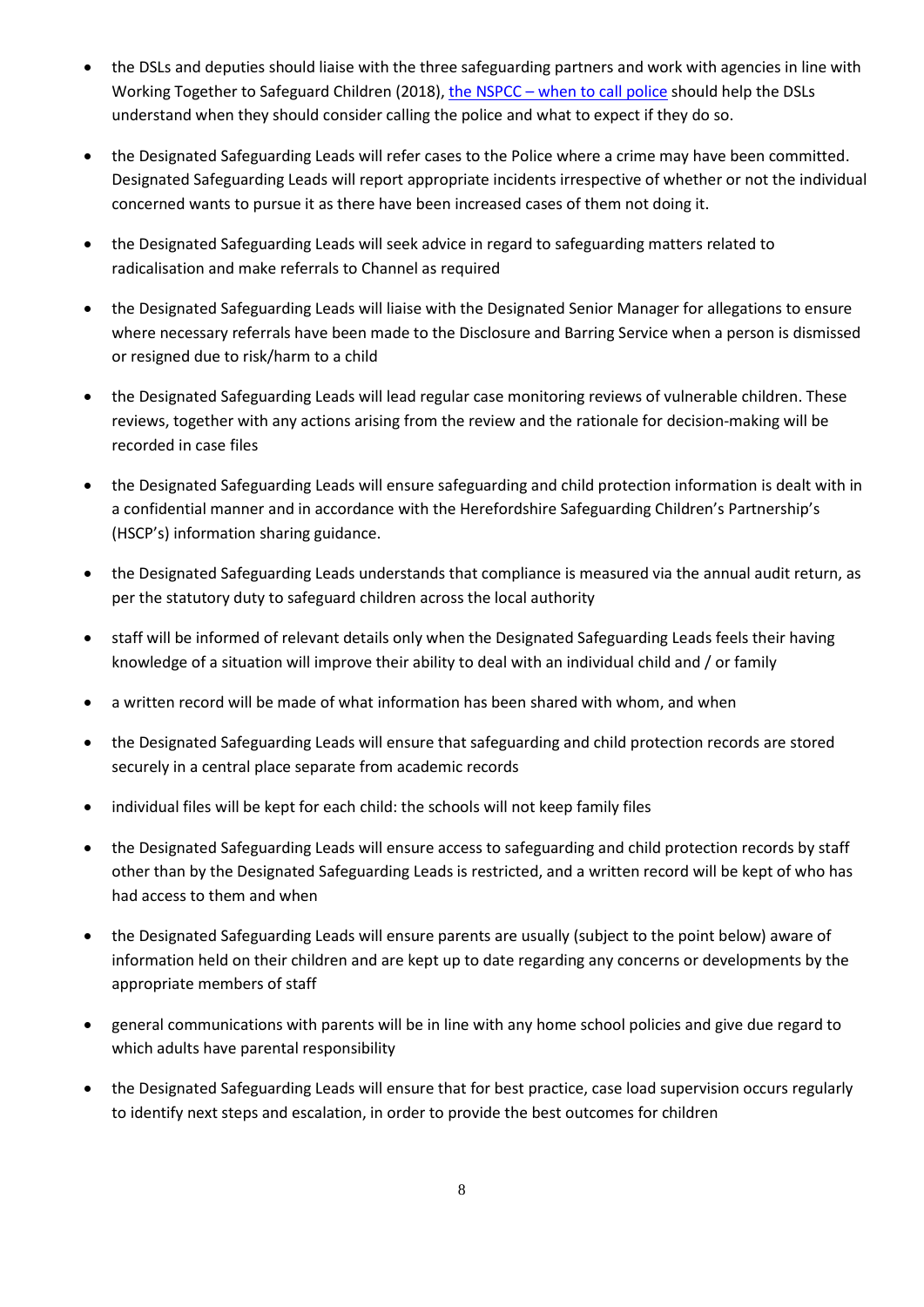**The Designated Safeguarding Leads will not disclose to a parent any information held on a child if this would put the child at risk of significant harm.** In such circumstances, advice will be sought from Children's Social Care.

If a child moves from the school, the Designated Safeguarding Leads will ensure safeguarding records are forwarded on to the Designated Safeguarding Lead at the new school, with due regard to their confidential nature and in line with current government guidance on the transfer of such records. Direct contact between the two schools may be necessary, especially on transfer from primary to secondary schools. The school will record where and to whom the records have been passed and the date.

If sending by post, children's records will be sent by "Special/Recorded Delivery". For audit purposes, a note of all children's records transferred or received should be kept in either paper or electronic format. This will include the child's name, date of birth, where and to whom the records have been sent and the date sent and/or received.

- if a child is permanently excluded and moves to a Pupil Referral Unit or Alternative Learning Provision, child protection records will be forwarded on to the relevant organisation
- if a child is being removed from school roll in order to be home educated, the school will ensure all relevant safeguarding information is shared with the Elective Home Education team and a meeting is held in line with the Herefordshire Elective Home Education policy.
- where a vulnerable young person is moving to a Further Education establishment, consideration should be given to the student's wishes and feelings on their child protection information being passed on in order that the FE establishment can provide appropriate support
- when a Designated Safeguarding Lead resigns their post or no longer has child protection responsibility, there should be a full face-to-face handover/exchange of information with the new post holder. This exchange should be recorded as part of the incoming role holder's induction/performance management.
- in exceptional circumstances when a face-to-face handover is not feasible, the Head Teacher will ensure that the new post holder is fully conversant with all procedures and case files

## <span id="page-8-0"></span>**3. Overall Aims**

## **This policy will contribute to safeguarding our children and promoting their welfare by**:

- clarifying standards of behaviour for staff and children
- contributing to the establishment of a safe, resilient and robust ethos in the school, built on mutual respect, and shared values
- creating an organisational culture that is safe for children
- introducing appropriate work within the curriculum
- encouraging children and parents to participate
- developing staff's awareness of the risks and vulnerabilities children face to enable them to recognise and respond to concerns
- addressing concerns at the earliest possible stage in the least intrusive way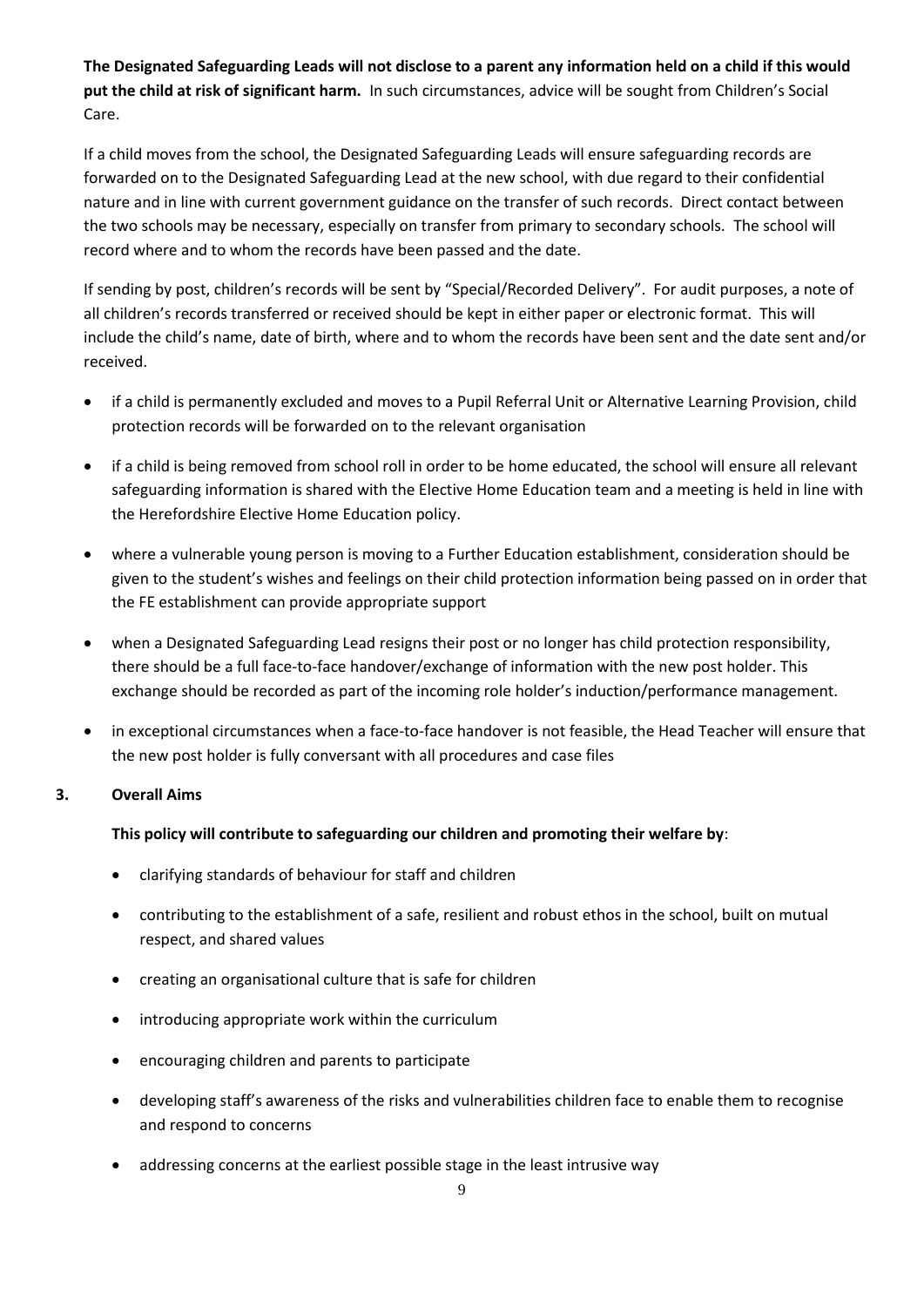• capturing the child's voice where possible

## <span id="page-9-0"></span>**4. Key Principles**

- always see the child first and consider what life is like for the child, maintaining a culture of vigilance
- provide support and intervention at the earliest possible opportunity in the least intrusive way in accordance with the Right Help Right time document to identify what is the best support for the family at the time
- have conversations, build relationships and maintain professional curiosity
- focus on securing improved outcomes for children
- build a culture of openness and transparency where all staff are able to demonstrate understanding of their role and responsibility to safeguard and promote the welfare of children
- every child is entitled to a rich and rounded curriculum
- when issues arise, head teachers should speak out, addressing them internally where possible and engaging in a multi-agency response when required in accordance with interagency procedures

#### <span id="page-9-1"></span>**5. Key processes**

All staff should be aware of the guidance issued by the HSCP within the Right Help Right Time document in order to secure support and intervention for children and young people at the earliest possible opportunity in the least intrusive way

This document is integral to safeguarding children in Herefordshire educational establishments and will always be used to underpin decision-making.

#### <span id="page-9-2"></span>**6. Expectations**

All staff and regular visitors will:

- be familiar with this safeguarding policy and implement this consistently in the course of their work with children and young people
- be aware of the role and identity of the designated safeguarding leads and deputies for the school
- undertake referrals of child protection concerns to Children's Services in the absence of the designated safeguarding officer and be aware of the statutory assessments under Section 17 and Section 47 of the Children Act 1989 that they may contribute to
- be subject to Safer Recruitment processes and checks, whether they are new staff, supply staff, contractors, volunteers etc.
- be involved in the implementation of individual education programmes, early help assessments and plans, child in need plans and interagency child protection plans
- be alert to signs and indicators of safeguarding concerns and possible abuse
- record concerns and pass the record to the Designated Safeguarding Leads via my Concern or otherwise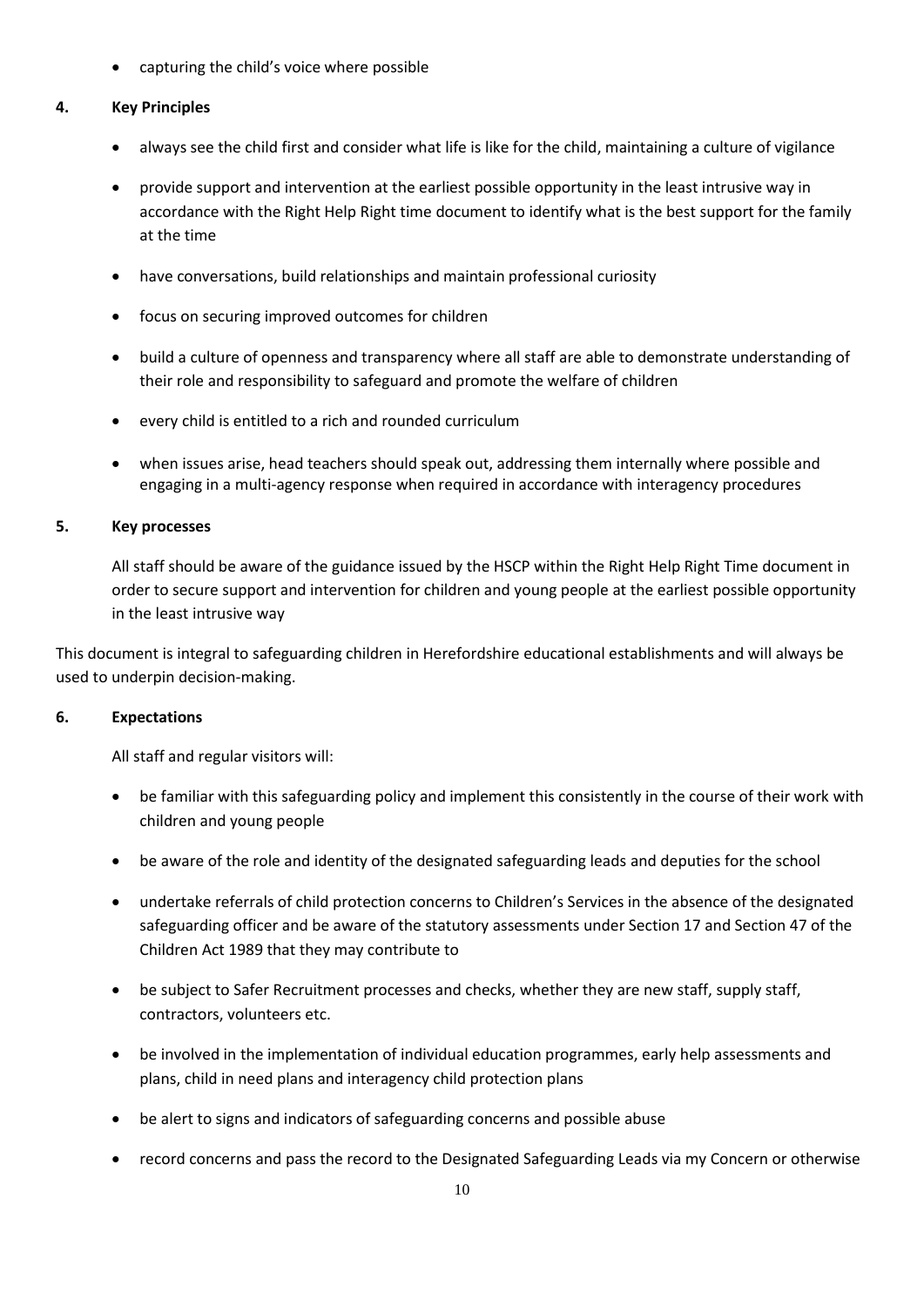- recognise and respond to concerns about the behaviour of staff, students and volunteers which indicates they may pose a risk of harm to children following interagency procedures agreed by the HSCP
- deal with a disclosure of abuse from a child in line with the guidance in Appendix Two
- all staff will receive single agency foundation training at the point of induction. This will be regularly updated at a minimum of two-year intervals
- the designated safeguarding leads together with named deputies will undertake additional higher level training in order to ensure they have appropriate knowledge and skills to undertake the role and will utilise these training opportunities available from the HSCP and other organisations as agreed by the governing body. This training will be regularly updated at a minimum of two-yearly intervals
- in addition to the above, all staff will receive annual safeguarding updates, which may include E-learning, circulation of information and guidance internally, staff meetings, inset training
- the subject / topics for training and updates will take into consideration HSCP priorities, local context and needs of pupils and identified training needs of staff

## <span id="page-10-0"></span>**7. Operation Encompass**

At the Federation we are working in partnership with Herefordshire Council and West Mercia Police to identify and provide appropriate support to pupils who have experienced domestic abuse in their household; nationally and locally, this scheme is called Operation Encompass. In order to achieve this, the police will share information with the Herefordshire MASH of all domestic incidents where one of the pupils in the school has been affected. On receipt of any information, the Education MASH representative will inform the school and advise on any support the child may require.

All information sharing and resulting actions will be undertaken in accordance with the 'Operation Encompass guidance for schools. The information will be recorded and stored it in accordance with the record keeping procedures outlined in this policy.

#### <span id="page-10-1"></span>**8. The Governing Body**

## **The Governing Body will:**

- ensure that they comply with their duties under legislation
- ensure they facilitate a whole school approach to safeguarding, this means ensuring safeguarding and child protection are at the forefront and underpin all relevant aspects of process and policy development.
- have regard to Keeping Children Safe in Education 2021 to ensure that the policies, procedures and training are effective and comply with the law at all times

## **The Governing Body will ensure that:**

• the Federation contributes to inter-agency working in line with the statutory guidance within 'Working Together to Safeguard Children 2018'. This includes providing a co-ordinated offer of early help when additional needs of children are identified and contributing to inter-agency plans to provide additional support to children subject to child protection plans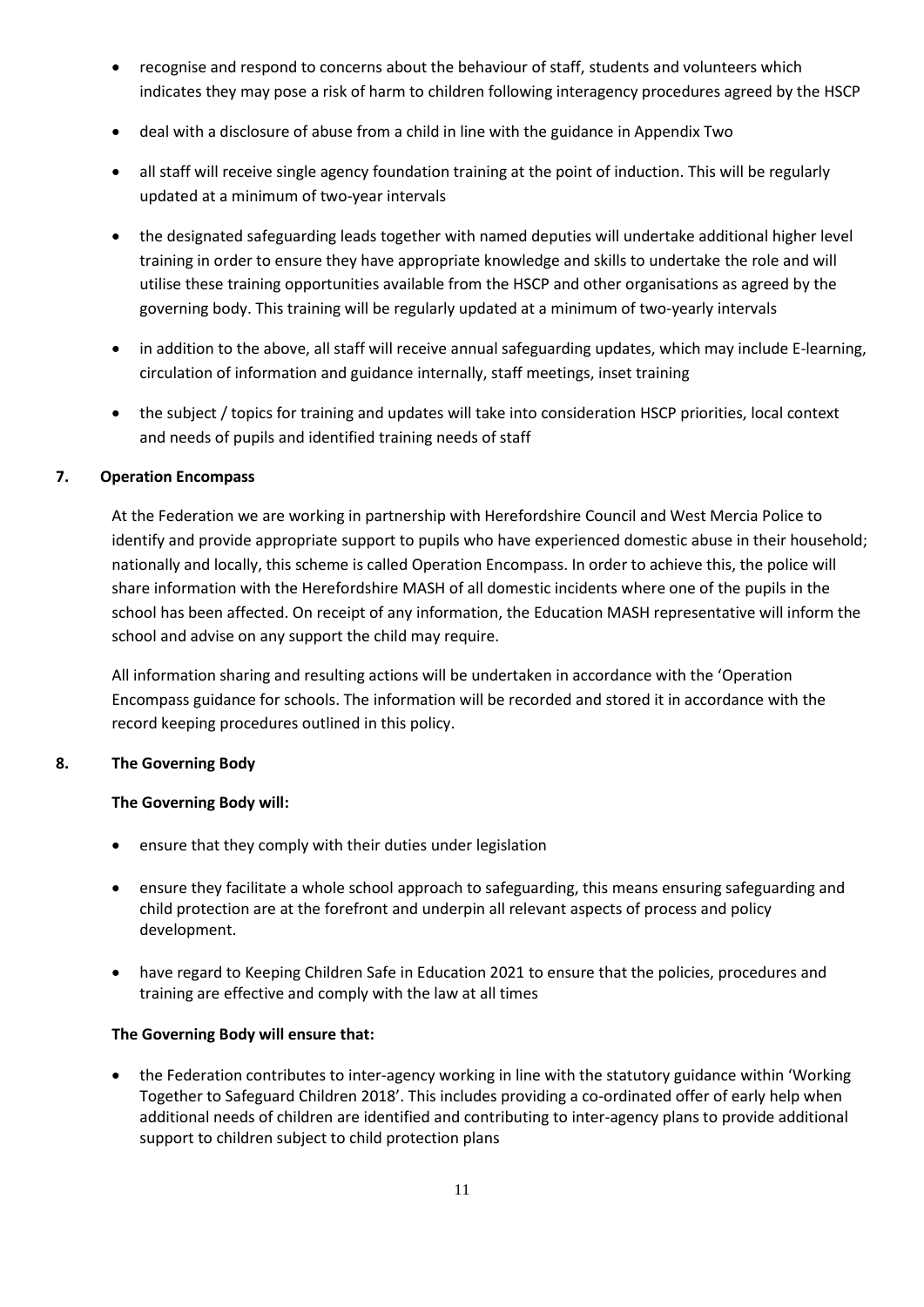- the Federation provides an appropriate safeguarding response in accordance with the Effective Support document and local safeguarding procedures in order to safeguard children
- the Federation provides a peer on peer abuse policy
- procedures are in place within the child protection policy to minimise peer on peer abuse and these are well understood across all staff
- online safety is considered with increasing work online, which poses concerns around potentially harmful and inappropriate online material. Governing bodies will ensure that appropriate filters and monitoring systems are in place.
- the Federation completes regular updated safeguarding training, including online safety training and ensure that children are taught about safeguarding and online safety.
- safeguarding training for staff, including online safety training, is considered as a whole school approach to safeguarding and curriculum planning
- the Federation maintains information about the legal status of all children including whether a looked after child is subject to S20 voluntary, interim or full care order, contact details for persons with parental responsibility, level of delegated authority, details of the social worker and the virtual head in the authority that looks after the child
- there is a designated teacher with the appropriate training skills and knowledge appointed to promote the academic achievement of looked after children and children previously looked after
- the schools/DSLs take into account the procedures and practice of the Local Authority as part of the inter-agency procedures set up by the Multi Agency Safeguarding Arrangement (HSCP). This includes working with Children's Social Care from other authorities when children attend school in Herefordshire but live outside of Herefordshire.
- the schools shares information with other professionals in the interests of safeguarding children in accordance with the guidance within [Working Together to Safeguard Children 2018](https://assets.publishing.service.gov.uk/government/uploads/system/uploads/attachment_data/file/779401/Working_Together_to_Safeguard-Children.pdf) and Information [Sharing: advice for practitioners providing safeguarding services to children, young people, parents and](https://www.gov.uk/government/publications/safeguarding-practitioners-information-sharing-advice)  [carers, 2018](https://www.gov.uk/government/publications/safeguarding-practitioners-information-sharing-advice)
- the Federation follows local procedures for sharing intelligence in relation to Child Sexual Exploitation with West Mercia Police and the Point of Contact for CSE within Herefordshire Council
- the Federation initiates appropriate safeguarding responses to children who go missing from education, particularly on repeat occasions, to help identify the risk of abuse and neglect including sexual abuse, exploitation or radicalisation and to help prevent the risks of them going missing in future
- that the Head Teacher ensures that safeguarding policies and procedures which have been adopted by the Governing Body are consistently implemented
- the Federation has a staff behaviour policy (called the code of conduct) which includes staff/child relationships and communications including the use of social media and other online platforms
- the Federation has procedures for managing allegations and concerns about adults that work or volunteer with children and that these include the procedures for making referrals to the Disclosure and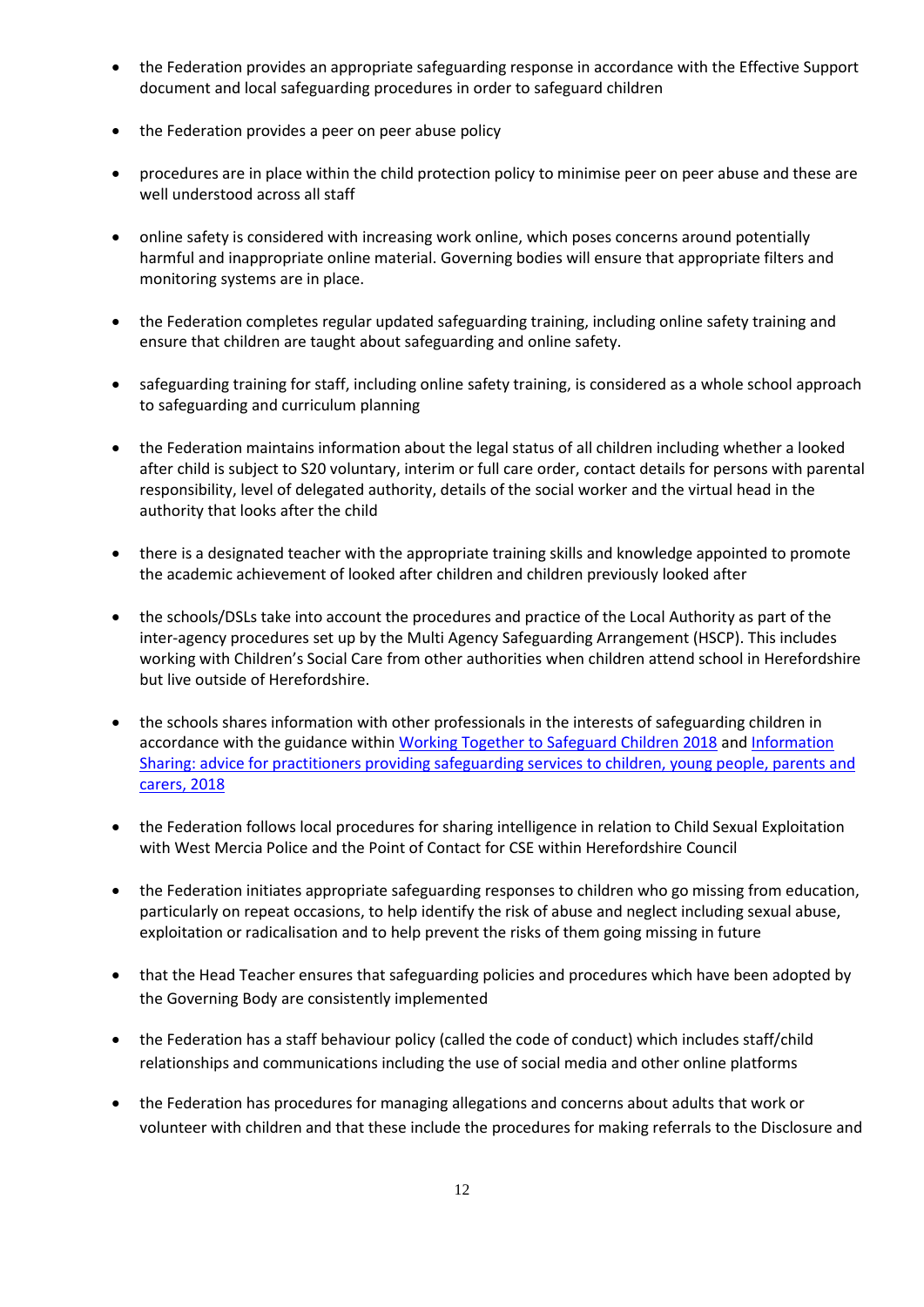Barring Service, Local Authority Designated Officer (LADO) and National College for Teaching and Leadership (NCSL) as the teaching professional body where appropriate

- the Federation operates, safer recruitment procedures and ensures that appropriate checks are carried out on all new staff and relevant volunteers in accordance with Keeping Children Safe in Education 2021
- the Designated Safeguarding Leads are members of the Senior Leadership Team and have lead responsibility for safeguarding which is not delegated. This is clearly defined within the role holder's job description and they have the appropriate authority, time, training, funding and resources to undertake this role as per Appendix B of Keeping Children Safe in Education, 2021
- the Designated Safeguarding Leads maintains management oversight of any work undertaken by the Deputy Designated Safeguarding Leads
- any Deputy Designated Safeguarding Lead has the appropriate training skills and knowledge to undertake the operational function of the Designated Safeguarding Lead as per appendix B of Keeping Children Safe in Education 2021
- the Designated Safeguarding Leads and any Deputies undertake higher level training to ensure they have the appropriate training, skills and knowledge to carry out this role. In addition, the Designated Safeguarding Leads and any Deputies will update their knowledge by receiving safeguarding updates via the designated safeguarding officer network events, attendance at training and learning events offered by the HSCP, online updates via NSPCC or attendance at professional development events
- the Head Teacher and all other staff who work with children undertake safeguarding training in accordance with Keeping Children Safe in Education 2021 and that they receive annual safeguarding updates to ensure their continued professional development
- these updates take account of HSCP priorities, the local context, the needs of the pupils and other identified training needs
- there is a policy as cited in KSCIE (2021) that provides a response to low level concerns
- all training will incorporate safeguarding children in specific a circumstance that includes, but is not limited to Child Sexual Exploitation (CSE), Female Genital Mutilation (FGM), vulnerability to radicalisation and peer on peer abuse
- the training will ensure that Peer on Peer abuse is never seen as 'banter' or part of growing up and incorporates issues of sexually harmful behaviours such as sexual touching or assault and gang initiation or hazing type violence. The training recognises how alcohol use, drug use, truanting and youth generated sexualised imagery increases risks of harm to children. In addition, the training will also ensure staff have the skills and knowledge about the additional vulnerability of Looked After Children
- the Federation has appropriate safeguarding responses for children who go missing from education which should include holding more than one emergency contact number for pupils
- temporary staff and volunteers are made aware of the Federation's policies and procedures for child protection and their responsibilities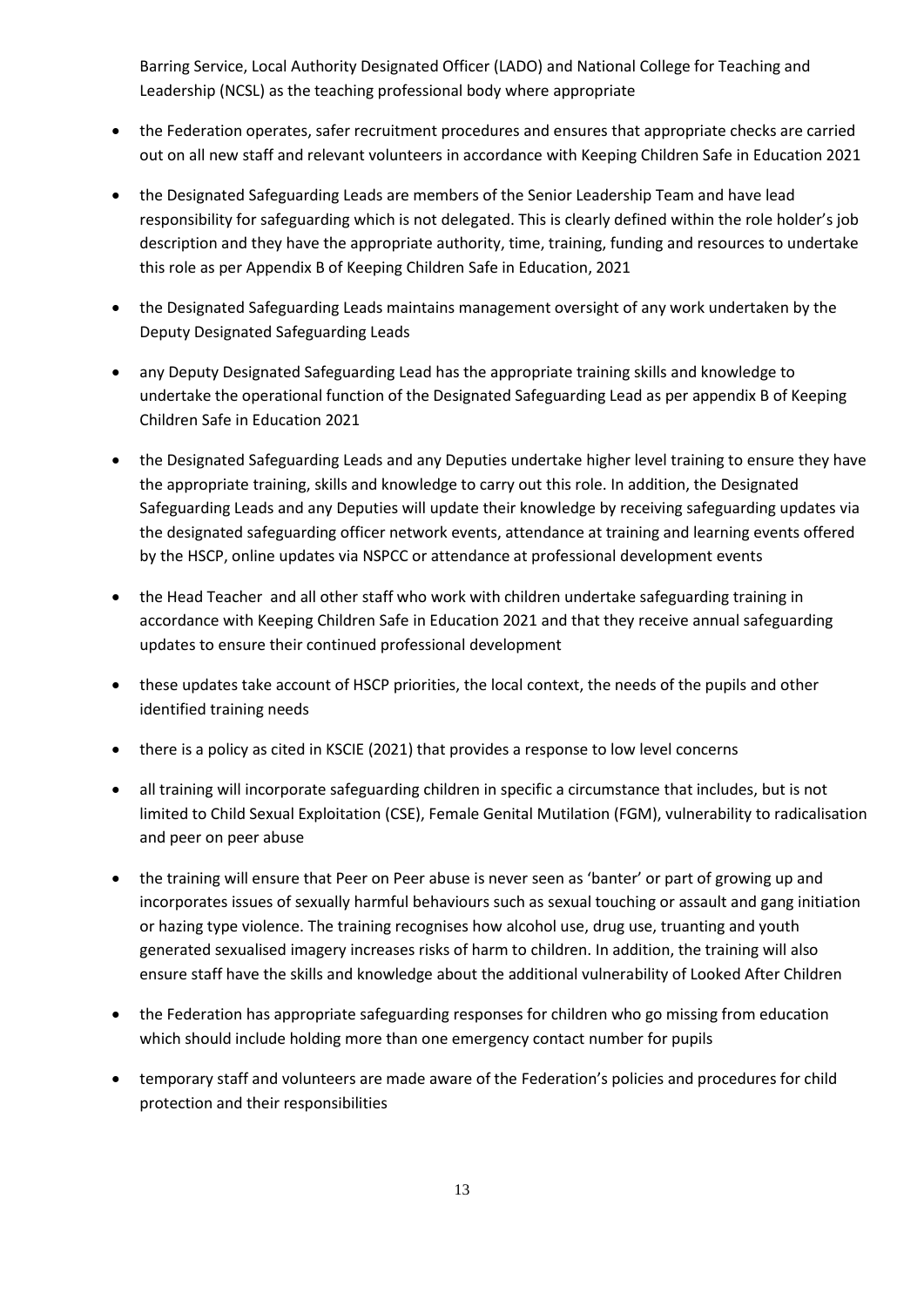- the Federation remedies any deficiencies or weaknesses brought to its attention without delay; and recognises the importance of utilising the expertise of the Designated Safeguarding Lead and Deputies in shaping safeguarding arrangements
- there are appropriate online filtering and monitoring systems within the Federation which safeguards children from accessing inappropriate or harmful online material. Over blocking of material which could impair children's independent research and learning will be avoided
- the Federation and governing body understand that within alternative provisions, children may have complex needs and may have an additional risk of harm (see further information via [Alternative](https://assets.publishing.service.gov.uk/government/uploads/system/uploads/attachment_data/file/942014/alternative_provision_statutory_guidance_accessible.pdf)  provision - [DfE Statutory Guidance](https://assets.publishing.service.gov.uk/government/uploads/system/uploads/attachment_data/file/942014/alternative_provision_statutory_guidance_accessible.pdf)
- that the curriculum is delivered in such a way to include educating children about how to stay safe which will include Relationships and Sex Education (RSE), online safety and broader safeguarding messages within Personal Social and Health Education (PSHE).
- there are processes in place which enable children and young people to express their wishes and feelings and provide feedback
- the governing body reviews its policies/procedures annually (further details on specific policies are cited in KSCIE (2021)
- the nominated governor for child protection at the Federation is Kate Shepherd. The nominated governor is responsible for liaising with the Head Teacher and Designated Safeguarding Leads over all matters regarding child protection issues.
- governing bodies and proprietors will ensure that appropriate policies are in place in order for appropriate action to be taken in a timely manner to support children's welfare
- the role is strategic rather than operational; they will not be involved in concerns about individual children
- a member of the governing body, usually the chair, is nominated to liaise with the designated officer(s) from the relevant local authority and partner agencies in the event of allegations of abuse made against the Head Teacher.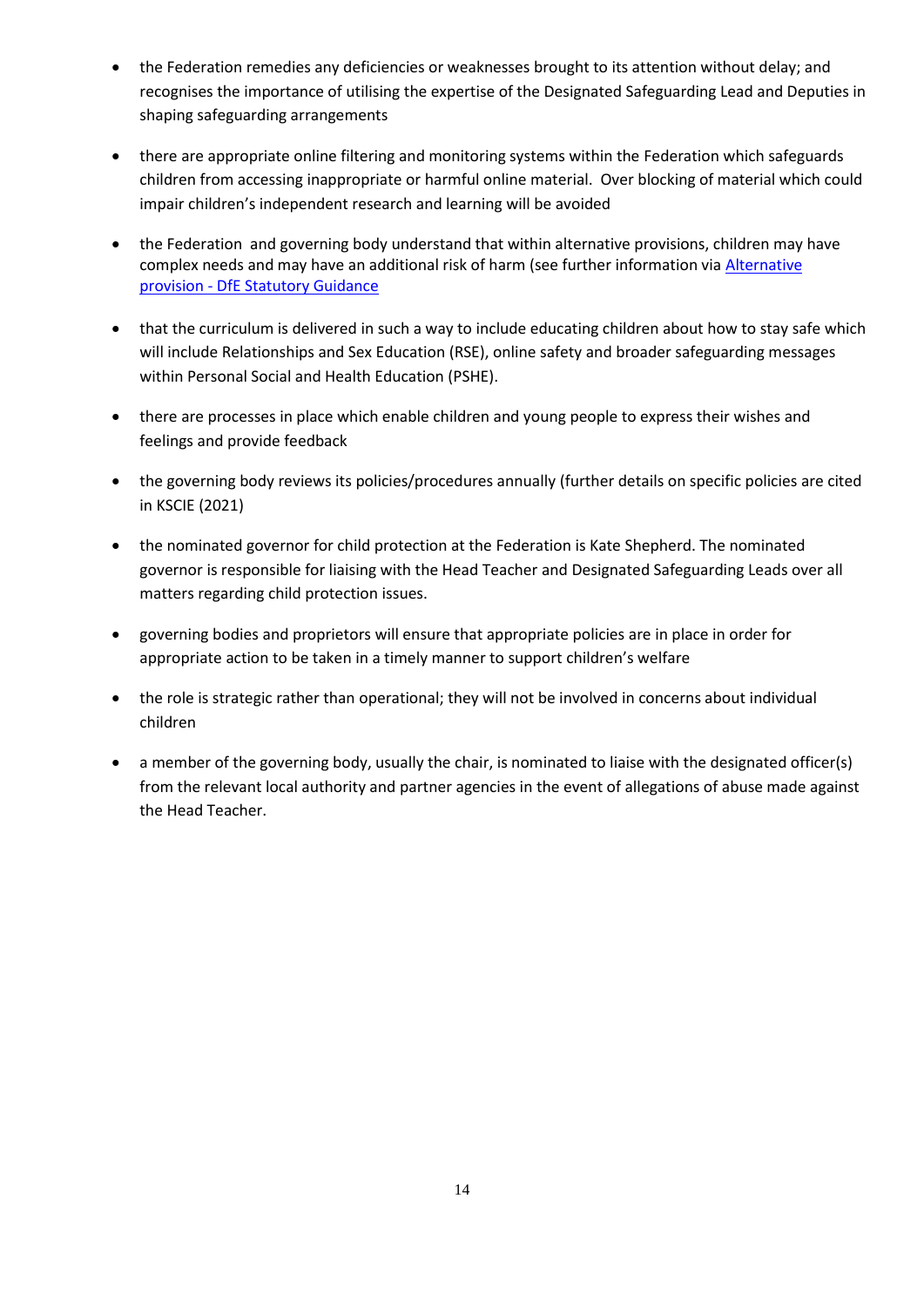## **9. A Safer School Culture**

- the culture of this Federation is one that is safe for children and unsafe for adults that may pose a risk to children
- there is a belief that safeguarding is the responsibility of all adults working or volunteering within the organisation and that all concerns will be reported to the Designated Safeguarding Leads or Head Teacher when concerns relate to an adult
- The Federation schools have a culture of listening to, and hearing the voice of the child
- The Federation ensures victims are taken seriously and allegations are responded to appropriately

#### **10. Inspection**

- from September 2019, Ofsted's inspections of early years, schools and post 16 provision will be carried out under [Ofsted's Education Framework](https://assets.publishing.service.gov.uk/government/uploads/system/uploads/attachment_data/file/801429/Education_inspection_framework.pdf).
- The Federation will be aware of the new inspection guidance and the requirements from Ofsted. Inspectors will always report on whether or not arrangements for safeguarding children and learners are effective

#### <span id="page-14-0"></span>**11. Safer Recruitment and Selection**

The Federation pays full regard to 'Keeping Children Safe in Education' (DfE 2021). Safer recruitment practice includes scrutinising applicants, verifying identity and academic or vocational qualifications, obtaining professional and character references, checking previous employment history and ensuring that a candidate has the health and physical capacity for the job. It also includes undertaking interviews and undertaking appropriate checks through the Disclosure and Barring Service (DBS), Childcare (Disqualification) Regulations (where applicable) and prohibition order checks in respect of the following which will also include historic GTCE sanctions and EEA regulating authorities. For best practice, the name on the birth certificate should be checked. The Federation acknowledge that S128 checks should be completed on governors. A section 128 would prohibit someone from serving as a school governor.

- take up a management position in an independent school, academy, or in a free school as an employee;
- be a trustee of an academy or free school trust; a governor or member of a proprietor body of an independent school; or
- be a governor on any governing body in an independent school, academy or free school that retains or has been delegated any management responsibilities.
- All recruitment materials will include reference to the Federation's commitment to safeguarding and promoting the wellbeing of children
- Federation staff have undertaken Safer Recruitment training. At least one safe recruitment trained person will be involved in **all** staff / volunteer recruitment processes and sit on the recruitment panel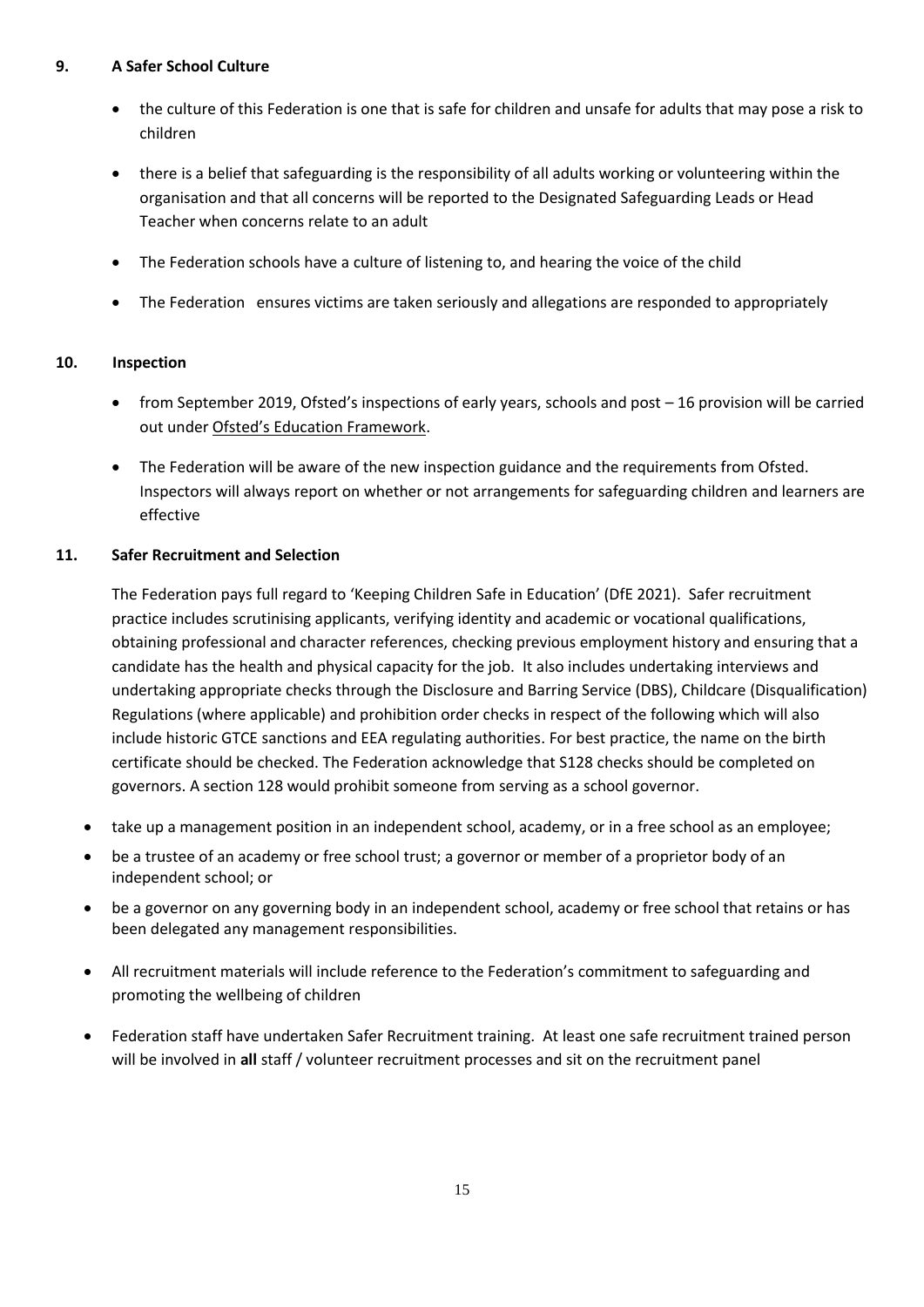#### <span id="page-15-0"></span>**12. Our Role in the Prevention of Abuse**

In accordance with Working Together 2018, the Federation recognises the need to safeguard children from:

- neglect
- emotional abuse
- physical abuse
- sexual abuse

Appendix one contains more information about definitions and indicators

- in addition, the school are alert to the need to safeguard children in specific circumstances as defined within Keeping Children Safe in Education 2021
- the safeguarding policy cannot be separated from the general ethos of the Federation , which should ensure that children are treated with respect and dignity, taught to treat each other with respect, feel safe, have a voice and are listened to

#### **Other areas of work**

All our policies, which address issues of power and potential harm to ensure a whole school approach are as follows:

| Safer Recruitment                 | Physical Restraint and Restriction of Liberty |  |  |  |
|-----------------------------------|-----------------------------------------------|--|--|--|
| Code of Conduct                   | <b>PSHE</b>                                   |  |  |  |
| Visitor/External Speakers         | Disqualification                              |  |  |  |
| <b>Online Safety</b>              | <b>Social Networking</b>                      |  |  |  |
| Whistleblowing                    | <b>Health and Safety</b>                      |  |  |  |
| <b>Children Missing Education</b> | <b>Bullying</b>                               |  |  |  |
| Inclusion                         | Code of Behaviour/Conduct                     |  |  |  |

#### <span id="page-15-1"></span>**13. The Curriculum**

- we will provide opportunities for children to develop skills, concepts, attitudes and knowledge that promote their safety and well-being together with preparing children for life in modern Britain and embedding Fundamental British Values
- relevant issues will be addressed through the PSHE curriculum, for example self-esteem, emotional literacy, assertiveness, power, sex and relationship education, online and bullying. This will be undertaken with reference to guidance around how to promote children's spiritual, moral, social and cultural development.
- issues will also be addressed through other areas of the curriculum, for example, circle time, English, History, Drama, Art.
- regulations have been put in place whereby the subjects Relationships Education (for primary pupils) and Relationships and Sex Education and Health Education (for secondary pupils) in state funded schools will be mandatory in 2020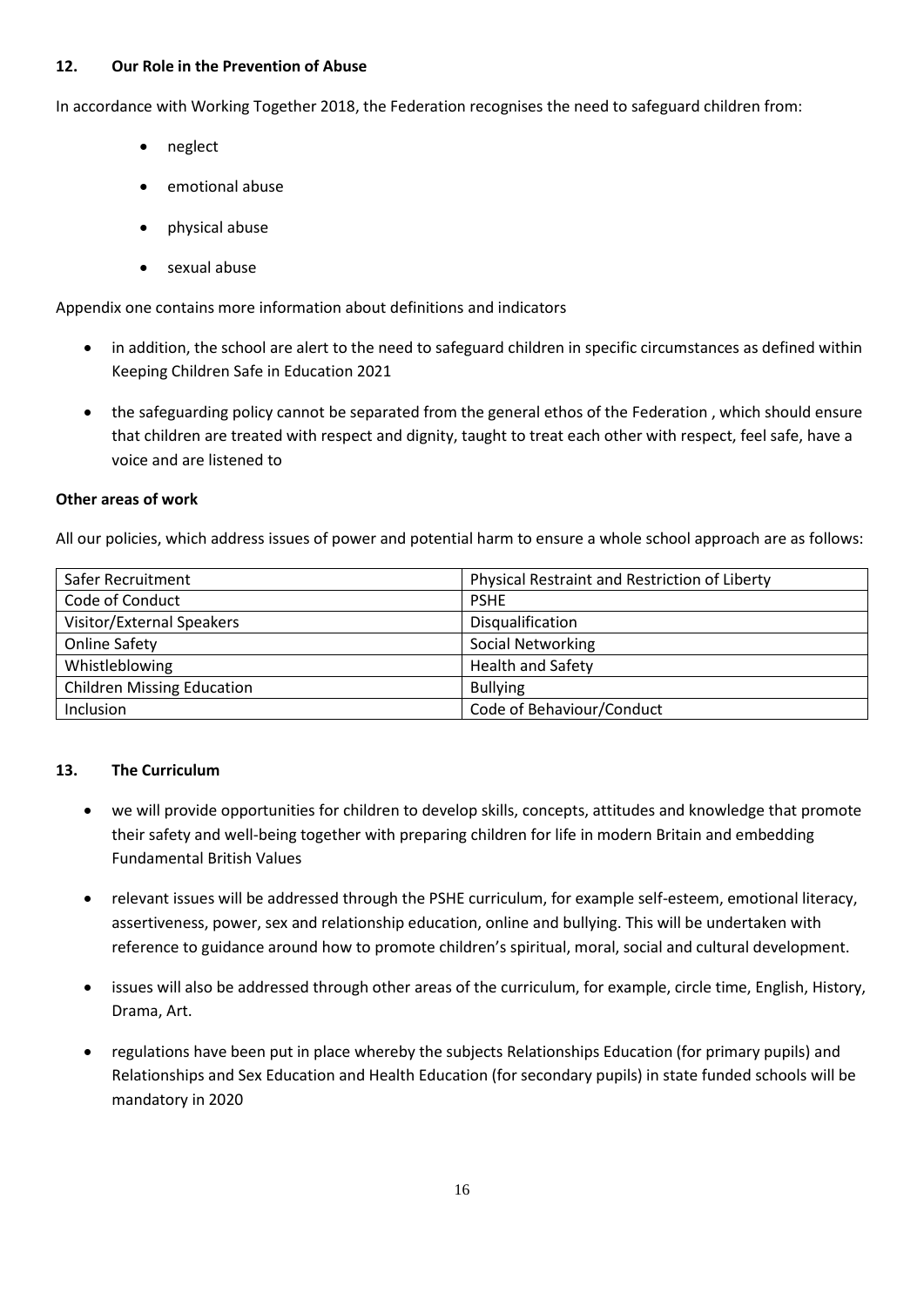### <span id="page-16-0"></span>**14. Safeguarding in specific circumstances: Children who are vulnerable to extremism**

The Federation:

- will seek to protect children and young people against the messages of all violent extremism including, but not restricted to, those linked to Islamist ideology, or to Far Right / Neo Nazi / White Supremacist ideology, Irish Nationalist and Loyalist paramilitary groups, and extremist Animal Rights movements
- in accordance with the Prevent Duty placed upon the schools by the Counter Terrorism and Security Act 2015 we understand the specific need to safeguard children, young people and families from violent extremism**.**
- The Federation is clear that this exploitation and radicalisation should be viewed as a safeguarding concern
- understands the referral processes in place within Herefordshire should a Prevent concern arise
- values freedom of speech and the expression of beliefs / ideology as fundamental rights underpinning our society's values. Both children and teachers have the right to speak freely and voice their opinions however, free speech that is designed to manipulate the vulnerable or that leads to violence and harm of others goes against the moral principles in which freedom of speech is valued
- fundamental British values schools should promote the fundamental British values of democracy, the rule of law, individual liberty, and mutual respect and tolerance of those with different faiths and beliefs

Definitions of radicalisation and extremism and indicators of vulnerability to radicalisation are in Appendix Four. A Prevent risk assessment can be found in Appendix 12.

#### **Risk Reduction -**

The governors, the Head Teacher and the Designated Safeguarding Leads will assess the level of risk within the schools and put actions in place to reduce that risk. Risk assessment may include consideration of the school's RE curriculum, SEND policy, assembly policy, the use of school premises by external agencies, integration of children by gender and SEN, anti-bullying policy and other issues specific to the school's profile, community and philosophy

The Prevent risk assessment will be reviewed as part of the annual s175 return that is monitored by the local authority and the local Multi Agency Safeguarding arrangements

In accordance with the Prevent Duty, Aylestone -Sian Alderton, Broadlands- Rob Kay, Withington -Sarah Houchen are the Prevent Single Point of Contacts (SPOC) who will be the leads within the organisation for safeguarding in relation to protecting individuals from radicalisation and involvement in terrorism

When any member of staff has concerns that a child may be at risk of radicalisation or involvement in terrorism, they should speak with the SPOC and to the Designated Safeguarding Leads if this is not the same person.

If a child or young person is thought to be at risk of radicalisation advice will be sought from the Channel Team or the Multi Agency Safeguarding Hub. A referral will be made to the Multi Agency Safeguarding Hub, and if advised, information will be shared with the Channel Panel.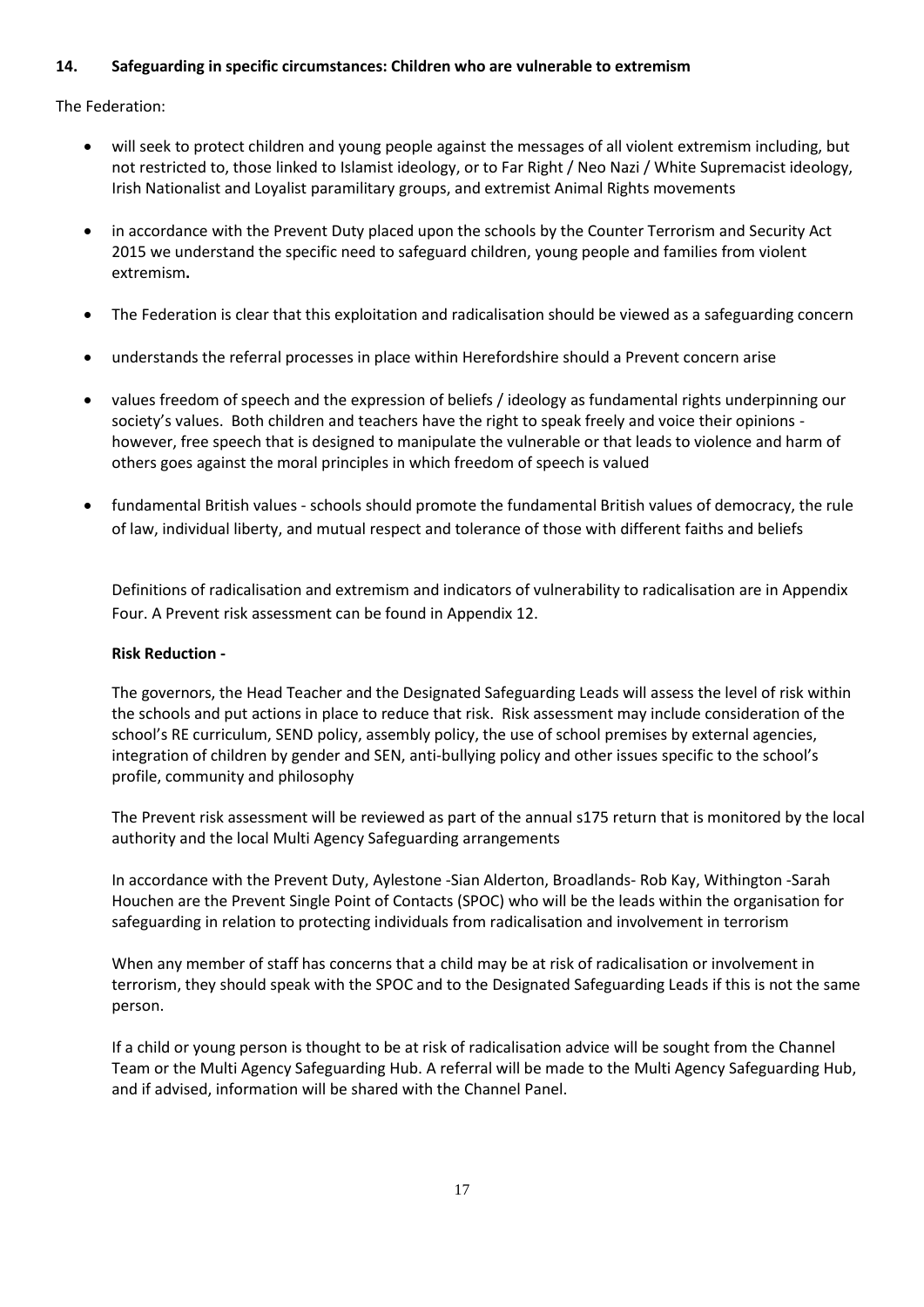In all cases, in accordance with advice provided from the Channel team or Multi Agency Safeguarding Hub, the Federation will ensure appropriate interventions are secured which are in line with local procedures in order to safeguard children assessed as being vulnerable to radicalisation

If the Federation is concerned that a child may be at risk of significant harm in relation to radicalisation or involvement in violent extremism a child, protection referral will be made to the Multi Agency Safeguarding Hub

## <span id="page-17-0"></span>**15. Safeguarding Children in Specific Circumstances: Female Genital Mutilation / Forced Marriage / Modern Day Slavery**

FGM comprises all procedures involving partial or total removal of the external female genitalia or other injury to the female genital organs. It can be known as female circumcision or female genital cutting and is often carried out for cultural, religious and social reasons within families and communities

FGM is illegal in the UK and it's also illegal to take a British national or permanent resident abroad for FGM, or help someone trying to do this

Female Genital Mutilation Act 2003 (section 74 of the Serious Crime Act 2015) places a statutory duty upon **teachers** (along with social workers and healthcare professionals) **to report to the police** where they discover (either through disclosure by the victim or visual evidence) that FGM appears to have been carried out on a girl under 18. This is in addition to following the Federation's safeguarding reporting procedures. A Teacher means any person within the Education Act 2002 (section 141A(1)) employed or engaged to carry out teaching work at schools or other institutions

Those failing to report such cases will face disciplinary sanctions

If the Federation are concerned that a child / young person has experienced or is at risk of FGM a Child Protection referral will be made to the Multi Agency Safeguarding Hub in accordance with interagency procedures produced by the HSCP -all teachers will follow mandatory reporting duties

Further information regarding FGM can be found in Appendix five

A forced marriage is where one or both people do not (or in cases of people with learning disabilities, cannot) consent to the marriage and pressure or abuse is used. It is recognised in the UK as a form of violence against women and men, domestic/child abuse and a serious abuse of human rights

The pressure put on people to marry against their will can be physical (including threats, actual physical violence and sexual violence) or emotional and psychological (for example, when someone is made to feel like they are bringing shame on their family). Financial abuse (taking your wages or not giving you any money) can also be a factor

The Anti-social Behavior, Crime and Policing Act 2014 makes it a criminal offence to force someone to marry This includes:

- taking someone overseas to force them to marry (whether or not the forced marriage takes place)
- marrying someone who lacks the mental capacity to consent to the marriage (whether they're pressured to or not)
- breaching a Forced Marriage Protection Order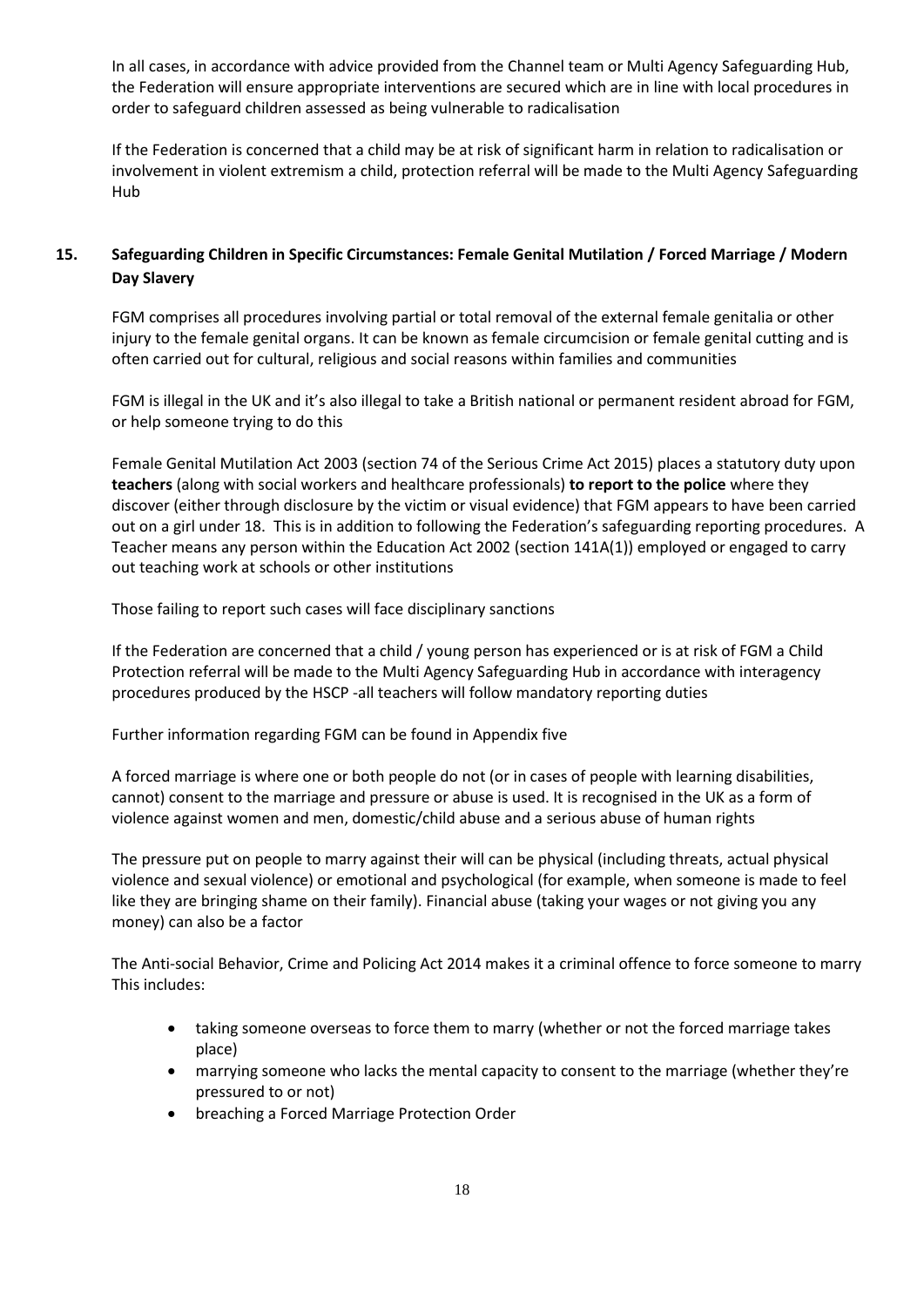Modern Slavery is the term used within the UK and is defined within the Modern Slavery Act 2015. The Act categorises offences of Slavery, Servitude and Forced or Compulsory Labour and Human Trafficking (the definition of which comes from the Palermo Protocol)

These crimes include holding a person in a position of slavery, servitude forced or compulsory labour, or facilitating their travel with the intention of exploiting them soon after.

Although human trafficking often involves an international cross-border element, it is also possible to be a victim of modern slavery within your own country

#### **Types of human trafficking -**

<span id="page-18-0"></span>There are several broad categories of exploitation linked to human trafficking, including:

- sexual exploitation
- forced labour
- domestic servitude
- organ harvesting
- child related crimes such as child sexual exploitation, forced begging, illegal drug cultivation, organised theft, related benefit frauds etc
- forced marriage and illegal adoption (if other constituent elements are present)

#### <span id="page-18-1"></span>**16. Safeguarding Children in Specific Circumstances: Peer on Peer abuse (child on child)**

The Federation are aware that children can abuse other children (often referred to as peer on peer abuse). It can happen both inside and outside of school and online. It is important that all staff recognise the indicators and signs of peer on peer abuse and know how to identify it and respond to reports.

The Federation recognises that children can abuse other children and such behaviours are never viewed simply as 'banter' or as part of growing up. Down playing certain behaviours, for example dismissing sexual harassment as "just banter", "just having a laugh", "part of growing up" or "boys being boys" can lead to a culture of unacceptable behaviours, an unsafe environment for children. Subsequently this can normalise abuse, leading children to accept that this is normal and minimises the chances of children reporting abuse.

Peer on peer abuse can take many different forms such as:

- cyber-bullying
- bullying (including cyberbullying, prejudice-based and discriminatory bullying)
- physical abuse, hitting, kicking, shaking, biting, hair pulling ((this may include an online element which facilitates, threatens and/or encourages physical abuse)
- sending or posting sexually suggestive images including nude or semi-nude photographs via mobiles or over the internet by persons aged under 18 (referred to as youth Produced Sexual Imagery)
- consensual and non-consensual sharing of nudes and semi nudes images and or videos13 (also known as sexting or youth produced sexual imagery)
- sexual assault, causing someone to engage in sexual activity without consent, such as forcing someone to strip, touch themselves sexually, or to engage in sexual activity with a third party
- sexual violence or harassment such as sexual comments, remarks, jokes and online sexual harassment, which may be standalone or part of a broader pattern of abuse (this may include an online element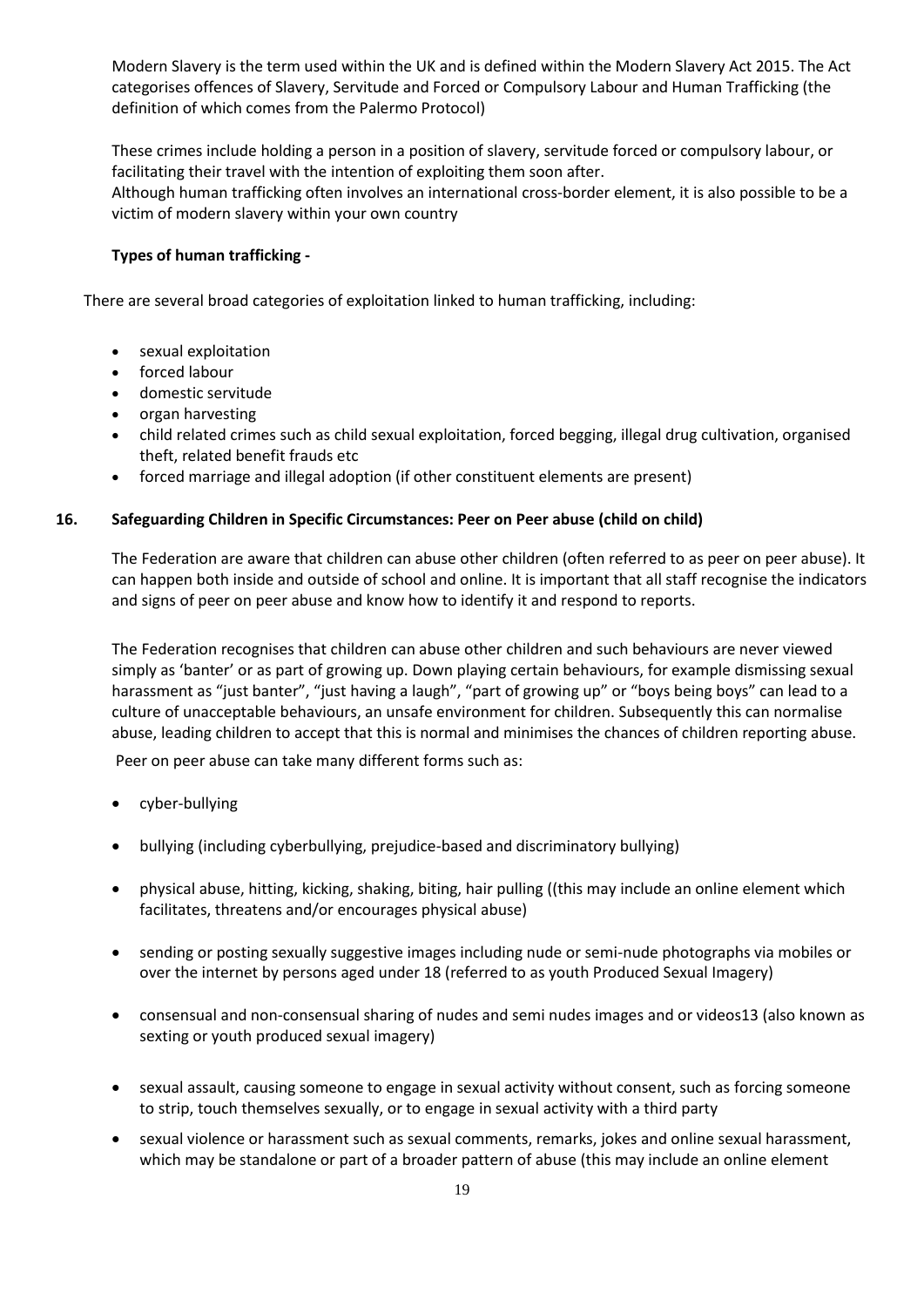which facilitates, threatens and/or encourages sexual violence)

- upskirting (up skirting is an illegal offence which typically involves taking a picture under a person's clothing without them knowing, with the intention of viewing their genitals or buttocks to obtain sexual gratification, or cause the victim humiliation, distress or alarm)
- sexually harmful or problematic behaviour
- gang initiation or hazing type violence
- initiation/hazing type violence and rituals (this could include activities involving harassment, abuse or humiliation used as a way of initiating a person into a group and may also include an online element).

The Federation understands that even if there are no reports in their schools it does not mean it is not happening, it may be the case that it is just not being reported. As such it is important if staff have **any**  concerns regarding peer on peer abuse they should speak to their designated safeguarding leads (or deputy).

**Staff** should be clear as to the policy and procedures with regards to peer on peer abuse and the role they have to play in preventing it. The Federation identify the indicators of peer on peer abuse and respond where they believe a child may be at risk from it.

The Federation will reassure victims that they are being taken seriously and that they will be supported and kept safe. A victim should never be given the impression that they are creating a problem by reporting abuse, sexual violence or sexual harassment. Nor should a victim ever be made to feel ashamed for making a report

The Federation understands the referral pathways in response to sexual harassment and sexual violence as identified in Part 5 of KSCIE (2021).

The Federation will follo[w Sexual Violence and Sexual Harassment guidance](https://www.gov.uk/government/publications/sexual-violence-and-sexual-harassment-between-children-in-schools-and-colleges) (DfE, 2021) when responding to such issues alongside local interagency procedures and the Harmful Sexual Behaviours strategy. This includes responding to any reports in a child centred manner and undertaking an immediate risk and needs assessment in relation to the victim, the alleged perpetrator and other children. The Federation will respond to reports of sexual violence and sexual harassment on a case-by-case basis considering the Right Help Right Time document, whether a criminal offence may have been considered and whether a report to the Multi Agency Safeguarding Hub or the police is necessary. The Federation will also consider seeking specialist advice, guidance and assessment and will work with partner agencies in relation to management of information and what should be shared with staff, parents and carers.

The Federation understands serious violence and what may signal that children are at risk from, or are involved in serious violent crime. Indicators may include increased absences, a change in friendships/relationships with older individuals or groups, a significant decline in performance, self-harm, significant change in wellbeing or signs of assaulted/unexplained injuries. Unexplained gifts or new possessions could indicate that children have been appropriated, or are involved with, individuals associated with criminal networks or gangs

The Federation understands contextual safeguarding and will make a referral in the first instance if apparent

The Federation will have sight of "Part 5 – Child on child sexual violence and sexual harassment" in KSCIE (2021) and understand how to report and respond to allegations of sexual violence or sexual harassment.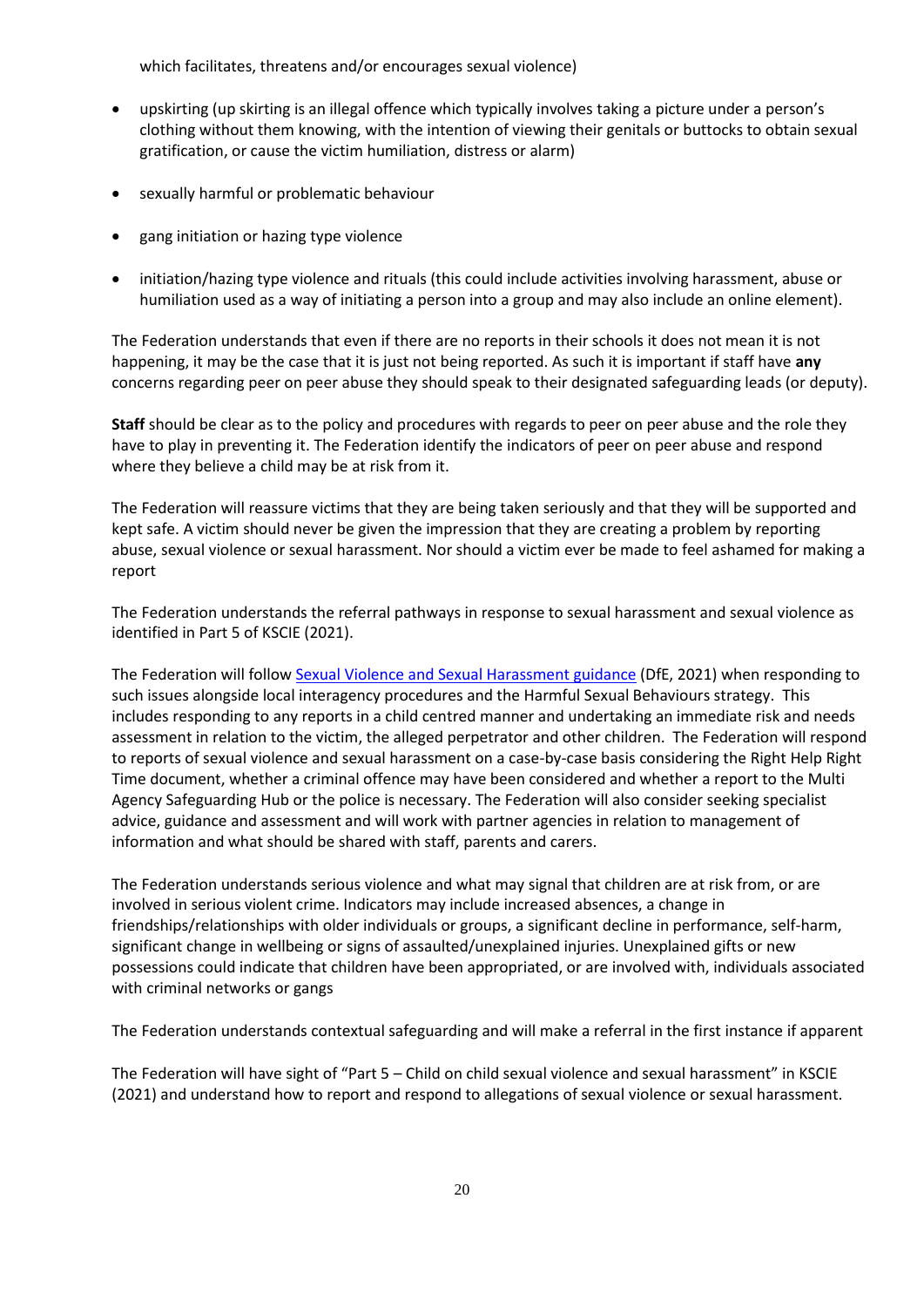#### <span id="page-20-0"></span>**17. Safeguarding Children in Specific Circumstances: Sexualised behaviours**

Where children display sexualised behaviours, the behaviours will be considered in accordance with the children's developmental understanding, age and impact on the alleged victim. This will assist in ensuring the child/ren receive the right support at the right time either via the Early Help Hub or a referral to Children's Social Care

The Federation will utilise support and guidance from wider services such as West Mercia Rape and Sexual Assault clinic and make referrals where necessary, this includes AIM assessment

The Federation will manage incidents of sexualised behaviour on a case by case basis, with consideration to the victim and alleged perpetrator

In all cases of peer on peer abuse the school will consider the vulnerability of all children including those alleged to have caused the harm and those alleged to be victims and provide a safeguarding response consistent with the Right Help Right time document in Herefordshire. Consideration will be applied to violence in young people's relationships

Where necessary, the school behaviour policies will be invoked and any sanctions applied will be consistent with these procedures

Where issues indicate that a criminal offence may have been committed a report will be made to West Mercia police. The Federation will support victims through reporting concerns to the police and will ensure the wellbeing of the child is support thereafter

The Federation can seek further guidance around harmful sexual behaviour[s here.](https://www.gov.uk/government/publications/sexual-violence-and-sexual-harassment-between-children-in-schools-and-colleges)

#### <span id="page-20-1"></span>**18. Safeguarding Children in Specific Circumstances: Gang related violence (Contextual/Extra Familial Risk)**

All staff should be aware that safeguarding incidents and/or behaviours can be associated with factors outside the school and/or can occur between children outside of these environments.

All staff, but especially the Designated Safeguarding Leads (and deputies) should consider whether children are at risk of exploitation or abuse outside of their families. Extra-familial harms take a variety of different forms and children can be vulnerable to multiple harms including, but not limited to, sexual exploitation, criminal exploitation and serious youth

The Federation are aware of indicators that may signal children are involved with serious violent crime. All staff recognise that these may include:

- Increased absences from school
- A change in friendships or groups (friendships with older children or groups)
- A decline in performance
- Changes to wellbeing or signs of self harm
- Unexplained injuries
- Unexplained gifts and possessions (this may indicate they have been approached with individuals associated with gangs)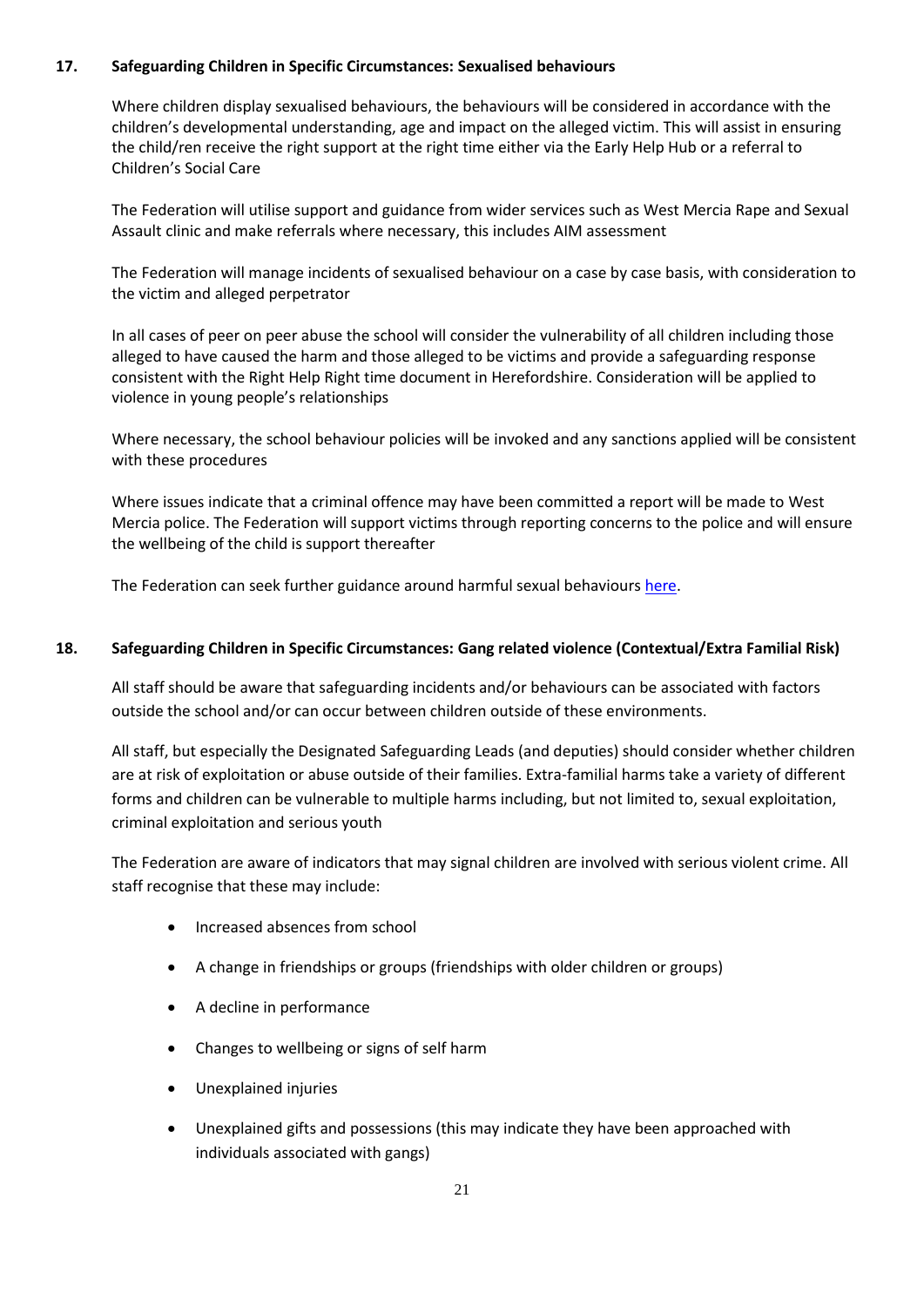The Federation identifies risk factors associated with children that have been permanently excluded from school. Further advice regarding youth violence is provided in the [Home Office's Preventing youth violence](https://www.gov.uk/government/publications/advice-to-schools-and-colleges-on-gangs-and-youth-violence) and gang involvement and its [Criminal exploitation of children and vulnerable adults: county lines guidance](https://www.gov.uk/government/publications/criminal-exploitation-of-children-and-vulnerable-adults-county-lines)

The Federation recognises the risks posed to children in relation to involvement in gang related activity, which may be street gang, peer group or organised crime. Young people who are involved in gangs are more like to suffer harm themselves, through retaliatory violence, displaced retaliation, territorial violence with other gangs or other harm suffered whilst committing a crime. In addition, children may experience violence as part of an initiation or hazing practices

The Federation understands that referral can be crucial in the early identification of children who may need additional support due to gang related activity and as such will provide an appropriate response/referral to the Early Help Hub.

Where there are concerns that a child or young person may be, or is at risk of becoming, involved in gang related activity, the Child exploitation team will be made aware in accordance with local procedures as part of the safeguarding response

If information suggests a child may be at risk of significant harm due to gang related activity a referral will be made to the Multi Agency Safeguarding Hub within Children's Social Care

The Federation understand the process of completing a Multi-Agency Submission Form which highlights broader concerns contextually occurring outside of the child's home. See Appendix 7 for further information

#### <span id="page-21-0"></span>**19. Safeguarding Children in Specific Circumstances: Youth Generated Sexualised Imagery**

The Federation recognises the impact of online social communication and the issue of sending or posting sexually suggestive images including nude or semi-nude photographs via mobiles or over the internet. The Federation pays due regard to the guidance issued by the UK Council for Child Internet Safety in relation to how to respond to incidents

**All** staff should have an awareness of safeguarding issues that can put children at risk of harm. Behaviours linked to issues such as drug taking and or alcohol misuse, deliberately missing education and consensual and non-consensual sharing of nudes and semi-nudes images and/or videos can be signs that children are at risk.

In all cases where an incident of youth produced sexual imagery is reporting the following actions will be undertaken:

- the incident will be reported to the Designated Safeguarding Lead as soon as possible.
- the designated safeguarding lead will hold an initial review discussion or meeting with appropriate school staff.
- interviews will be held with the young people involved (if appropriate).
- parents will be informed at an early stage and involved in the process unless there is good reason to believe that involving parents would put the young person at risk of harm.
- at any point in the process if there is a concern a young person has been harmed or is at risk of harm a referral should be made to children's social care and/or the police immediately.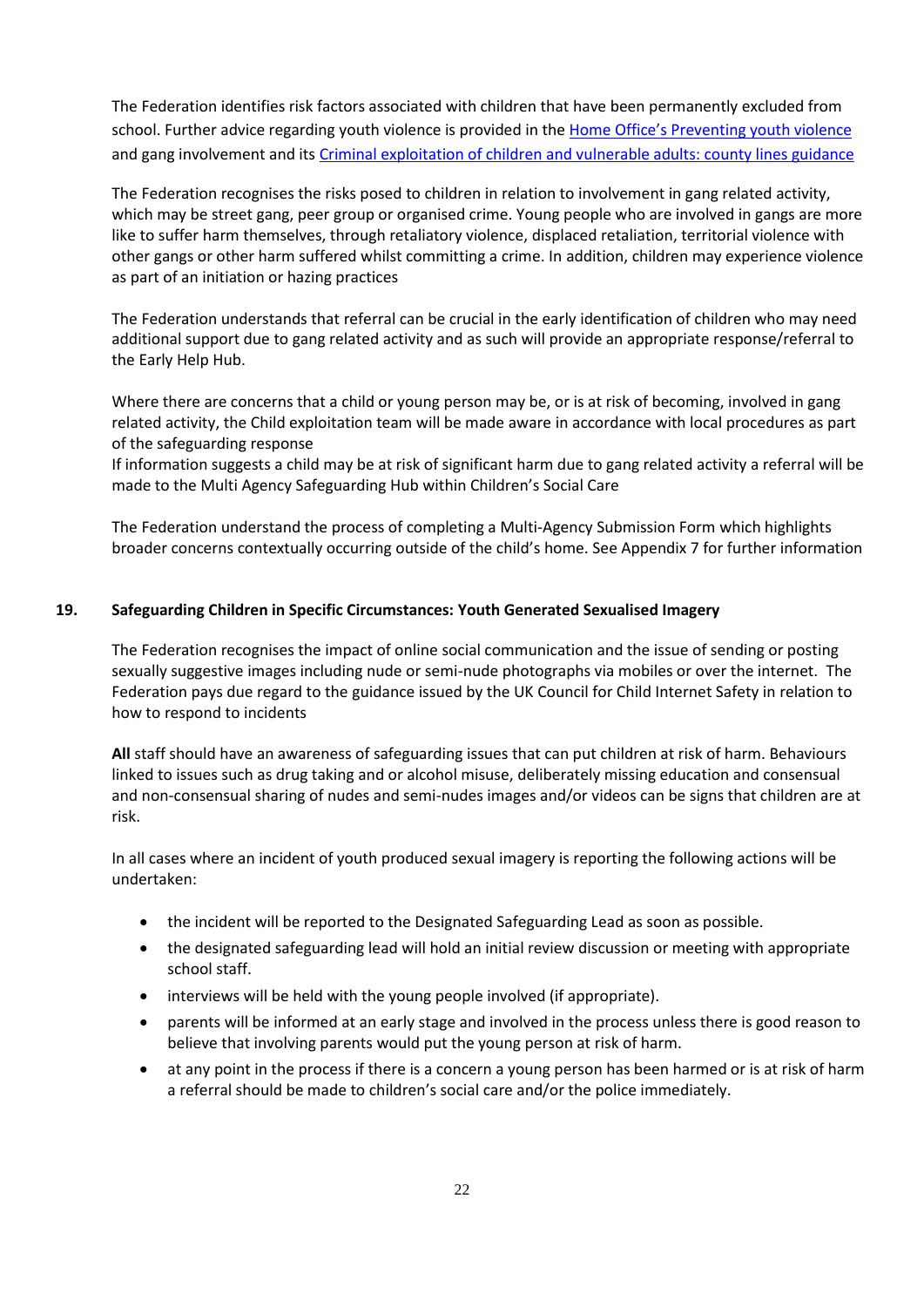An immediate referral will be made to the Police and Social care in the following circumstances:

- the incident involves an adult
- there is reason to believe that a young person has been coerced, blackmailed or groomed, or if there are concerns about their capacity to consent (for example, owing to special educational needs)
- the imagery suggests the content depicts sexual acts which are unusual for the young person's developmental stage, or are violent
- the imagery involves sexual acts and any pupil in the imagery is under 13
- there is reason to believe a young person is at immediate risk of harm owing to the sharing of the imagery, for example, the young person is presenting as suicidal or self-harming

If none of the above applies the school may choose to deal with the incident without involving the police or social care. This will usually be the case where the Designated Safeguarding Lead is confident that they have enough information to assess the risks to the pupils involved and the risks can be managed within the school pastoral support and disciplinary framework.

All decisions and rationale for decision making will be recorded. All decisions will be based on the best interests of the child/ren

The school will pay due regard to the Department for Education guidance: [Searching, Screening and](https://assets.publishing.service.gov.uk/government/uploads/system/uploads/attachment_data/file/674416/Searching_screening_and_confiscation.pdf)  [Confiscation advice](https://assets.publishing.service.gov.uk/government/uploads/system/uploads/attachment_data/file/674416/Searching_screening_and_confiscation.pdf)

Adults in the schools will not view youth produced sexual imagery unless there is a good and clear reason to do so. Wherever possible the Designated Safeguarding Lead will respond to an incident based on what they have been told about the imagery.

All incidents will be recorded.

More information is available in Appendix 6.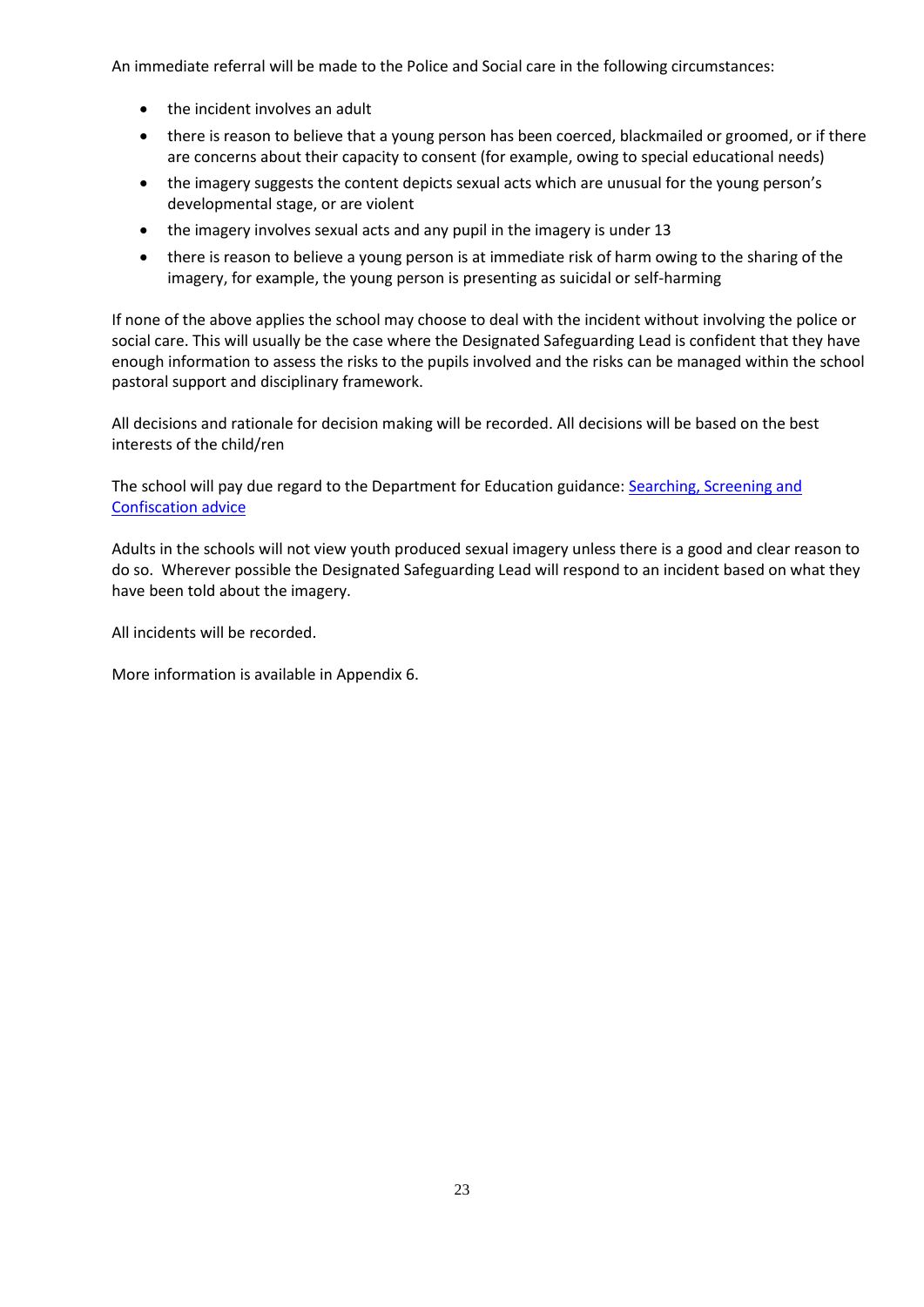## <span id="page-23-0"></span>**20. Safeguarding Children in specific circumstances: Child Sexual Exploitation (CSE) and Criminal Exploitation (CCE)**

## **Child Sexual Exploitation (CSE)**

CSE is a form of child sexual abuse. Sexual abuse may involve physical contact, including assault by penetration (for example, rape or oral sex) or non-penetrative acts such as masturbation, kissing, rubbing, and touching outside clothing. It may include non-contact activities, such as involving children in the production of sexual images, forcing children to look at sexual images or watch sexual activities, encouraging children to behave in sexually inappropriate ways or grooming a child in preparation for abuse including via the internet.

CSE can occur over time or be a one-off occurrence, and may happen without the child's immediate knowledge e.g. through others sharing videos or images of them on social media.

CSE can affect any child, who has been coerced into engaging in sexual activities. This includes 16 and 17 year olds who can legally consent to have sex. Some children may not realise they are being exploited e.g. they believe they are in a genuine romantic relationship.

## **Child Criminal Exploitation (CCE)**

Some specific forms of CCE can include children being forced or manipulated into transporting drugs or money through county lines, working in cannabis factories, shoplifting or pickpocketing. They can also be forced or manipulated into committing vehicle crime or threatening/committing serious violence to others.

Children can become trapped by this type of exploitation as perpetrators can threaten victims (and their families) with violence, or entrap and coerce them into debt. They may be coerced into carrying weapons such as knives or begin to carry a knife for a sense of protection from harm from others. As children involved in criminal exploitation often commit crimes themselves, their vulnerability as victims is not always recognised by adults and professionals, (particularly older children), and they are not treated as victims despite the harm they have experienced. They may still have been criminally exploited even if the activity appears to be something they have agreed or consented to.

It is important to note that the experience of girls who are criminally exploited can be very different to that of boys. The indicators may not be the same, however professionals should be aware that girls are at risk of criminal exploitation too. It is also important to note that both boys and girls being criminally exploited may be at higher risk of sexual exploitation.

Both CSE and CCE are forms of abuse that occur where an individual or group takes advantage of an imbalance in power to coerce, manipulate or deceive a child into taking part in sexual or criminal activity, in exchange for something the victim needs or wants, and/or for the financial advantage or increased status of the perpetrator or facilitator and/or through violence or the threat of violence. CSE and CCE can affect children, both male and female and can include children who have been moved (commonly referred to as trafficking) for the purpose of exploitation.

The Federation recognises that both boys and girls can be vulnerable to Child Sexual Exploitation and as such ensure staff are alert to signs and indicators.

The Federation recognises that there are various 'models' of CSE which include but not limited to:

| gangs and groups | boyfriend/girlfriend model |  |  |  |
|------------------|----------------------------|--|--|--|
| peer on peer     | familial                   |  |  |  |
| online           | abuse of authority         |  |  |  |

- where concerns are identified in relation to Child Sexual Exploitation the Right Help Right time document will be consulted in order to ensure the child receives support at the earliest possible opportunity
- a multi-agency response via the Early Help Hub/MASH may be initiated through in response to a referral. Where parental consent cannot be obtained, advice will be sought from the Multi Agency Safeguarding Hub.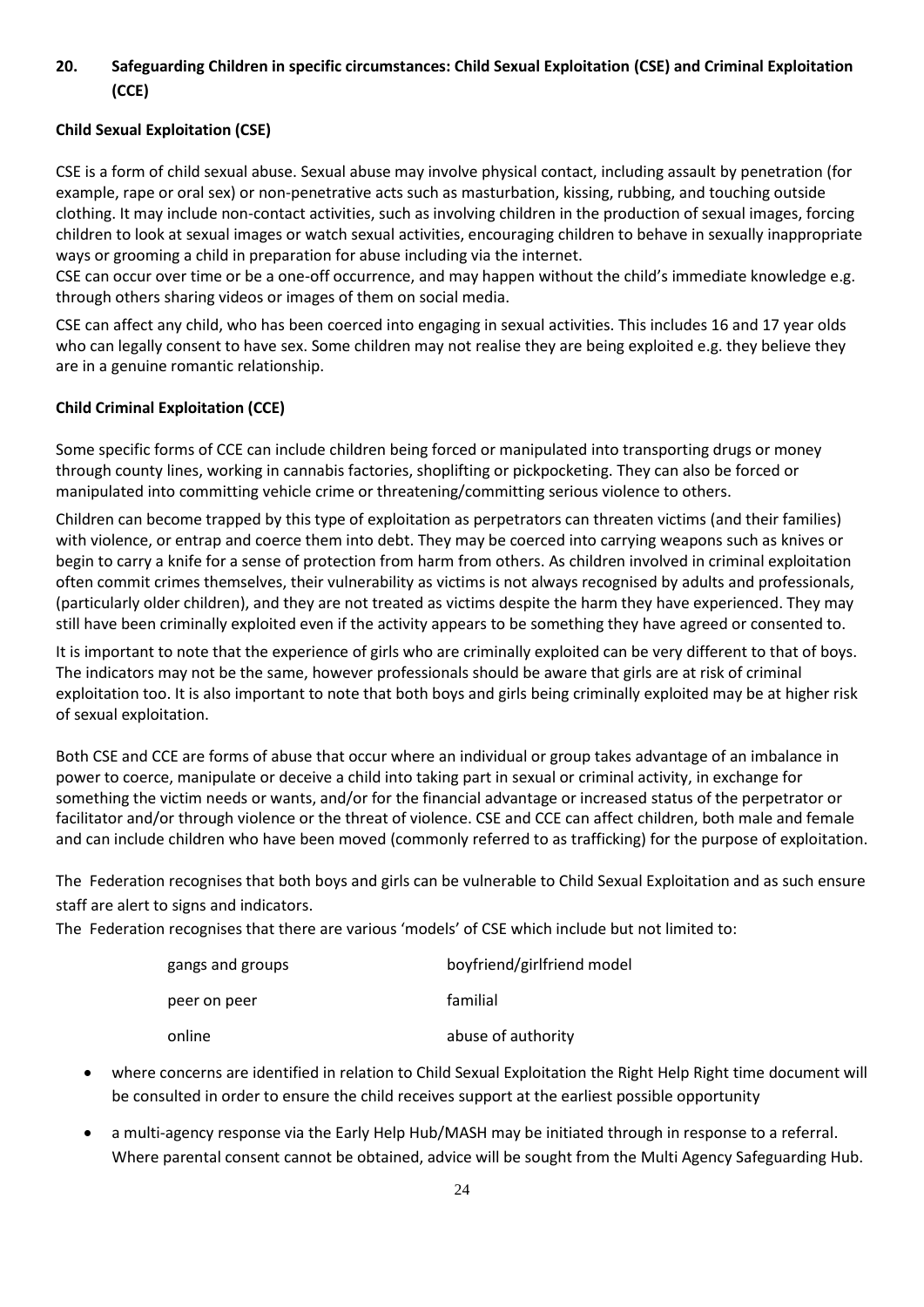- if a child is thought to be at risk of significant harm through child sexual exploitation a referral will be made to the Multi Agency Safeguarding Hub within children's social care
- in all cases intelligence will be shared with West Mercia Police using the information sharing form which will also be copied to the Point Of Contact for CSE within Herefordshire Council

## <span id="page-24-0"></span>**21. Children in specific circumstances**

Further guidance in relation to safeguarding children in specific circumstances can be located in the HSCP/ Herefordshire Council procedures as listed below:

- abuse linked to spiritual belief
- child sexual exploitation
- safeguarding children vulnerable to gang activity
- supporting individuals vulnerable to violent extremism
- private fostering
- children missing from home or care
- children missing education
- children of parents who misuse substances
- children of parents with learning difficulties
- [working](http://www.proceduresonline.com/birmingham/scb/chapters/p_ch_par_mental_health.html) with parents/carers with mental health problems
- working with parents/carers with disabilities
- disabled children
- protocol for dealing with domestic violence when children are involved
- online children exposed to abuse through the digital media
- fabricated or induced illness
- Female Genital Mutilation
- [forced marriage](http://www.proceduresonline.com/birmingham/scb/chapters/p_force_marriage.html) / honour based violence
- modern day slavery / human trafficking
- criminal exploitation of children across county Lines
- practice guidance & procedures to distinguish between healthy and abusive sexual behaviours in children and young people
- safeguarding children who may have been trafficked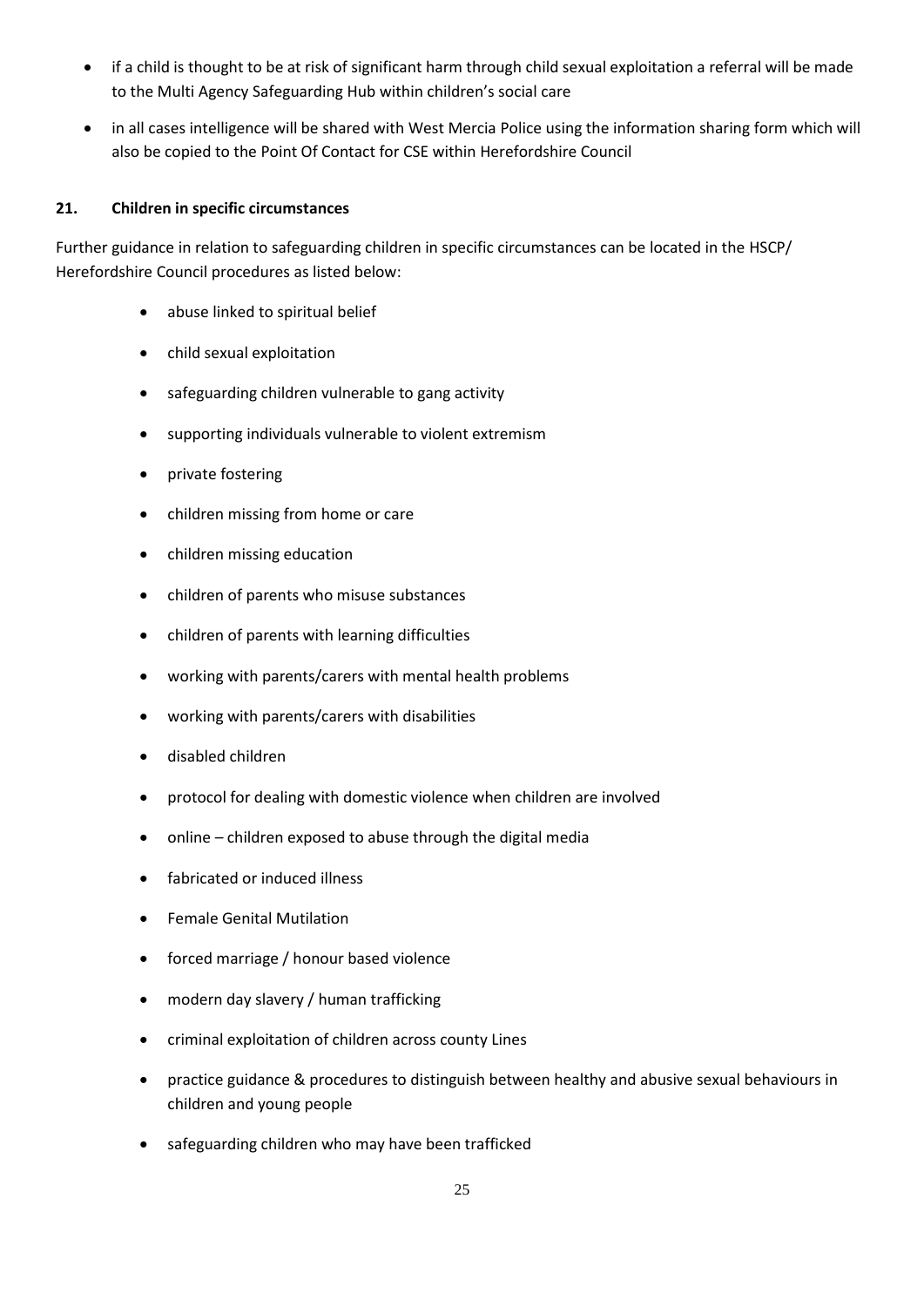- protocol & guidance; working with sexually active young people
- working with hostile, non-compliant clients and those who use disguised compliance
- safeguarding young people on the Autism Spectrum

#### **Mental Health -**

All staff should be aware that mental health problems can, in some cases, be an indicator that a child has suffered or is at risk of suffering abuse, neglect or exploitation.

Only appropriately trained professionals should attempt to make diagnosis of a mental health problem. However, staff are well placed to observe children day-to-day and identify those whose behaviour suggests that they may be experiencing a mental health problem or be at risk of developing one.

Where children have suffered abuse and neglect, or other potentially traumatic adverse childhood experiences, this can have a lasting impact throughout childhood, adolescence and into adulthood. It is vital that staff are aware of how these experiences, can impact on children's mental health, behaviour and education.

If staff have a mental health concern about a child that is also a safeguarding concern, immediate action should be taken following their child protection policy including discussion with the Designated Safeguarding Lead or deputy.

Schools can access a range of advice to help them identify children in need of extra mental health support, this includes working with external agencies. More information can be found in the mental health and [behaviour in schools guidance,](https://www.gov.uk/government/publications/mental-health-and-behaviour-in-schools--2) colleges may also wish to follow this guidance as best practice. Public Health England has produced a range of resources to support secondary school teachers to promote

The Federation will access a range of advice to help them identify children in need of extra mental health support. This includes working with external agencies as described i[n Preventing and Tackling Bullying](https://assets.publishing.service.gov.uk/government/uploads/system/uploads/attachment_data/file/755135/Mental_health_and_behaviour_in_schools__.pdf)

#### <span id="page-25-0"></span>**22. Children with additional needs**

The Federation recognises that while all children have a right to be safe, some children may be more vulnerable to abuse, for example a young carer, a child frequently missing from home/care, children with disabilities or special educational needs, a child living with domestic abuse, parental mental ill health, or substance abuse or a child who has returned home to their family from care

The Federation ensures that assessment and referrals are made to support a child with additional needs at the earliest opportunity

When the Federation is considering either a fixed term or permanently exclusion of a vulnerable child and / or a child who is the subject of a child protection plan or where there is an existing child protection file, a multi-agency risk assessment meeting must be held prior to making the decision to exclude

In the event of a one-off serious incident resulting in an immediate decision to exclude, the risk assessment *must* be completed prior to convening a meeting of the Governing Body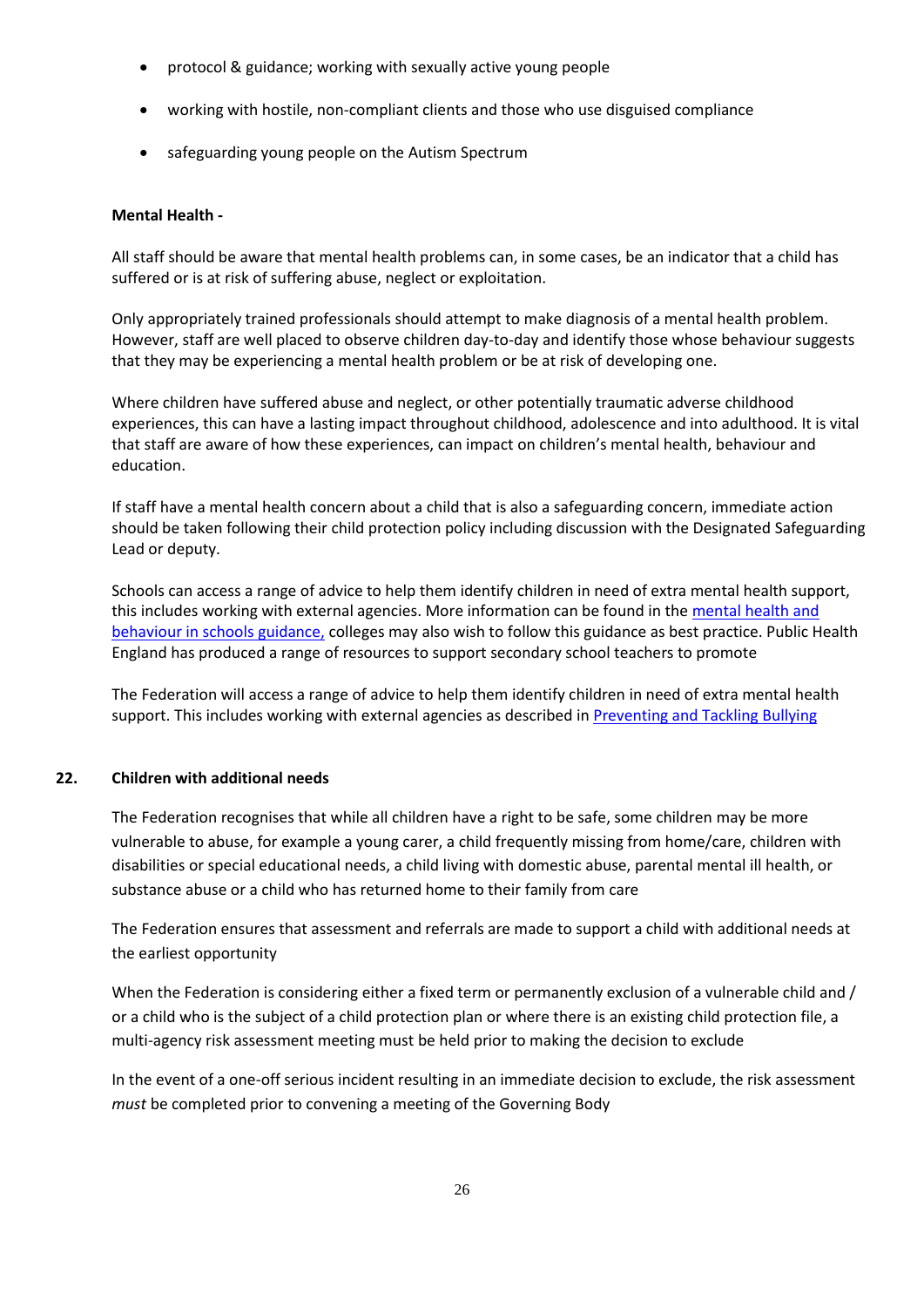#### <span id="page-26-0"></span>**23. What to do when there are concerns about a child**

All concerns will be viewed alongside Herefordshire's Right Help Right time document in order to ensure the appropriate support or intervention is provided at the earliest opportunity in the least intrusive way.

The Federation will also give due regard to the guidance contained i[n What to do if you are worried a child is](https://assets.publishing.service.gov.uk/government/uploads/system/uploads/attachment_data/file/419604/What_to_do_if_you_re_worried_a_child_is_being_abused.pdf)  [being abused, 2015](https://assets.publishing.service.gov.uk/government/uploads/system/uploads/attachment_data/file/419604/What_to_do_if_you_re_worried_a_child_is_being_abused.pdf)

In cases where it is not possible to obtain consent from the parent / carer The Federation will seek advice from the Multi Agency Safeguarding Hub.

The Federation will review each case to ensure that any support or intervention provided has impacted positively on the welfare / safety of the child or young person and that improvement is sustained

In the event that provision of Early Help has not led to improvements for the child / young person, or concerns escalate, the Federation will follow the step-up escalation procedures published by the local Multi Agency Safeguarding Arrangements (HSCP)

In consultation with the Right Help Right time document, if the concerns about the child or young person indicate that they may be at risk of or suffering significant harm a referral will be made to the Multi Agency Safeguarding Hub

Parents / carers will be informed of the referral unless informing them may place the child / young person at increased risk of harm

In the event of a professional disagreement in relation to a specific concern, the school will follow the HSCP procedures for resolution of professional disagreements, also known as escalation procedures [Escalation policy: Resolution of professional disagreements \(procedures.org.uk\)](https://westmidlands.procedures.org.uk/local-content/4gjN/escalation-policy-resolution-of-professional-disagreements/?b=Herefordshire)

#### <span id="page-26-1"></span>**24. Involving parents / carers**

In general, safeguarding and child protection concerns will be discussed with parents / carers before approaching other agencies. Consent will be sought prior to making a referral. Appropriate staff will approach parents / carers after consultation with the Designated Safeguarding Lead. However, there may be occasions when the school will contact another agency **before** informing parents/carers because it considers that contacting them may increase the risk of significant harm to the child.

Parents / carers will be informed about the safeguarding policy through the school website

#### <span id="page-26-2"></span>**25. Multi-agency work**

The Federation understands its role in the three safeguarding partner arrangements. Governing bodies, proprietors and the senior leadership teams, especially the designated safeguarding leads, will make themselves aware of and follow their local arrangements.

The Federation works in partnership with other agencies in the best interests of the children. The Federation will, where necessary, liaise with the school nurse, and make referrals to children's social care.

Referrals and contacts should be made by the Designated Safeguarding Lead to either the Early Help Hub or the Multi Agency Safeguarding Hub depending on the level of need. Where the child already has a social worker the request for service will go immediately to the social worker involved or in their absence to their team manager or Duty Worker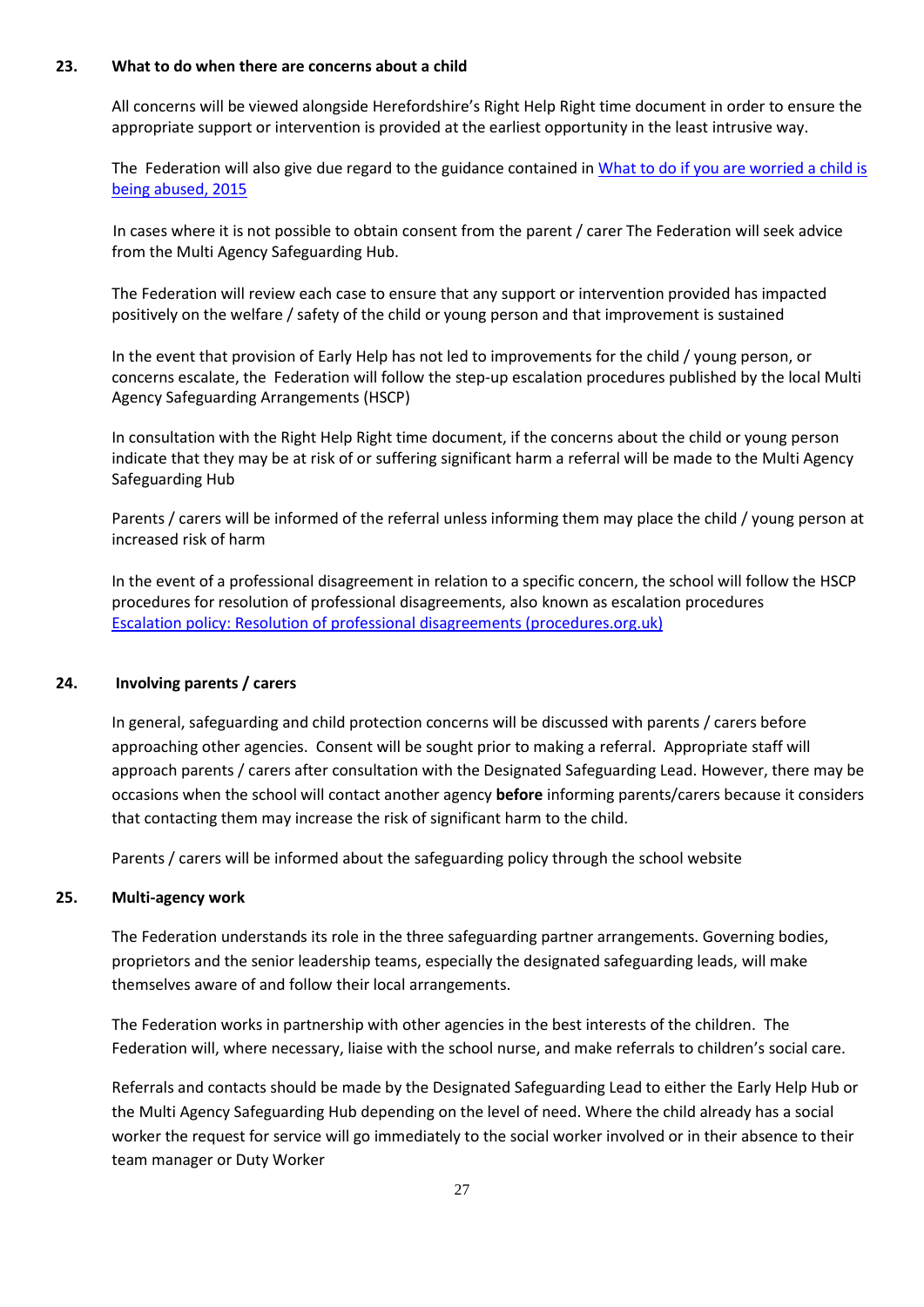The Federation will co-operate with any child protection enquiries conducted by children's social care. The Federation will ensure representation at appropriate inter-agency meetings such as team around the family meetings, initial and review child protection conferences, and core group meetings

The Federation will provide reports as required for these meetings in accordance with the Multi Agency Safeguarding Arrangements (HSCP) interagency procedures. If a representative from school is unable to attend, a written report will be sent. The report will, wherever possible, be shared with parents / carers at least 24 hours prior to the meeting

Where a child is subject to an inter-agency child protection plan, child in need plan or early help assessment, the Federation will contribute to the preparation, implementation and review of the plan as appropriate

If a child is subject to a referral to a multi-panel such as MARAC, MAGPAN or CHANNEL The Federation will contribute to such arrangements

#### <span id="page-27-0"></span>**26. Responding to an allegation or concern about a member of staff**

The Federation will comply with the HSCP procedures for managing allegations and concerns about adults that work or volunteer with children in all circumstances

- this procedure should be used in any case in which it is alleged that a member of staff (including supply staff), governor, visiting professional or volunteer has:
	- behaved in a way that has harmed a child or may have harmed a child
	- possibly committed a criminal offence against or related to a child; or
	- behaved in a way that indicates s/he may pose a risk of harm to children
	- behaved or may have behaved in a way that indicates they may not be suitable to work with children

Although it is an uncomfortable thought, it needs to be acknowledged that there is the potential for staff in school to abuse or mistreat children.

- all staff working within our organisation must report any potential safeguarding concerns about an individual's behaviour towards children and young people immediately
- allegations or concerns about colleagues and visitors must be reported direct to the Head Teacher unless the concern relates to Head Teacher. If the concern relates to the Head Teacher, it must be reported immediately to the Chair of Governors. Concerns must be reported directly to the Local Authority Designated Officer (LADO) in children's social care who will liaise with the Chair of Governors and decide on any action required.
- if the Head Teacher are not available, the member of staff should report their concerns to the most senior member of staff available who will make contact with the LADO and discuss the concerns
- contact into the LADO should happen at the earliest possible opportunity and within 1 working day.

#### **The LADO in Herefordshire can be contacted on 01432 261739**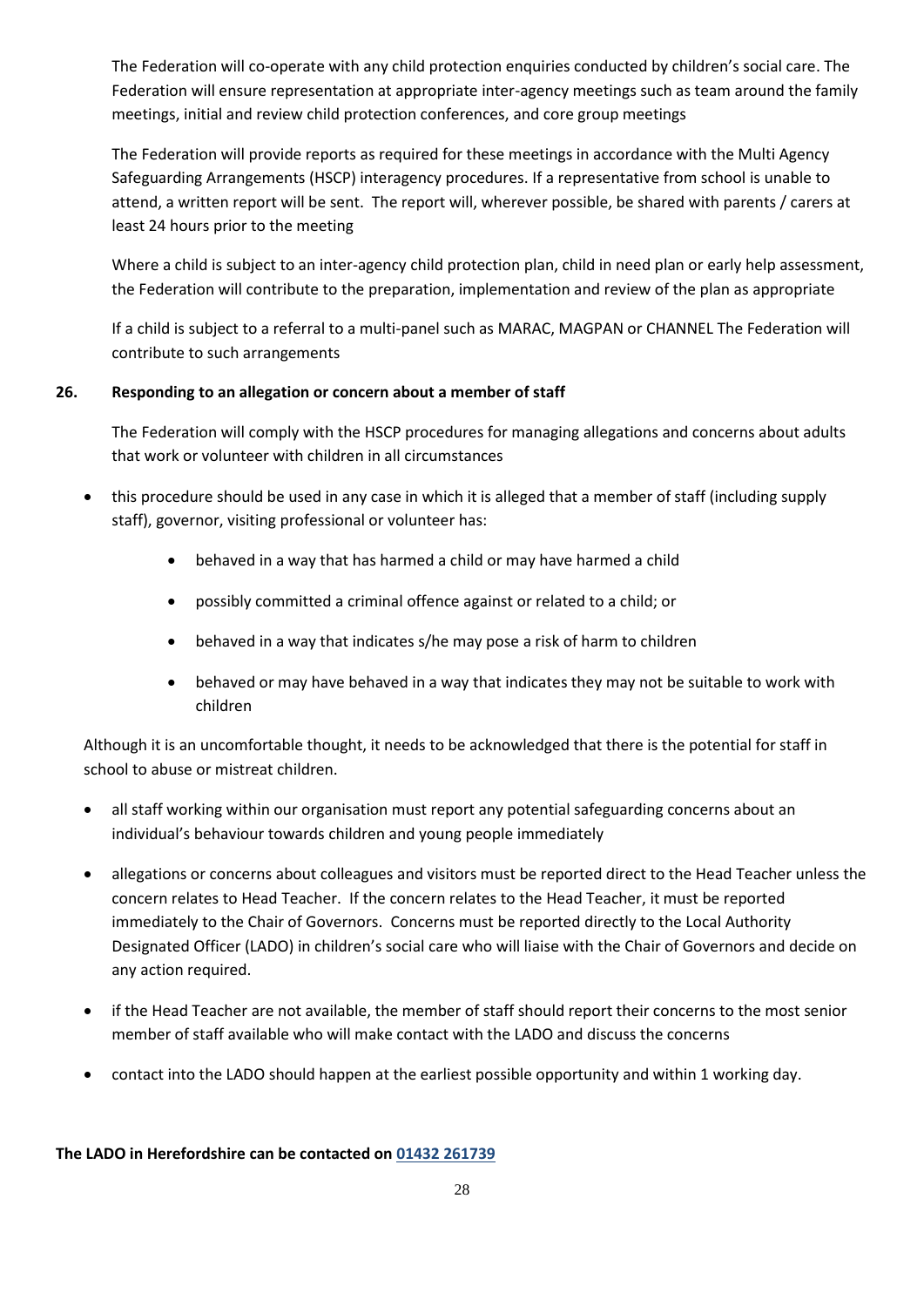- the LADO may request a referral, if this is requested the referral will be completed and submitted within 1 working day
- The Federation will engage with the LADO at all stages of the management of the allegation / concern and comply with the Statutory Guidance contained within Keeping Children Safe in Education (2021) and the local procedures published by the HSCP.
- The Federation will consider whether it is necessary to suspend the member of staff while the allegation or concern is investigated. However all reasonable alternatives to manage the risk will be considered.
- due consideration will be given to the view of the LADO in relation to suspension or in-work safeguards while a matter is investigated
- should the Federation dismiss a member of staff/volunteer as a result of a substantiated allegation, or should a member of staff/volunteer resign before an investigation has been completed, in accordance with Statutory Duty a referral to the Disclosure and Barring Service will be made.
- if the member of staff is engaged in teaching work, the school will in accordance with published guidance from the Department for Education consider whether a referral to the National College of Teaching and Leadership (NCTL) should be made
- The Federation will adhere to the Statutory Guidance contained within Keeping Children Safe in Education (2021) with regard to record keeping, confidentiality, references and compromise or settlement agreements

If a member of staff, student or volunteer has any concerns about poor, unsafe practice or failures of the safeguarding regime they are encouraged to raise this with the Head Teacher, Senior Leadership Team or Governing Body following the Whistle Blowing Procedures of the school.

The NSPCC whistleblowing helpline is available as an alternative route for staff who do not feel able to raise concerns regarding child protection failures internally or have concerns about the way a concern is being handled by their school or college. Staff can call 0800 028 0285 – line is available from 8:00 AM to 8:00 PM, Monday to Friday and email [help@nspcc.org.uk.](mailto:help@nspcc.org.uk) Please click [here](https://www.nspcc.org.uk/what-you-can-do/report-abuse/dedicated-helplines/whistleblowing-advice-line/) for information.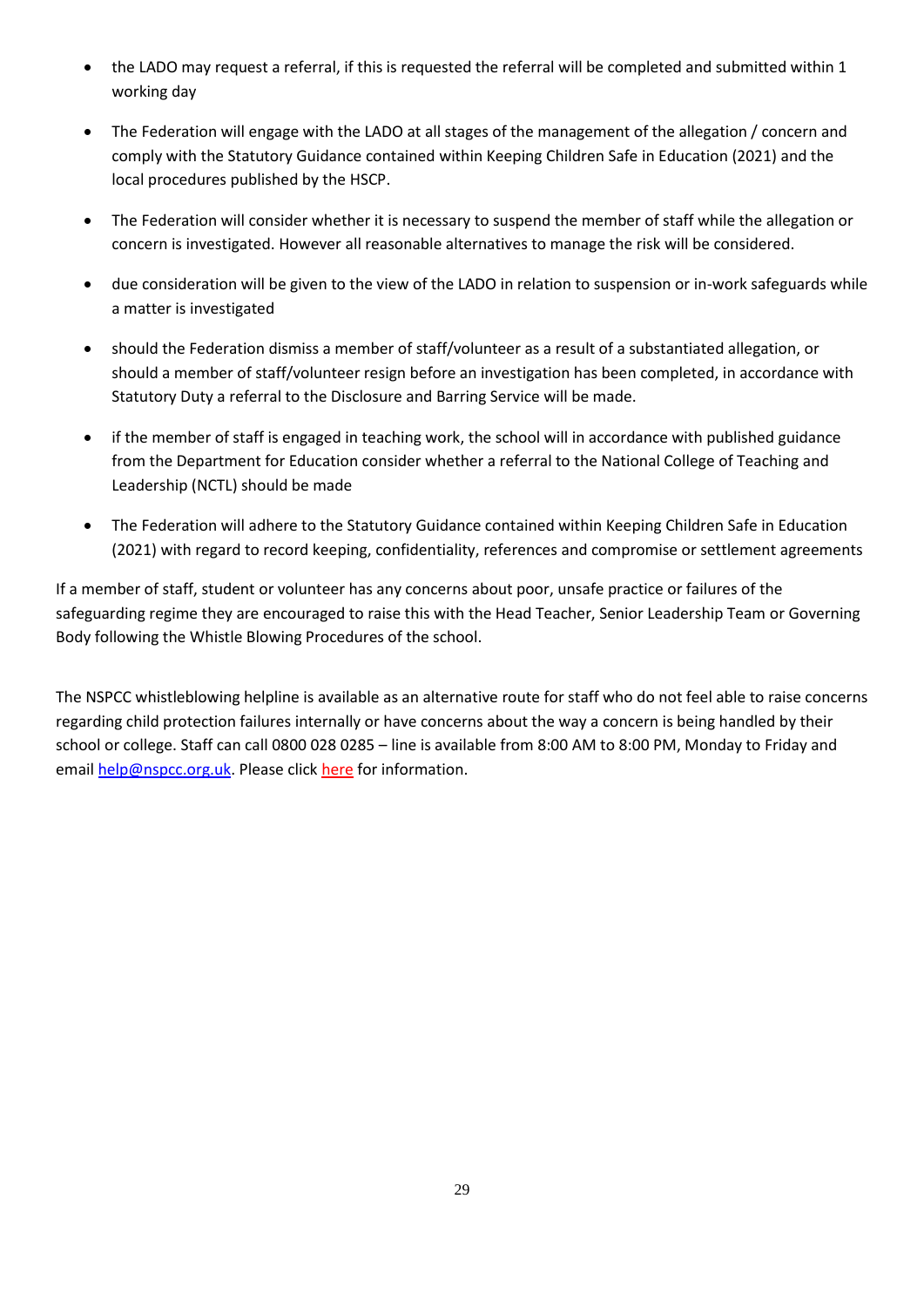#### **APPENDICES**

## <span id="page-29-0"></span>**Appendix 1**

## **Definitions and indicators of abuse**

#### **1. Neglect**

Neglect is the persistent failure to meet a child's basic physical and/or psychological needs, likely to result in the serious impairment of the child's health or development. Neglect may occur during pregnancy as a result maternal substance abuse. Once a child is born, neglect may involve a parent or carer failing to:

- provide adequate food, clothing and shelter (including exclusion from home or abandonment)
- protect a child from physical and emotional harm or danger
- ensure adequate supervision (including the use of inadequate care-givers); or
- ensure access to appropriate medical care or treatment

It may also include neglect of, or unresponsiveness to, a child's basic emotional needs.

The following may be indicators of neglect (this is not designed to be used as a checklist):

- constant hunger
- stealing, scavenging and/or hoarding food
- frequent tiredness or listlessness
- frequently dirty or unkempt
- often poorly or inappropriately clad for the weather
- poor school attendance or often late for school
- poor concentration
- affection or attention seeking behaviour
- illnesses or injuries that are left untreated
- failure to achieve developmental milestones, for example growth, weight
- failure to develop intellectually or socially
- responsibility for activity that is not age appropriate such as cooking, ironing, caring for siblings
- the child is regularly not collected or received from school; or
- the child is left at home alone or with inappropriate carer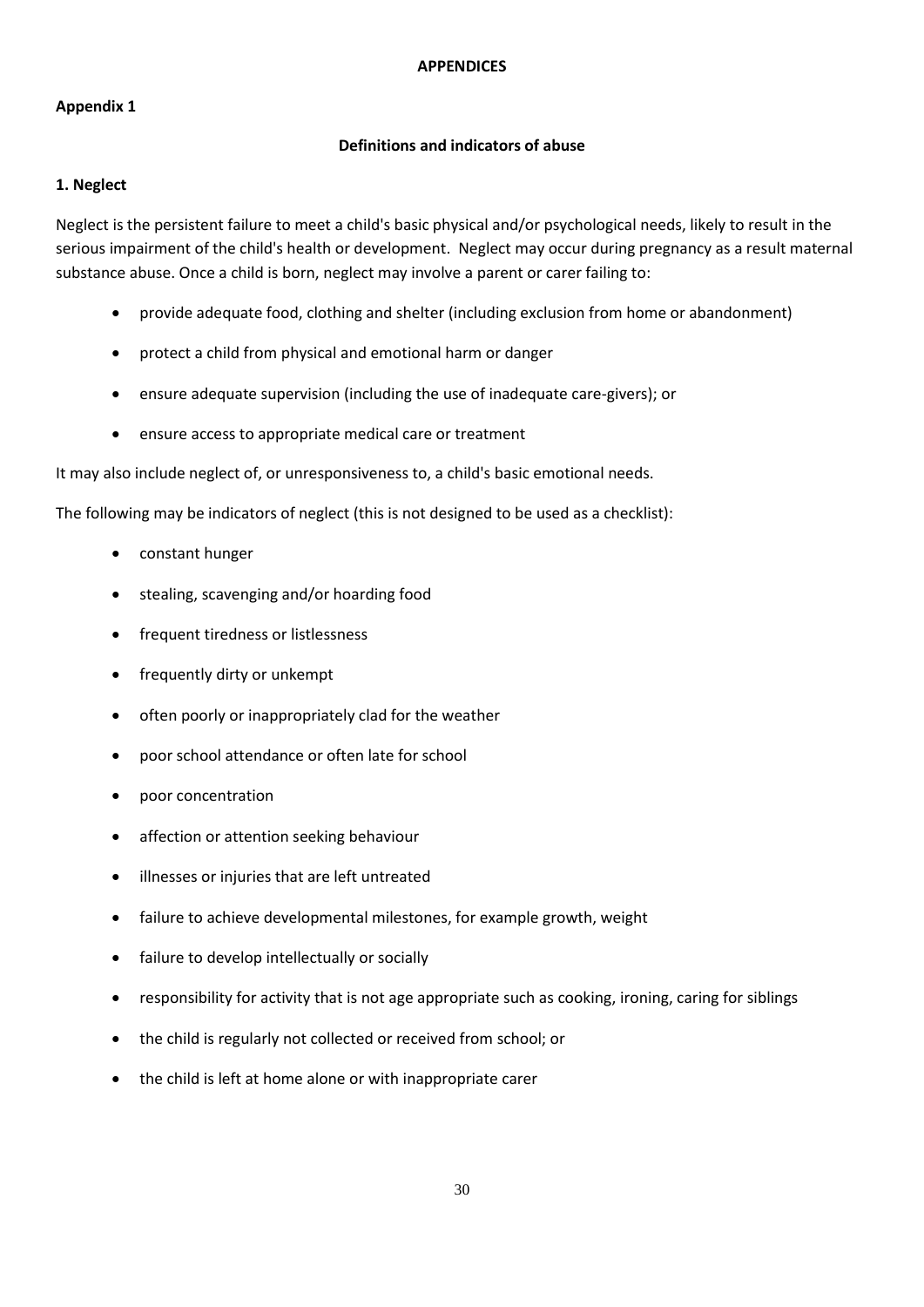#### 2. **Physical abuse**

Physical abuse may involve hitting, shaking, throwing, poisoning, burning or scalding, drowning, suffocating or otherwise causing physical harm to a child. Physical harm may also be caused when a parent or carer fabricates the symptoms of, or deliberately induces, illness in a child.

The following may be indicators of physical abuse (this is not designed to be used as a checklist):

- multiple bruises in clusters, or of uniform shape
- bruises that carry an imprint, such as a hand or a belt
- bite marks
- round burn marks
- multiple burn marks and burns on unusual areas of the body such as the back, shoulders or buttocks
- an injury that is not consistent with the account given
- changing or different accounts of how an injury occurred
- bald patches
- symptoms of drug or alcohol intoxication or poisoning
- unaccountable covering of limbs, even in hot weather
- fear of going home or parents being contacted
- fear of medical help
- fear of changing for PE
- inexplicable fear of adults or over-compliance
- violence or aggression towards others including bullying; or
- isolation from peers

#### **3. Sexual abuse**

Sexual abuse involves forcing or enticing a child or young person to take part in sexual activities, not necessarily involving a high level of violence, whether or not the child is aware of what is happening. The activities may involve physical contact, including assault by penetration (for example, rape or oral sex) or non-penetrative acts such as masturbation, kissing, rubbing and touching outside of clothing*.* They may also include non-contact activities, such as involving children in looking at, or in the production of, sexual images, watching sexual activities, encouraging children to behave in sexually inappropriate ways, or grooming a child in preparation for abuse (including via the internet). Sexual abuse is not solely perpetrated by adult males. Women can also commit act of sexual abuse, as can other children.

The following may be indicators of sexual abuse (this is not designed to be used as a checklist):

• sexually explicit play or behaviour or age-inappropriate knowledge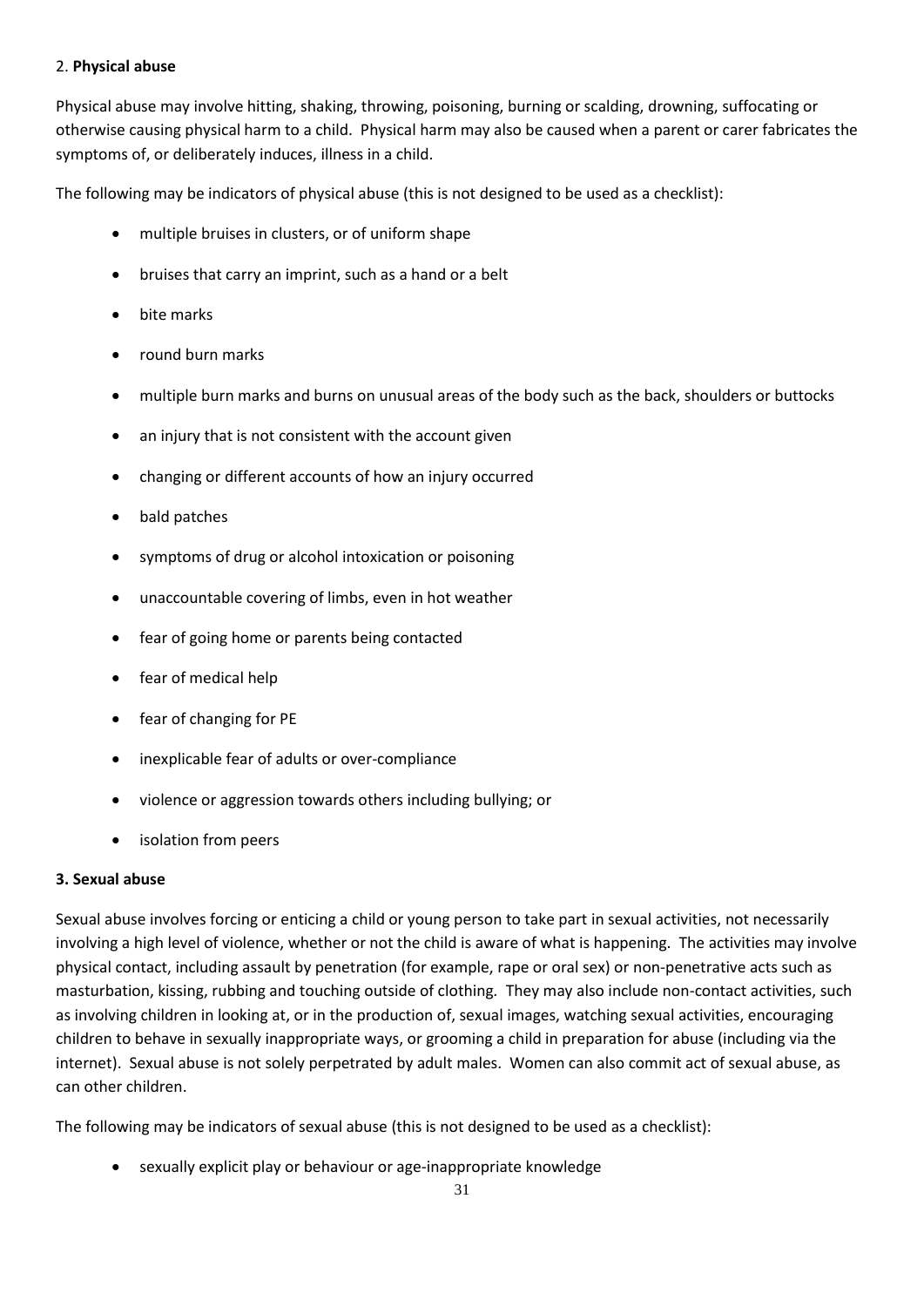- anal or vaginal discharge, soreness or scratching
- reluctance to go home
- inability to concentrate, tiredness
- refusal to communicate
- thrush, persistent complaints of stomach disorders or pains
- eating disorders, for example anorexia nervosa and bulimia
- attention seeking behaviour, self-mutilation, substance abuse
- aggressive behaviour including sexual harassment or molestation
- unusual compliance
- regressive behaviour, enuresis, soiling
- frequent or open masturbation, touching others inappropriately
- depression, withdrawal, isolation from peer group
- reluctance to undress for PE or swimming
- bruises or scratches in the genital area

#### **4. Sexual exploitation**

Child sexual exploitation occurs when a child or young person, or another person, receives "something" (for example food, accommodation, drugs, alcohol, cigarettes, affection, gifts, money) as a result of the child/young person performing sexual activities, or another person performing sexual activities on the child/young person.

The presence of any significant indicator for sexual exploitation should trigger a referral to children's social care. The significant indicators are:

- having a relationship of concern with a controlling adult or young person (this may involve physical and/or emotional abuse and/or gang activity)
- entering and/or leaving vehicles driven by unknown adult
- possessing unexplained amounts of money, expensive clothes or other items
- frequenting areas known for risky activities
- being groomed or abused via the Internet and mobile technology; and
- having unexplained contact with hotels, taxi companies or fast food outlets

The intelligence reporting form on the HSCP website will be used to share information with Police and children's social care that raises a concern around CSE.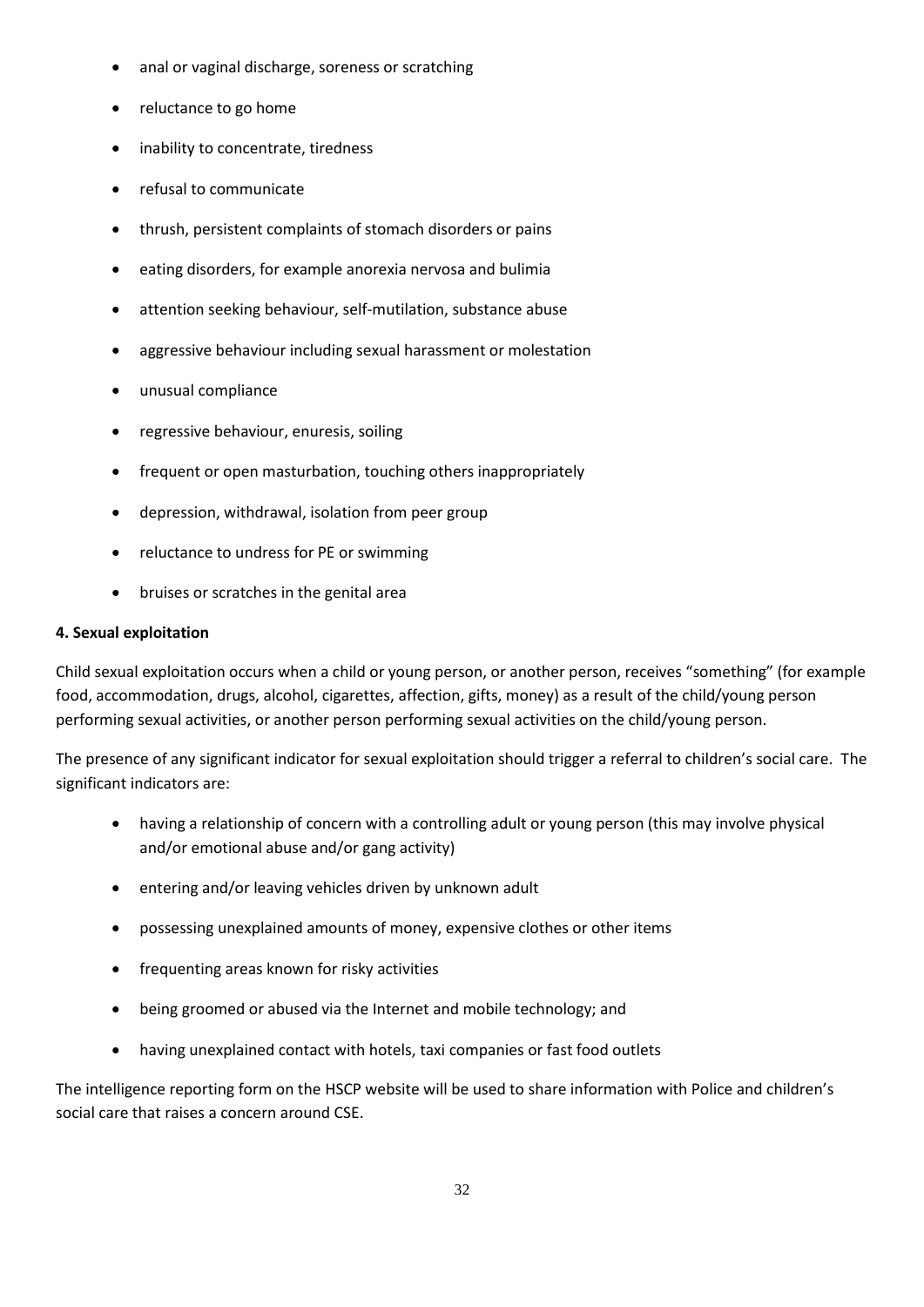#### **5. Emotional abuse**

Emotional abuse is the persistent emotional maltreatment of a child such as to cause severe and persistent adverse effects on the child's emotional development. It may involve conveying to children that they are worthless or unloved, inadequate, or valued only insofar as they meet the needs of another person. It may include not giving the child opportunities to express their views, deliberately silencing them or 'making fun' of what they say or how they communicate. It may feature age or developmentally inappropriate expectations being imposed on children. These may include interactions that are beyond the child's developmental capability, as well as overprotection and limitation of exploration and learning, or preventing the child participating in normal social interaction. It may also involve seeing or hearing the ill-treatment of another person. It may involve serious bullying (including cyber bullying)*,* causing children frequently to feel frightened or in danger, or the exploitation or corruption of children. Some level of emotional abuse is involved in all types of maltreatment

The following may be indicators of emotional abuse (this is not designed to be used as a checklist):

- the child consistently describes him/herself in very negative ways as stupid, naughty, hopeless, ugly
- over-reaction to mistakes
- delayed physical, mental or emotional development
- sudden speech or sensory disorders
- inappropriate emotional responses, fantasies
- behaviours such as rocking, banging head, regression, tics and twitches
- self-harming, drug or solvent abuse
- fear of parents being contacted
- running away
- compulsive stealing
- appetite disorders anorexia nervosa, bulimia; or
- soiling, smearing faeces, enuresis

N.B.: Some situations where children stop communication suddenly (known as "traumatic mutism") can indicate maltreatment.

## **6. Responses from parents**

Research and experience indicates that the following responses from parents may suggest a cause for concern across all four categories:

- delay in seeking treatment that is obviously needed
- unawareness or denial of any injury, pain or loss of function (for example, a fractured limb)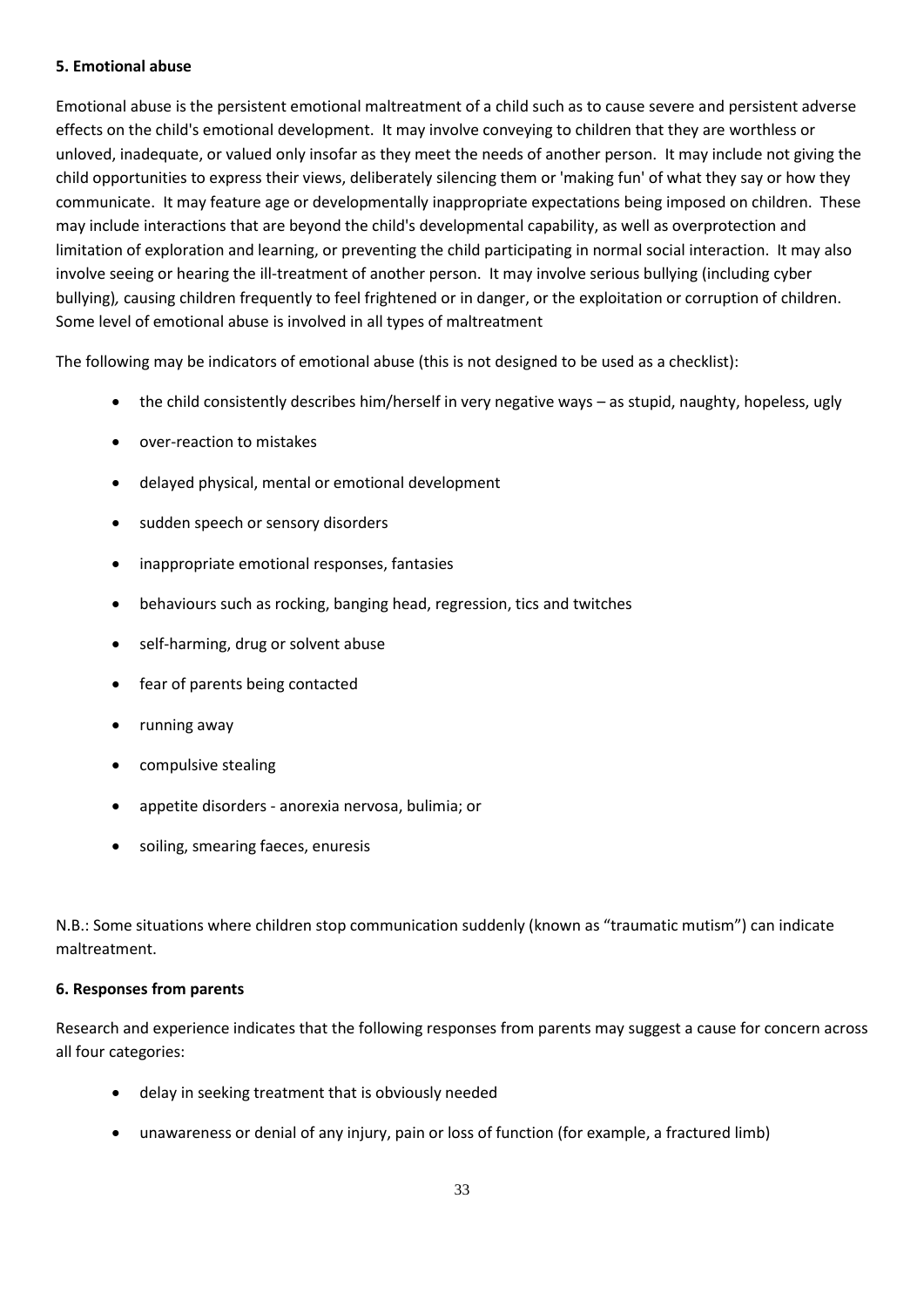- incompatible explanations offered, several different explanations or the child is said to have acted in a way that is inappropriate to her/his age and development
- reluctance to give information or failure to mention other known relevant injuries
- frequent presentation of minor injuries
- a persistently negative attitude towards the child
- unrealistic expectations or constant complaints about the child
- alcohol misuse or other drug/substance misuse
- parents request removal of the child from home
- violence between adults in the household

## **7. Children with disabilities**

When working with children with disabilities, practitioners need to be aware those additional vulnerabilities to abuse and neglect such as:

- assumptions that indicators of possible abuse such as behaviour, mood and injury relate to the child's disability without further exploration
- children with Special Educational Needs and disabilities can be disproportionately impacted by things like bullying without outwardly showing any signs
- Communication barriers and difficulties in overcoming these barriers

Possible indicators of abuse and/or neglect may also include:

- a bruise in a site that might not be of concern on an ambulant child such as the shin, might be of concern on a non-mobile child
- not getting enough help with feeding leading to malnourishment
- poor toileting
- lack of stimulation
- unjustified and/or excessive use of restraint
- rough handling, extreme behaviour modification such as deprivation of medication, food or clothing, disabling wheelchair batteries
- unwillingness to try to learn a child's means of communication
- ill-fitting equipment. for example callipers, sleep boards, inappropriate splinting
- misappropriation of a child's finances; or
- inappropriate invasive procedures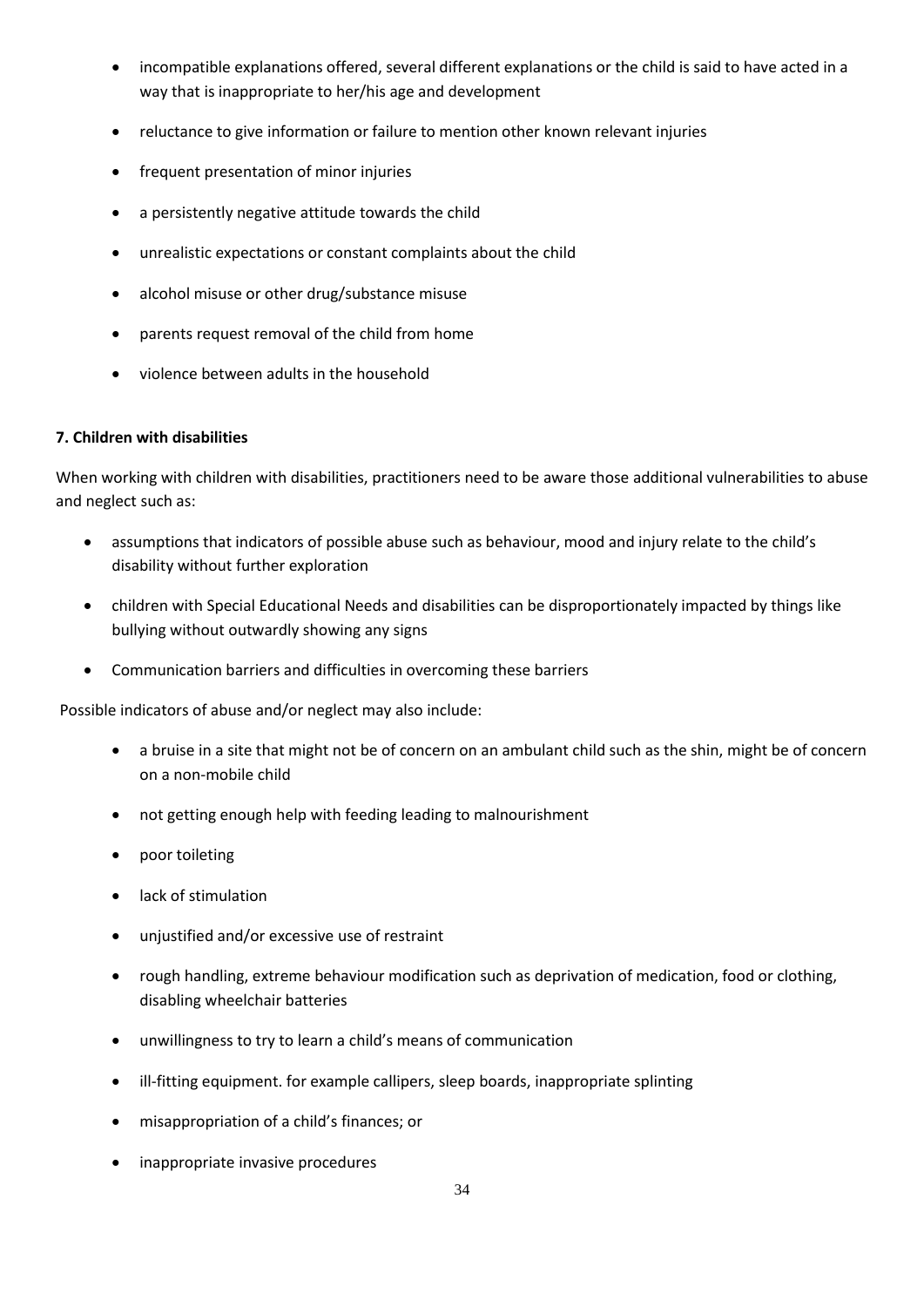## <span id="page-34-0"></span>**Appendix 2**

#### **Dealing with a disclosure of abuse**

#### **When a child tells me about abuse s/he has suffered, what must I remember?**

- stay calm
- do not communicate shock, anger or embarrassment
- reassure the child
- tell her/him you are pleased that s/he is speaking to you
- never enter into a pact of secrecy with the child
- assure her/him that you will try to help but let the child know that you will have to tell other people in order to do this. State who this will be and why
- tell her/him that you believe them
- children very rarely lie about abuse; but s/he may have tried to tell others and not been heard or believed
- tell the child that it is not her/his fault
- encourage the child to talk but do not ask "leading questions" or press for information
- listen and remember
- check that you have understood correctly what the child is trying to tell you
- praise the child for telling you
- communicate that s/he has a right to be safe and protected
- do not tell the child that what s/he experienced is dirty, naughty or bad
- it is inappropriate to make any comments about the alleged offender
- be aware that the child may retract what s/he has told you. It is essential to record all you have heard
- at the end of the conversation, tell the child again who you are going to tell and why that person or those people need to know
- as soon as you can afterwards, make a detailed record of the conversation using the child's own language – include any questions you may have asked
- Do not add any opinions or interpretations

NB It is not education staff's role to seek disclosures. Their role is to observe that something may be wrong, ask about it, listen, be available and try to make time to talk.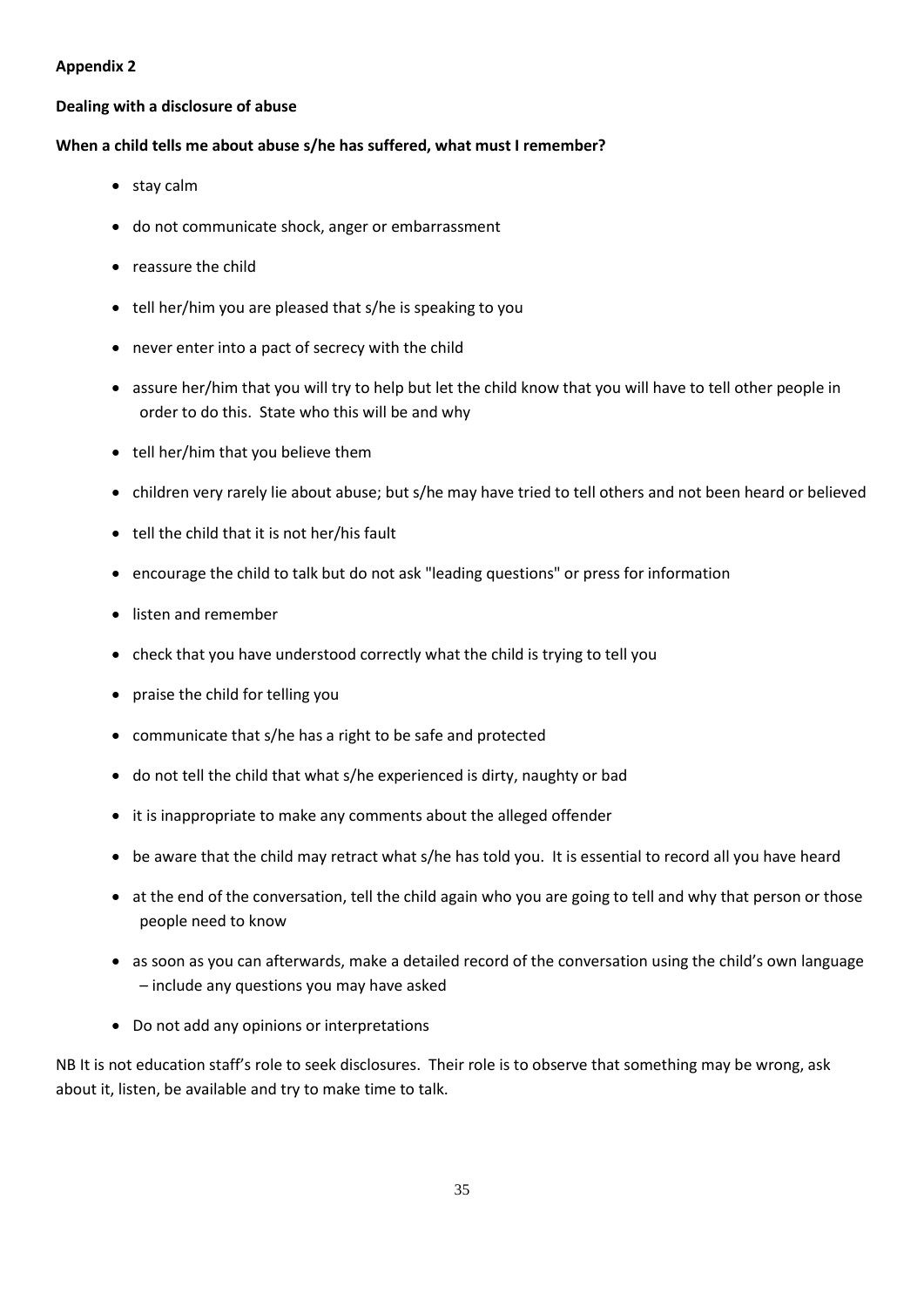#### **Immediately afterwards**

**You must not deal with this yourself**. Clear indications or disclosure of abuse must be reported to children's social care without delay, by the Head Teacher or the Designated Safeguarding Lead.

Children making a disclosure may do so with difficulty, having chosen carefully to whom they will speak. Listening to and supporting a child/young person who has been abused can be traumatic for the adults involved. Support for you will be available from your Designated Safeguarding Lead or Head Teacher.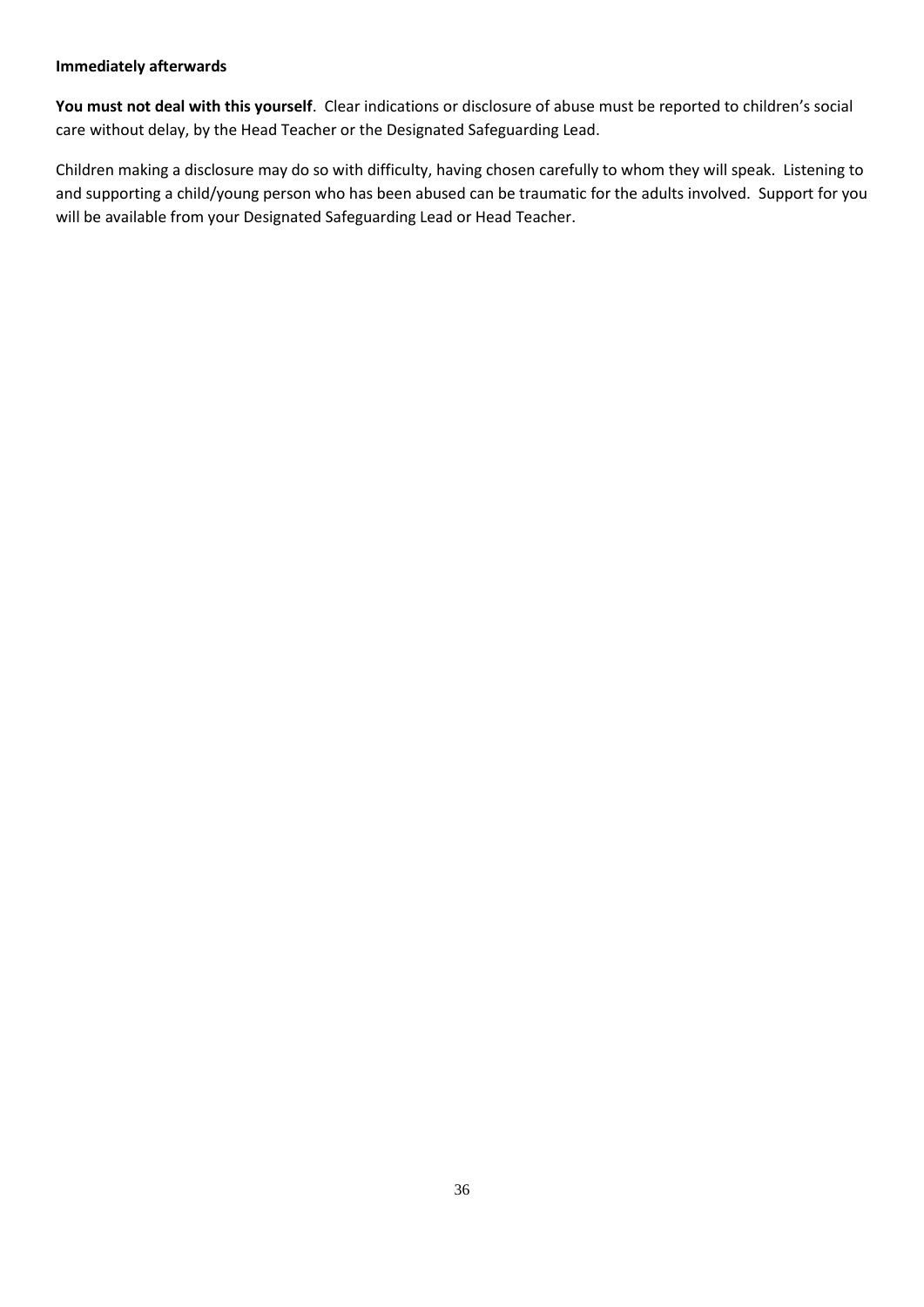## **Appendix 3**

## <span id="page-36-0"></span>**Allegations about a member of staff, governor or volunteer**

Inappropriate behaviour by staff/volunteers could take the following forms:

#### • **Physical**

For example the intentional use of force as a punishment, slapping, use of objects to hit with, throwing objects or inappropriate physical handling.

## • **Emotional**

For example intimidation, belittling, scapegoating, sarcasm, lack of respect for children's rights, and attitudes that discriminate on the grounds of race, gender, disability or sexuality. Excessive or aggressive shouting

#### • **Sexual**

For example sexualised behaviour towards peers, sexual harassment, sexual communication including via social networking, email, text, grooming behavior, sexual assault and rape.

#### • **Neglect**

For example failing to act to protect a child or children, failing to seek medical attention or failure to meet a child's basic needs

#### • **May Pose a Risk**

Behaviours that may take place outside of the workplace that present a transferable risk in their professional role with children. For example, alleged perpetrator of domestic abuse, offences demonstrating a sexual interest in children, abuse or neglect of their own children or behaviours that are incompatible with a professional role working with children.

If a child makes an allegation or raises a concern about a member of staff, governor, visitor or volunteer the Head Teacher should be informed immediately. If the allegation or concern fall within the following criteria the LADO will be contacted at the earliest possibly opportunity and within 1 working day.

- behaved in a way that has harmed a child or may have harmed a child
- possibly committed a criminal offence against or related to a child; or
- behaved in a way that indicates s/he may pose a risk of harm to children

## **The Head Teacher will not carry out the investigation him/herself or interview pupils.**

If a child makes an allegation of physical abuse against an adult that works with children and there are visible bruises, marks or injuries or if a child makes an allegation of sexual abuse against an adult that works with children, Child Protection procedures will be followed and a referral made to the Multi Agency Safeguarding Hub. The LADO will also be informed.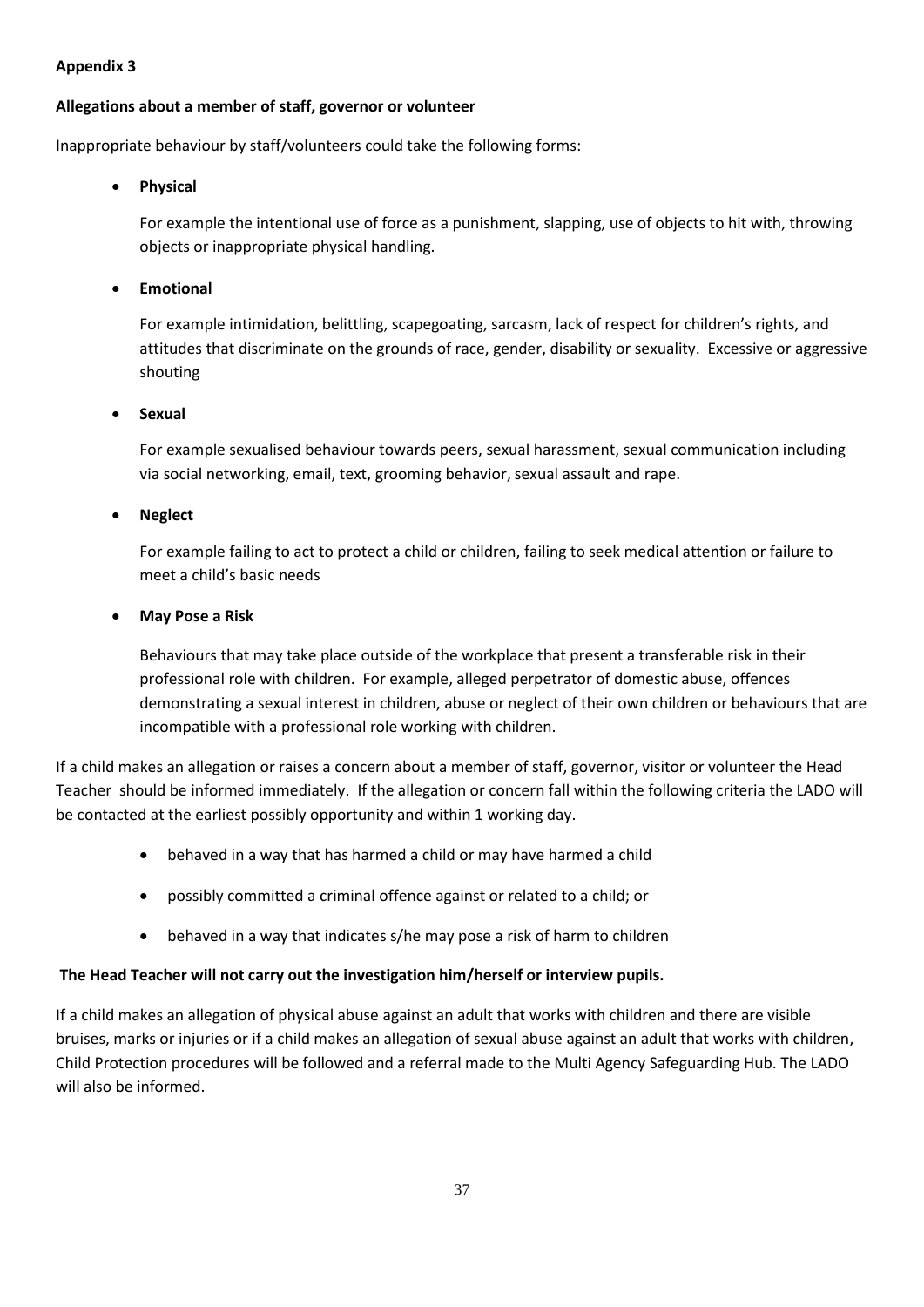The Head Teacher must exercise, and be accountable for, their professional judgement on the action to be taken, as follows –

If the actions of the member of staff, are felt likely to fall within the scope of the interagency allegation management procedures 2, the Head Teacher will notify the Local Authority Designated Officer (LADO). (The LADO will liaise with the Head Teacher and advise about action to be taken which will be in accordance with the interagency procedures for managing allegations.

If the Head Teacher is uncertain whether the concern or allegation falls within the scope of the allegation management procedures a consultation with the LADO will take place and the advice provided will be acted upon. This consultation and the advice offered will be recorded and held on file.

Where an allegation has been made against the Head Teacher the Chair of the Governing Body takes on the role of liaising with the LADO team in determining the appropriate way forward. For details of this specific procedure see the Section [on Allegations against Staff and Volunteers](http://lutonlscb.org.uk/allegations.html) in the procedures of the HSCP.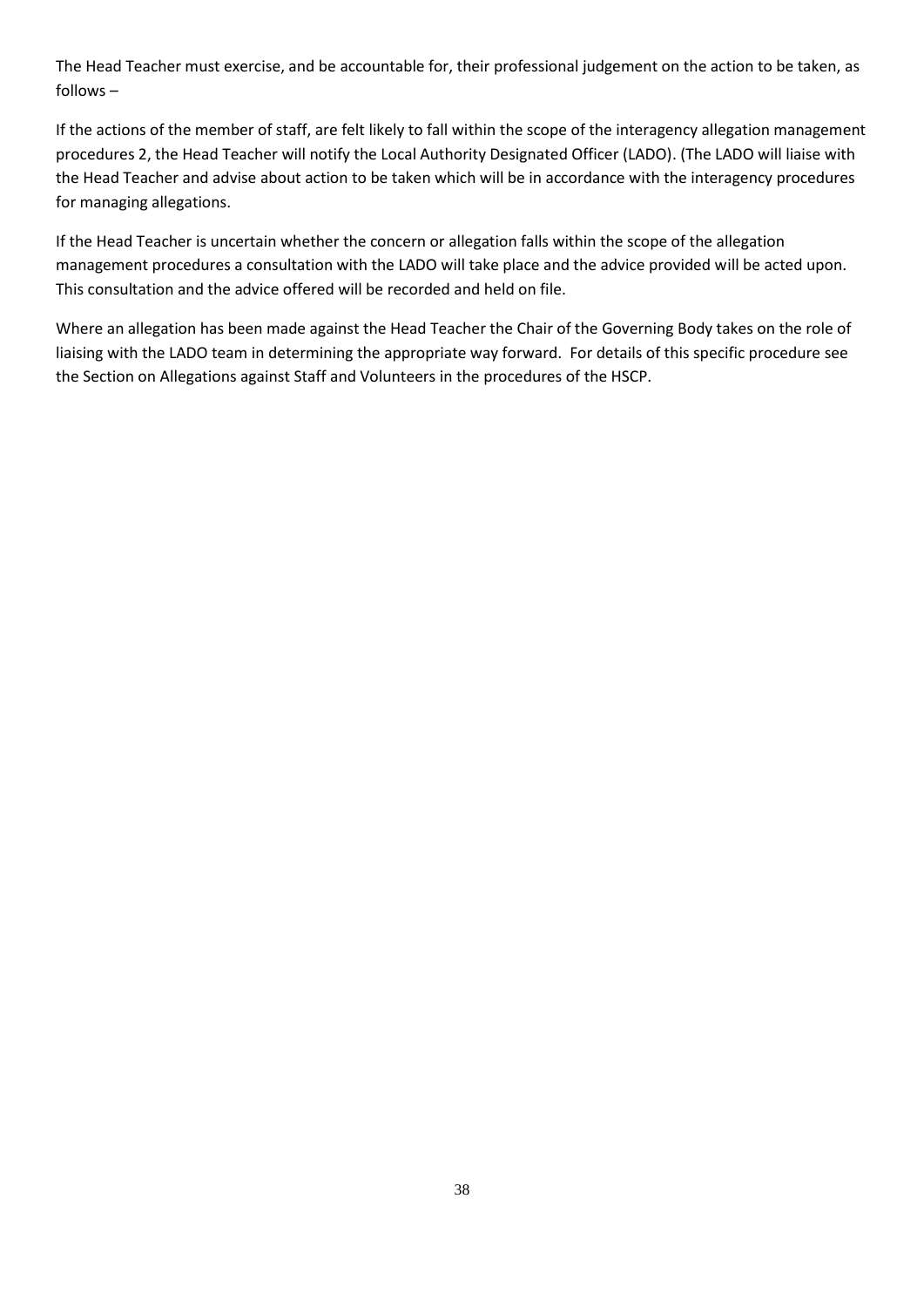## <span id="page-38-0"></span>**Appendix 4**

#### **Indicators of vulnerability to radicalisation**

Radicalisation refers to the process by which a person comes to support terrorism and forms of extremism leading to terrorism.

Extremism is defined by the Government in the Prevent Strategy as:

• Vocal or active opposition to fundamental British values, including democracy, the rule of law, individual liberty and mutual respect and tolerance of different faiths and beliefs. We also include in our definition of extremism calls for the death of members of our armed forces, whether in this country or overseas.

#### Extremism is defined by the Crown Prosecution Service as:

The demonstration of unacceptable behaviour by using any means or medium to express views which:

- encourage, justify or glorify terrorist violence in furtherance of particular beliefs;
- seek to provoke others to terrorist acts
- encourage other serious criminal activity or seek to provoke others to serious criminal acts; or
- foster hatred which might lead to inter-community violence in the UK
- There is no such thing as a "typical extremist": those who become involved in extremist actions come from a range of backgrounds and experiences. Most individuals, even those who hold radical views, do not become involved in violent extremist activity.

Children may become susceptible to radicalisation through a range of social, personal and environmental factors. It is known that violent extremists exploit vulnerabilities in individuals to drive a wedge between them and their families and communities. It is vital that school staff are able to recognise those vulnerabilities.

Indicators of vulnerability include:

- identity crisis the child is distanced from their cultural / religious heritage and experiences discomfort about their place in society
- personal crisis the child may be experiencing family tensions; a sense of isolation; and low self-esteem; they may have dissociated from their existing friendship group and become involved with a new and different group of friends; they may be searching for answers to questions about identity, faith and belonging
- personal circumstances migration; local community tensions; and events affecting the child's country or region of origin may contribute to a sense of grievance that is triggered by personal experience of racism or discrimination or aspects of Government policy;
- unmet aspirations the child may have perceptions of injustice; a feeling of failure; rejection of civic life
- experiences of criminality which may include involvement with criminal groups, imprisonment, and poor resettlement / reintegration
- Special Educational Need children may experience difficulties with social interaction, empathy with others, understanding the consequences of their actions and awareness of the motivations of others

However, this list is not exhaustive, nor does it mean that all young people experiencing the above are at risk of radicalisation for the purposes of violent extremism.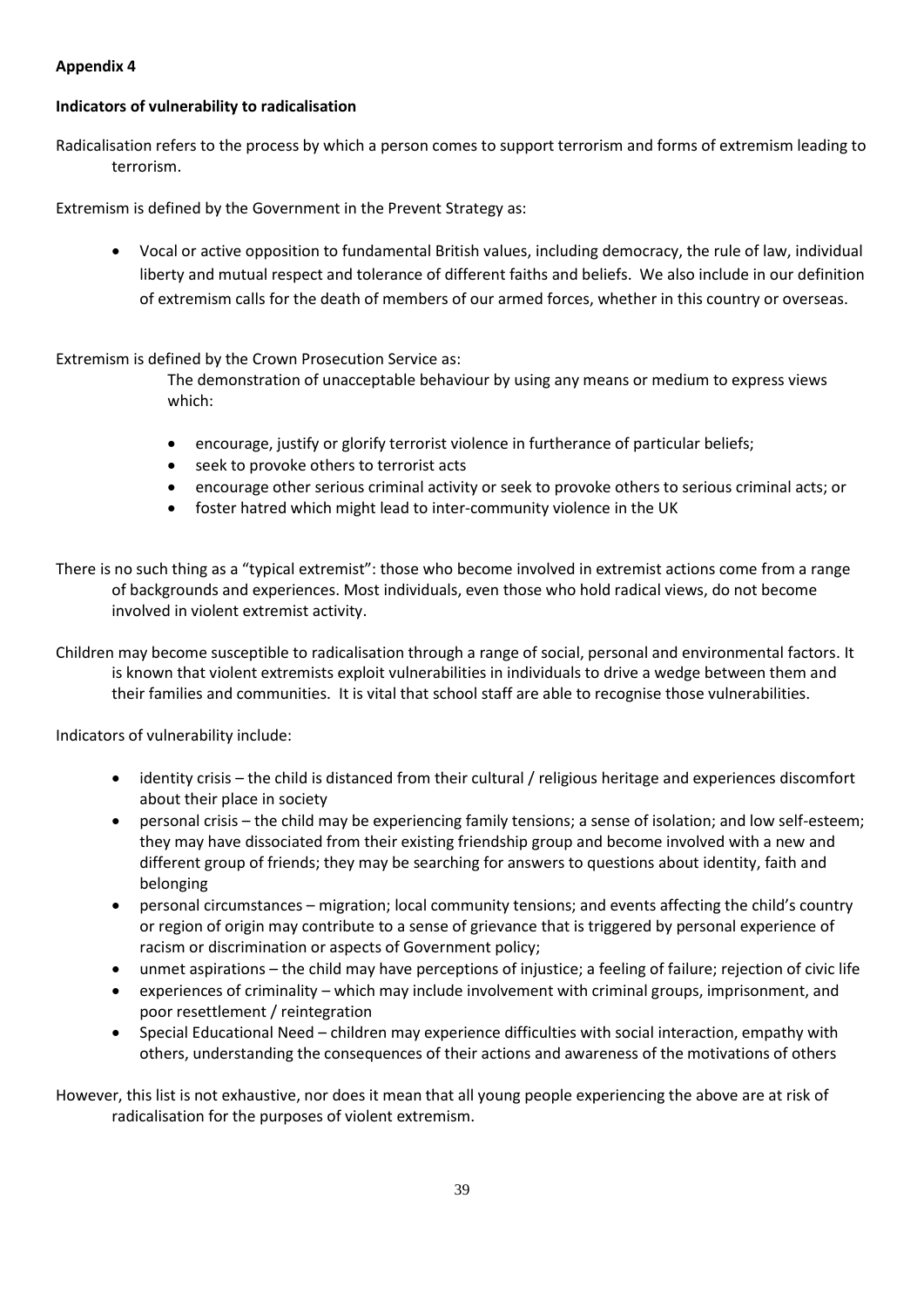More critical risk factors could include:

- being in contact with extremist recruiters
- accessing violent extremist websites, especially those with a social networking element
- possessing or accessing violent extremist literature
- using extremist narratives and a global ideology to explain personal disadvantage
- justifying the use of violence to solve societal issues
- joining or seeking to join extremist organisations; and
- significant changes to appearance and / or behaviour
- experiencing a high level of social isolation resulting in issues of identity crisis and / or personal crisis

MUU ideology (Mixed, Unclear, Unstable) is a category within the Prevent system, introduced in 2017/18 and designed to distinguish from those cases in which an individual's ideology is obvious, well-embedded and appears to be the primary factor drawing them towards TACT offences. It describes what appears to be an increasingly common phenomenon where individuals do not have a well-defined or well-understood ideological motivation. These individuals often seem drawn towards acts of extremism, extremist or terrorist groups or causes, or terrorist violence, as a means of providing them with a 'solution' to other problems in their lives. They commonly present with multiple and complex vulnerabilities.

**Mixed:** individuals who show interest in several (sometimes disparate) ideologies simultaneously. For example, a joint interest in right-wing extremism and involuntary celibate ("incel") content or Islamist extremism and white supremacy.

**Unstable:** individuals who initially appear to adhere solely to one ideology but then switch or transition to another. **Unclear:** individuals whose ideological influences are less coherent and not easily identifiable. This can include individuals motivated by a hatred of a 'perceived other' without relating to prominent, well-known forms of extremism. This includes but is not limited to those who appear fixated with mass violence (such as school shootings) and incels, whose intolerance is predominantly directed at women.

Individuals referred for MUU display a variety of characteristics, including: an interest in multiple extremist ideologies in parallel (e.g. Islamic extremism and white supremacy); switching from one ideology to another over time; targeting a 'perceived other' of some kind without specifically identifying with a particular cause; obsession with massacre or mass violence without a particular target group; and vulnerability to being drawn into terrorism out of a desire for belonging or elevated social state.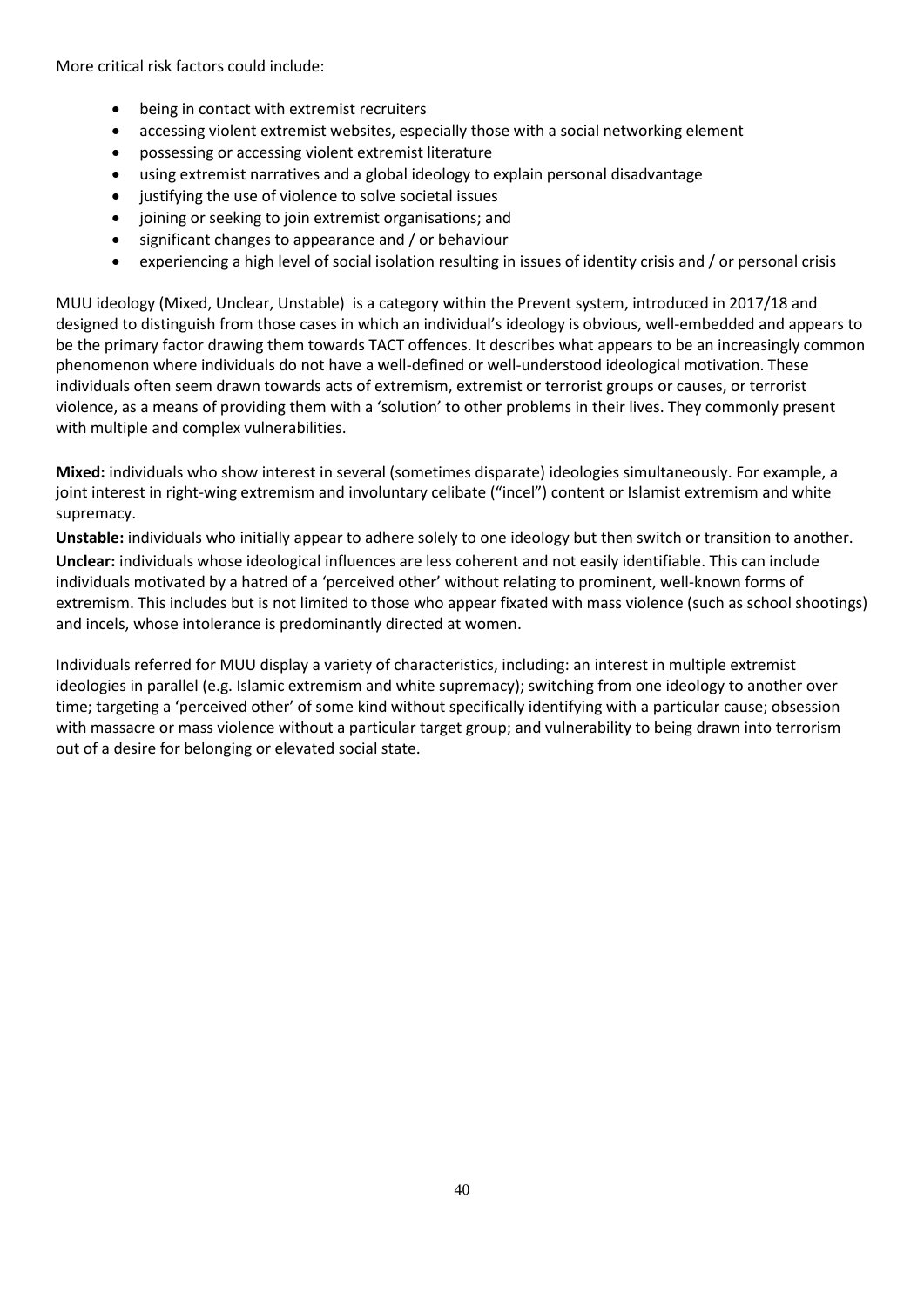## **Appendix 5**

## <span id="page-40-0"></span>**Female Genital Mutilation**

Female genital mutilation (FGM) is a procedure where the female genitals are deliberately cut, injured or changed, but where there's no medical reason for this to be done.

It's also known as "female circumcision" or "cutting", and by other terms such as sunna, gudniin, halalays, tahur, megrez and khitan, among others.

FGM is usually carried out on young girls between infancy and the age of 15, most commonly before puberty starts. It is illegal in the UK and is a form of child abuse.

It is very painful and can seriously harm the health of women and girls. It can also cause long-term problems with sex, childbirth and mental health.

#### **Effects of FGM**

There are no health benefits to FGM and it can cause serious harm, including:

- constant pain
- pain and/or difficulty having sex
- repeated infections, which can lead to infertility
- bleeding, cysts and abscesses
- problems passing urine or incontinence
- depression, flashbacks and self-harm
- problems during labour and childbirth, which can be life-threatening for mother and baby

Some girls die from blood loss or infection as a direct result of the procedure.

#### **Why FGM is carried out?**

FGM is carried out for various cultural, religious and social reasons within families and communities in the mistaken belief that it will benefit the girl in some way, for example, as a preparation for marriage or to preserve her virginity.

However, there are no acceptable reasons that justify FGM. It is a harmful practice that is not required by any religion and there are no religious texts that say it should be done. There are no health benefits of FGM. FGM usually happens to girls whose mothers, grandmothers or extended female family members have had FGM themselves or if their father comes from a community where it is carried out.

#### **Where FGM is carried out?**

Girls are sometimes taken abroad for FGM, but they may not be aware that this is the reason for their travel. Girls are more at risk of FGM being carried out during the summer holidays as this allows more time for them to "heal" before they return to school.

Communities that perform FGM are found in many parts of Africa, the Middle East and Asia. Girls who were born in the UK or are resident here but whose families originate from an FGM practising community are at greater risk of FGM.

Communities at particular risk of FGM in the UK originate from:

- Egypt
- Yemen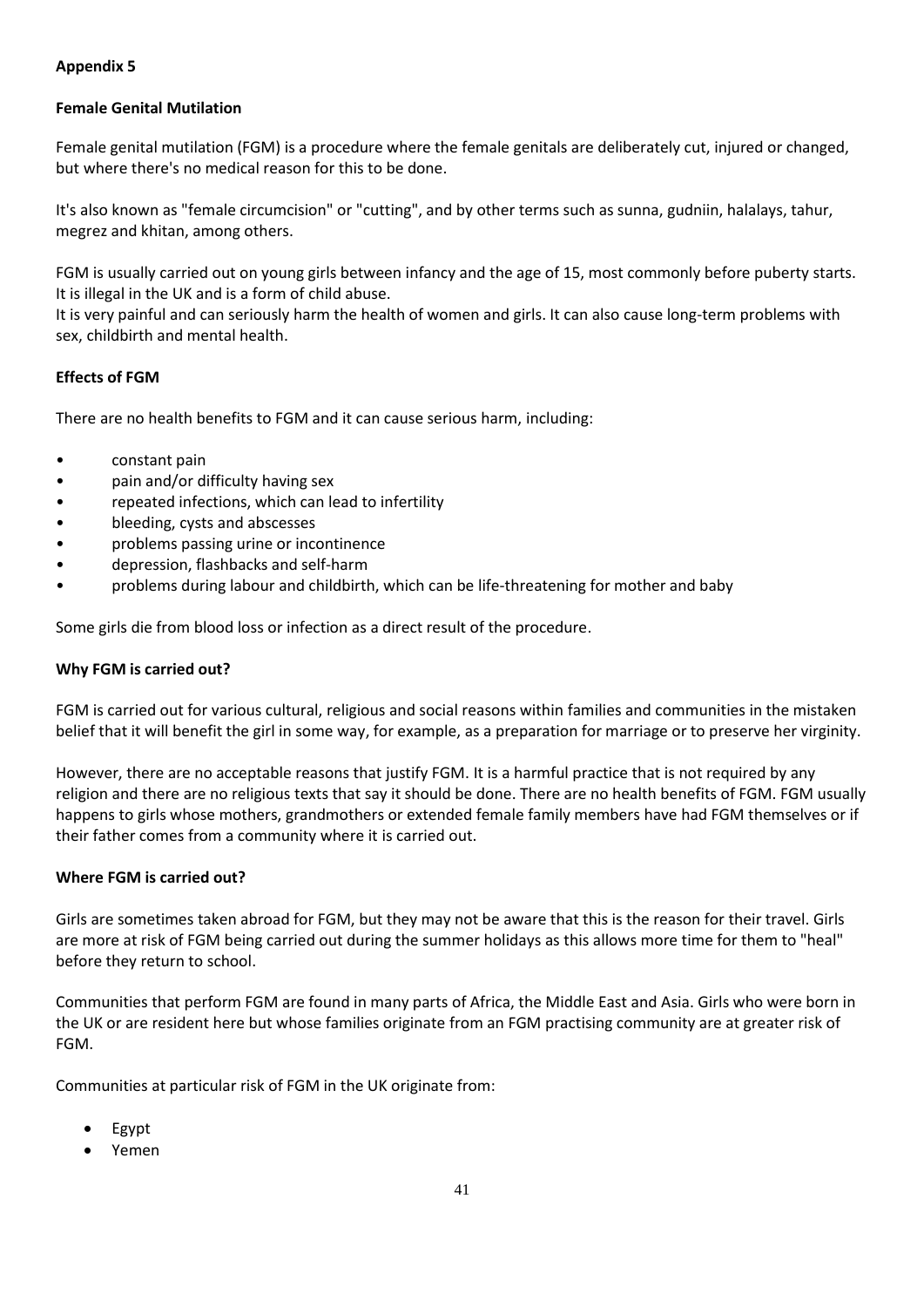- Eritrea
- Sudan
- **Ethiopia**
- Somalia
- Gambia
- Sierra Leone
- Guinea
- Nigeria
- Indonesia
- Mali
- **Ivory Coast**
- Malaysia
- Kenya
- **Liberia**

## **The law and FGM**

FGM is illegal in the UK.

It is an offence to:

- perform FGM (including taking a child abroad for FGM)
- help a girl perform FGM on herself in or outside the UK
- help anyone perform FGM in the UK
- help anyone perform FGM outside the UK on a UK national or resident
- fail to protect a girl for whom you are responsible from FGM

Anyone who performs FGM can face up to 14 years in prison. Anyone found guilty of failing to protect a girl from FGM can face up to seven years in prison.

Female Genital Mutilation Act 2003 (section 74 of the Serious Crime Act 2015) places a statutory duty upon teachers (along with social workers and healthcare professionals) to report to the police where they discover (either through disclosure by the victim or visual evidence) that FGM appears to have been carried out on a girl under 18.

## **Possible signs and indicators of FGM**

A girl or woman who has had FGM may:

- have difficulty walking, sitting or standing
- spend longer than normal in the bathroom or toilet
- have unusual behaviour after an absence from school or college
- be particularly reluctant to undergo normal medical examinations
- ask for help, but may not be explicit about the problem due to embarrassment or fear.

These signs that MAY indicate a girl is at risk of FGM:

- Parents requesting additional periods of leave around school holiday times
- If the girl comes from a country with a high prevalence of FGM
- Mother and siblings have undergone FGM
- Child may indicate that they are going for a special event

Further information can be obtained [for FGM guidance.](https://www.gov.uk/government/publications/multi-agency-statutory-guidance-on-female-genital-mutilation)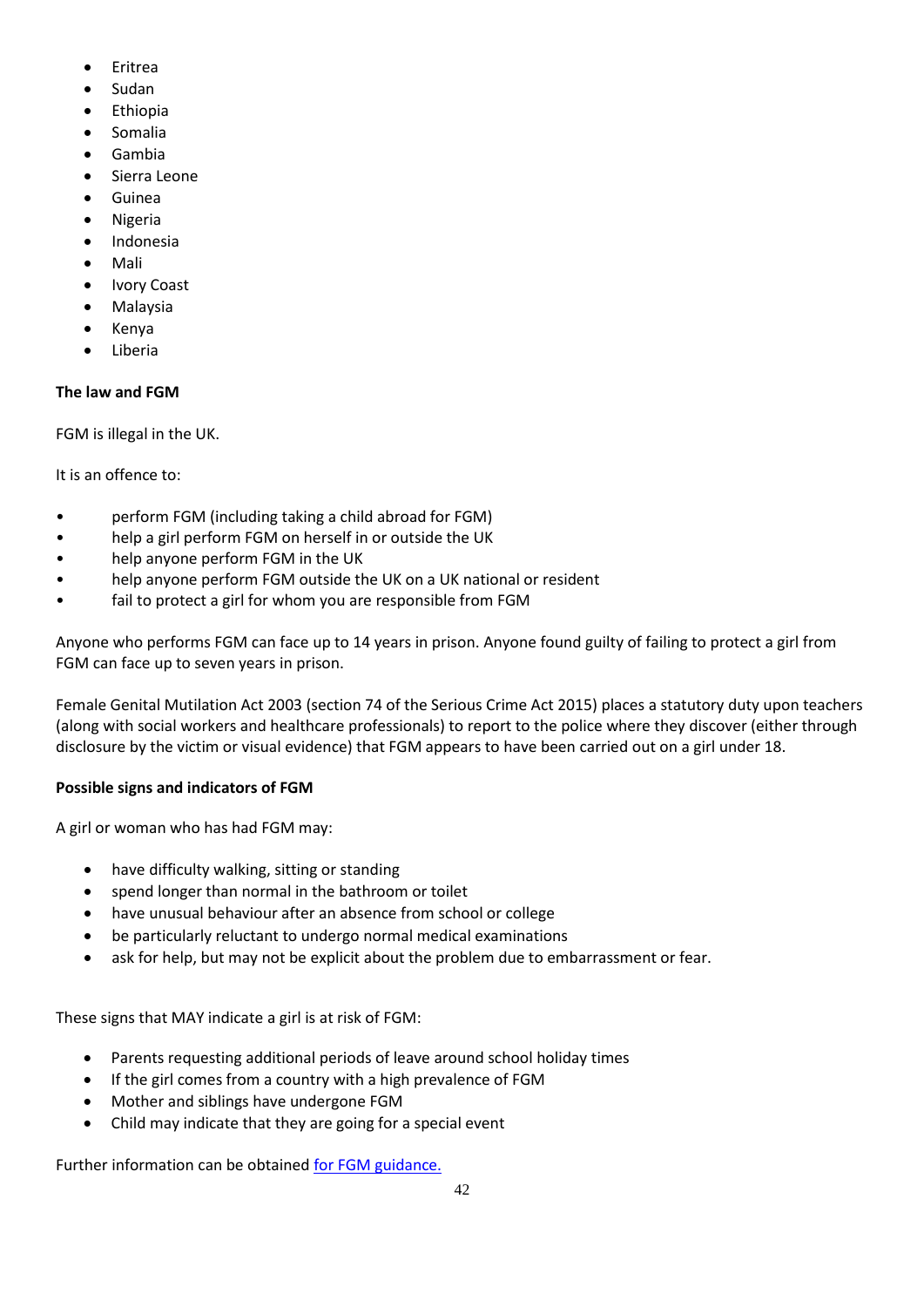#### **Appendix 6**

#### <span id="page-42-0"></span>**Safeguarding in specific circumstance: Youth produced sexual imagery**

Youth produces sexual imagery is the sending or posting of sexually suggestive images, including nude or semi-nude photographs via mobile devices or the internet by under 18s.

#### **This includes:**

- a person under 18 creating a sexual image of themselves and sharing it with another person under 18
- a person under 18 sharing an image of another person under 18 with another person under 18 or an adult
- a person under 18 in possession of sexual imagery created by another person under 18

#### **It does not include:**

- a person under 18 sharing adult pornography
- a person under 18 sharing sexual texts without sexual imagery
- adults sharing sexual imagery of under 18s. (This is child sexual abuse and must always be reported to police.)

#### **The Law**

*"Making, possessing, and distributing any imagery of someone under 18 which is indecent is illegal. This includes imagery of yourself if you're under 18."*

Indecent is not definitively defined in law, but images are likely to be considered indecent if they depict:

- a naked young person
- a topless girl
- an image which displays genitals, and
- sex acts including masturbation.
- indecent images may also include overtly sexual images of young people in their underwear

These laws were not created to criminalise young people but to protect them. Although sharing sexual images of themselves is illegal and risky, it is often the result of curiosity and exploration. We believe young people need education, support and safeguarding not criminalisation.

The National Police Chief's Council has made clear that incidents of youth produced sexual imagery should be treated primarily as a safeguarding issue. However, the Police may need to be involved in cases to ensure that there is a thorough investigation including collection of evidence. If a young person has shared imagery consensually, such as when in a romantic relationship or as a joke, and there is no intended malice it is usually appropriate for the school to manage the incident directly. In contrast, any incidents with aggravating factors, for example, a young person sharing someone else's imagery without consent and with malicious intent, should generally be referred to police and/or children's social care.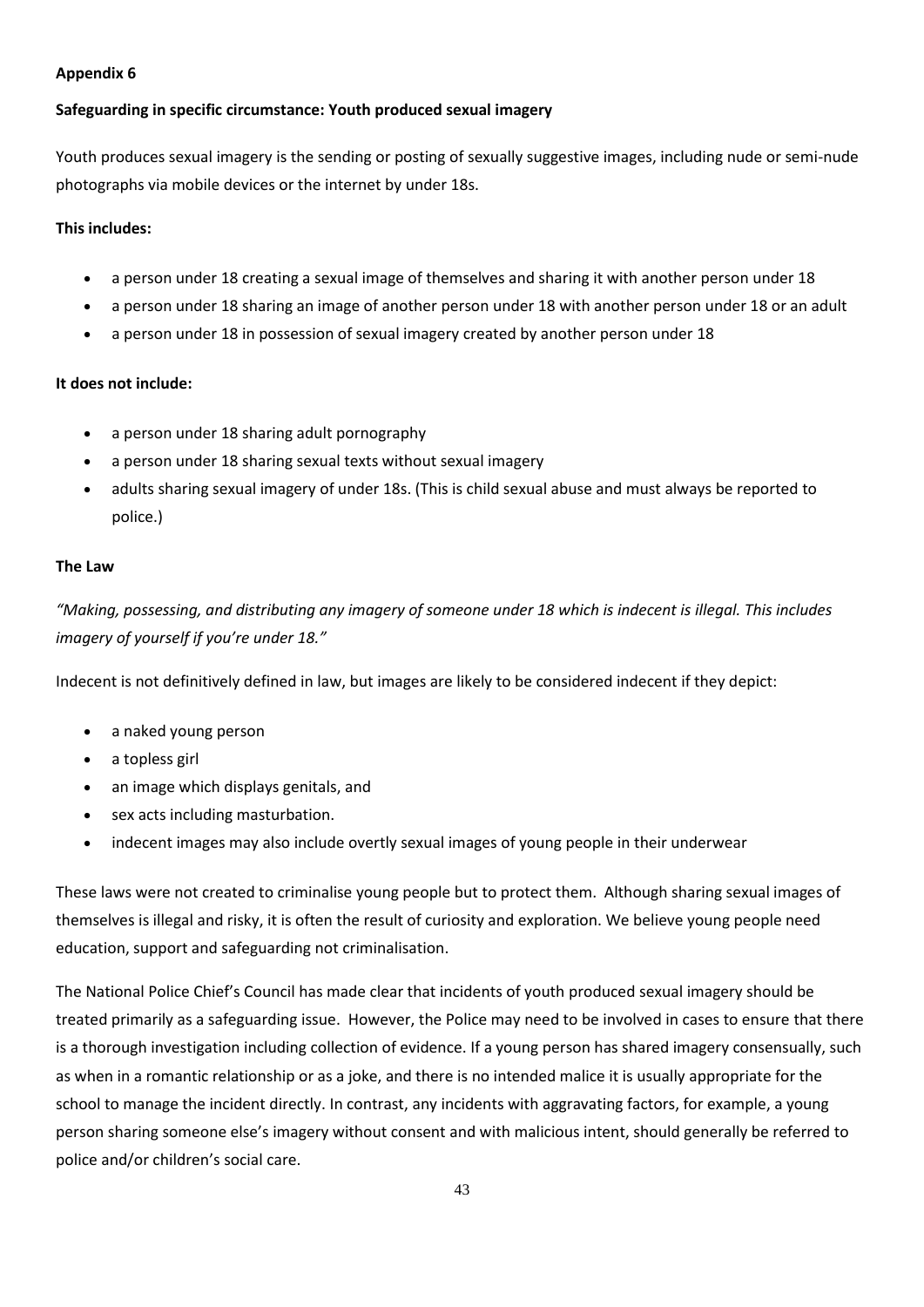If you have any doubts about whether to involve other agencies, you should make a referral to the police

## **Assessing the risks**

The circumstances of incidents can vary widely. If at the initial review stage a decision has been made not to refer to police and/or children's social care, the DSL should conduct a further review (including an interview with the young people involved) to establish the facts and assess the risks. When assessing the risks the following should be considered:

- why was the imagery shared?
- was the young person coerced or put under pressure to produce the imagery?
- who has shared the imagery?
- where has the imagery been shared?
- was it shared and received with the knowledge of the pupil in the imagery?
- are there any adults involved in the sharing of the imagery?
- what is the impact on the young people involved?
- do the young people involved have additional vulnerabilities?
- does the young person understand consent?
- has the young person taken part in this kind of activity before?

#### **Informing parents (or carers)**

Parents (or carers) should be informed and involved in the process at an early stage unless informing the parent will put the young person at risk of harm. Any decision not to inform the parents would generally be made in conjunction with other services such as children's social care and/or the police, who would take the lead in deciding when the parents should be informed.

DSLs may work with the young people involved to decide on the best approach for informing parents. In some cases DSLs may work to support the young people to inform their parents themselves.

#### **Searching devices, viewing and deleting imagery**

#### **Viewing the imagery**

Adults should not view youth produced sexual imagery unless there is good and clear reason to do so. Wherever possible, responses to incidents should be based on what DSLs have been told about the content of the imagery.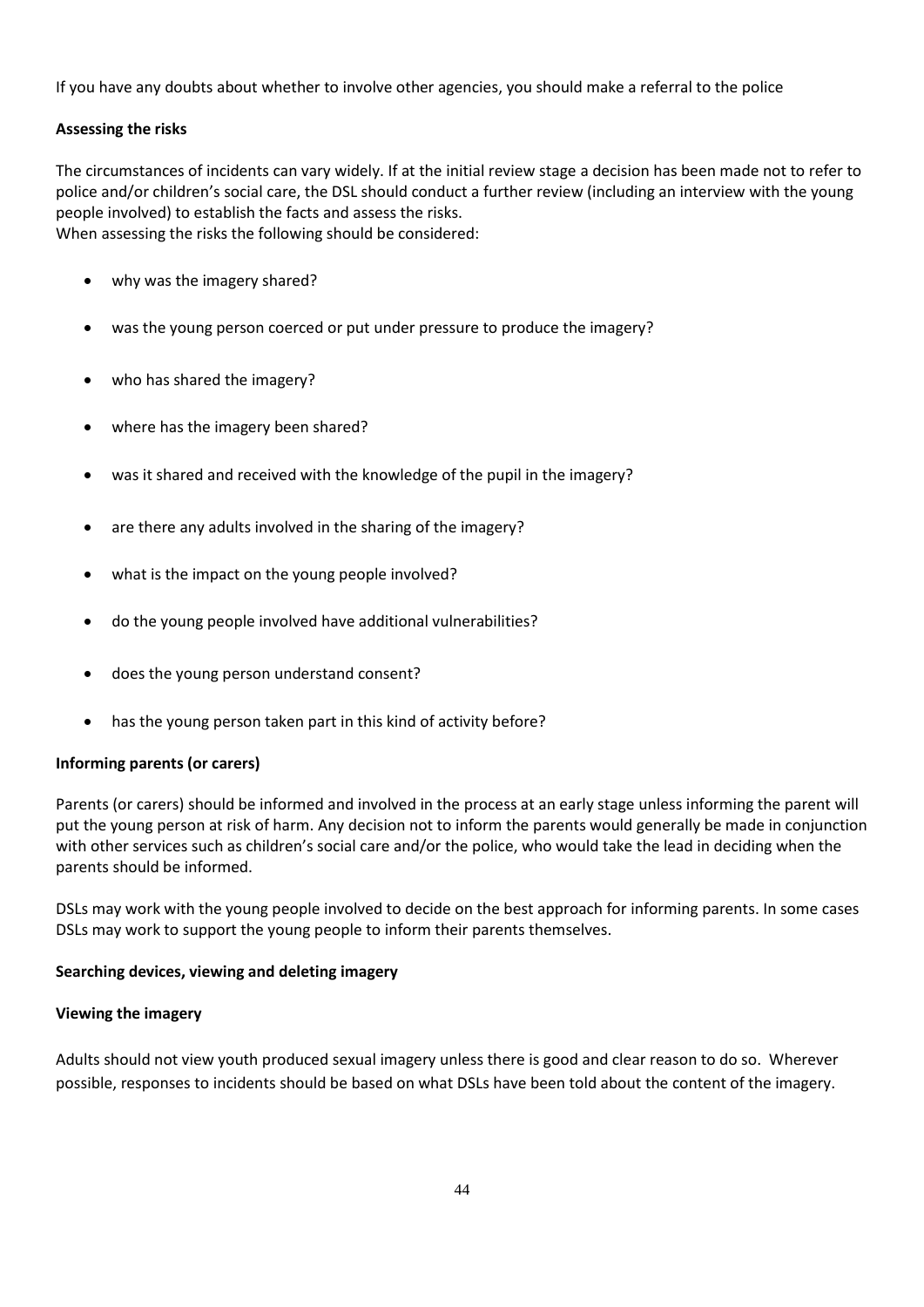If a decision is made to view imagery, the DSL would need to be satisfied that viewing:

- is the only way to make a decision about whether to involve other agencies (i.e. it is not possible to establish the facts from the young people involved)
- is necessary to report the image to a website, app or suitable reporting agency to have it taken down, or to support the young person or parent in making a report
- is unavoidable because a young person has presented an image directly to a staff member or the imagery has been found on a school device or network

If it is necessary to view the imagery then the DSL should:

- never copy, print or share the imagery; this is illegal
- discuss the decision with the Headteacher
- ensure viewing is undertaken by the DSL or another member of the safeguarding team with delegated authority from the Headteacher
- ensure viewing takes place with another member of staff present in the room, ideally the Headteacher or a member of the senior leadership team.
- This staff member does not need to view the images
- wherever possible ensure viewing takes place on school premises, ideally in the Headteacher or a member of the senior leadership team's office
- wherever possible ensure that images are viewed by a staff member of the same sex as the young person in the imagery
- record the viewing of the imagery in the school's safeguarding records including who was present, why the image was viewed and any subsequent actions and ensure the safeguarding recording procedures for the school are followed

The Education Act 2011 amended the power in the Education Act 1996 to provide that when an electronic device, such as a mobile phone, has been seized, a teacher who has been formally authorised by the Headteacher can examine data or files, and delete these, where there is good reason to do so. This power applies to all schools and there is no need to have parental consent to search through a young person's mobile phone.

If during a search a teacher finds material which concerns them and they reasonably suspect the material has been, or could be, used to cause harm or commit an offence, they can decide whether they should delete the material or retain it as evidence of a criminal offence or a breach of school discipline. They can also decide whether the material is of such seriousness that the police need to be involved.

Further details on searching, deleting and confiscating devices can be found in the DfE Searching, Screening and Confiscation advice.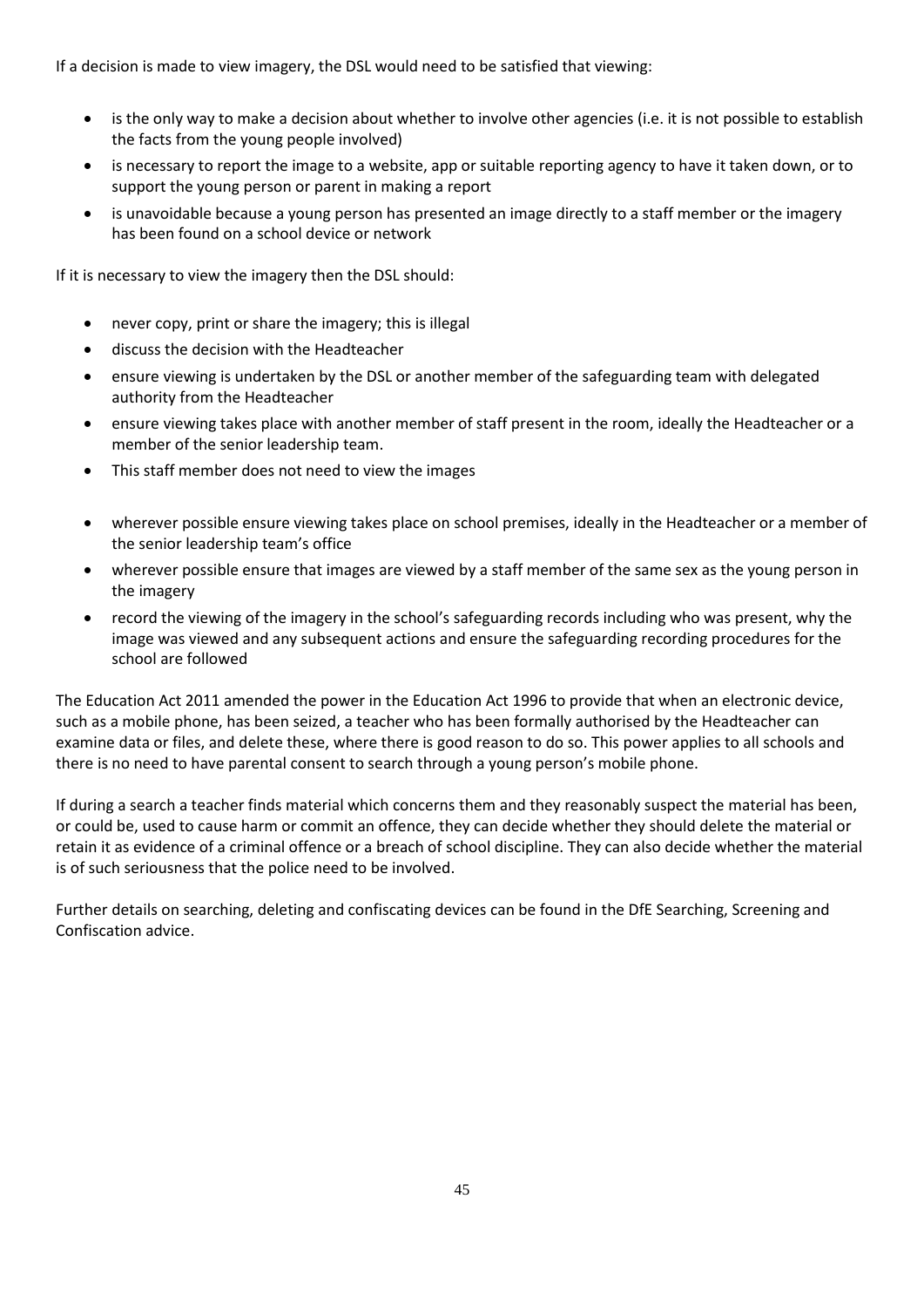#### <span id="page-45-0"></span>**Appendix 7**

#### **Safeguarding in Specific Circumstances: Gang involvement**

There are particular risk factors and triggers that young people experience in their lives that can lead to them becoming involved in gangs. Many of these risk factors are similar to involvement in other harmful activities such as youth offending or violent extremism.

Risk indicators may include:

- becoming withdrawn from family
- sudden loss of interest in school decline in attendance or academic achievement
- starting to use new or unknown slang words
- holding unexplained money or possessions
- staying out unusually late without reason
- sudden change in appearance dressing in a particular style or 'uniform'
- dropping out of positive activities
- new nickname
- unexplained physical injuries
- graffiti style tags on possessions, school books, walls
- constantly talking about another young person who seems to have a lot of influence over them
- broken off with old friends and hanging around with a new group
- increased use of social networking sites
- starting to adopt codes of group behaviour e.g. ways of talking and hand signs
- expressing aggressive or intimidating views towards other groups of young people some of whom may have been friends in the past
- being scared when entering certain areas
- being concerns by the presence of unknown youths in their neighbourhood

This is not an exhaustive list and should be used as a guide, amended as appropriate in light of local knowledge of the risk factors in a particular area.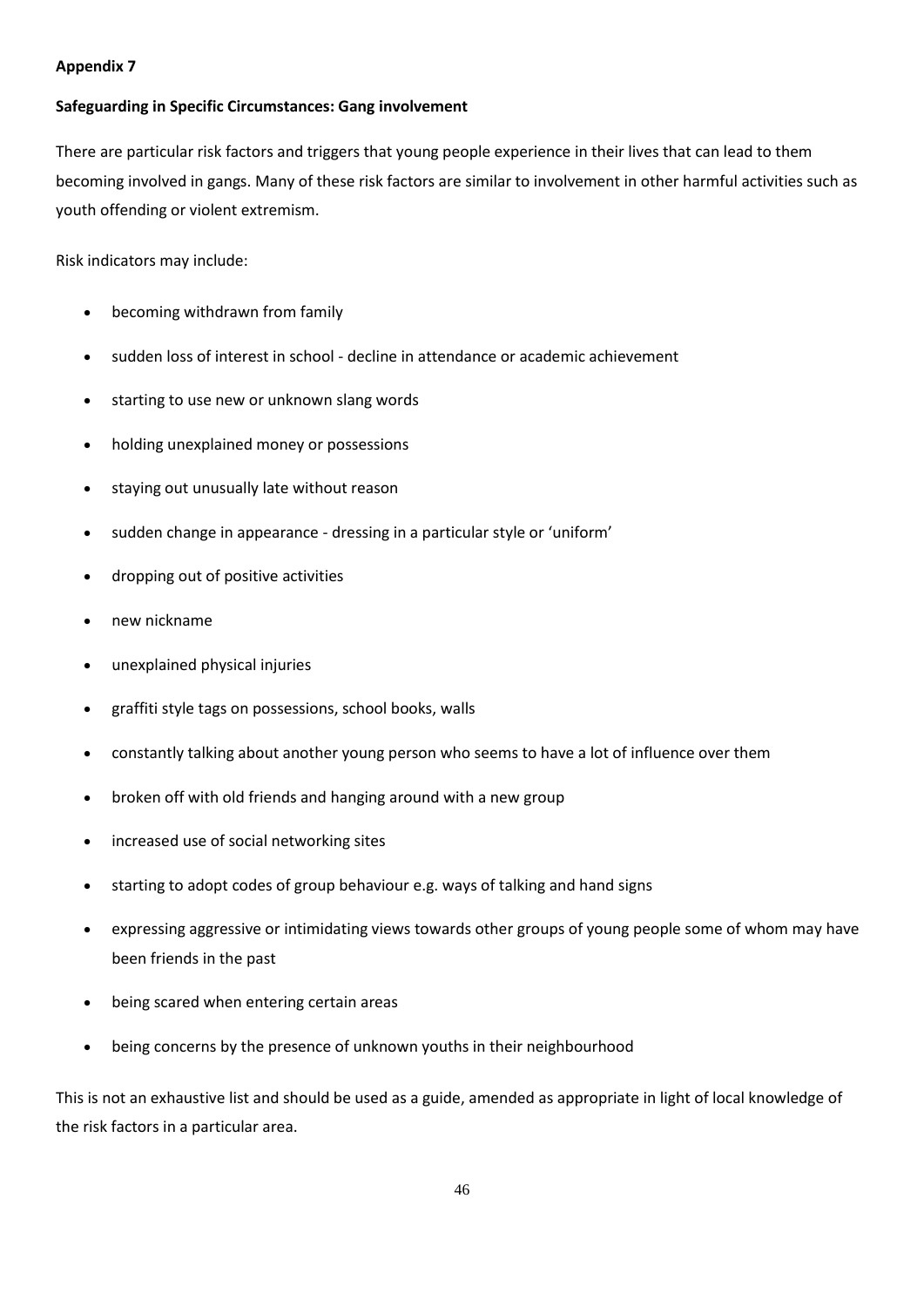## <span id="page-46-0"></span>**Appendix 8**

#### **Safeguarding in Specific circumstances: Child Sexual Exploitation**

Child sexual exploitation takes different forms - from a seemingly 'consensual' relationship where sex is exchanged for attention, affection, accommodation or gifts, to serious organised crime and child trafficking. Child sexual exploitation involves differing degrees of abusive activities, including coercion, intimidation or enticement, unwanted pressure from peers to have sex, sexual bullying (including cyber bullying), and grooming for sexual activity. There is increasing concern about the role of technology in sexual abuse, including via social networking and other internet sites and mobile phones. The key issue in relation to child sexual exploitation is the imbalance of power within the 'relationship'. The perpetrator always has power over the victim, increasing the dependence of the victim as the exploitative relationship develops.

Many children and young people are groomed into sexually exploitative relationships but other forms of entry exist. Some young people are engaged in informal economies that incorporate the exchange of sex for rewards such as drugs, alcohol, money or gifts. Others exchange sex for accommodation or money as a result of homelessness and experiences of poverty. Some young people have been bullied and threatened into sexual activities by peers or gangs which is then used against them as a form of extortion and to keep them compliant.

The key indicators of child sexual exploitation include:

#### **Health**

- physical symptoms (bruising suggestive of either physical or sexual assault)
- chronic fatigue
- recurring or multiple sexually transmitted infections
- pregnancy and/or seeking an abortion
- evidence of drug, alcohol or other substance misuse
- sexually risky behaviour.

#### **Education**

• truancy/disengagement with education or considerable change in performance at school

#### **Emotional and Behavioural Issues**

- volatile behaviour exhibiting extreme array of mood swings or use of abusive language
- involvement in petty crime such as shoplifting, stealing
- secretive behaviour
- entering or leaving vehicles driven by unknown adults
- reports of being seen in places known to be used for sexual exploitation, including public toilets known for cottaging or adult venues (pubs and clubs)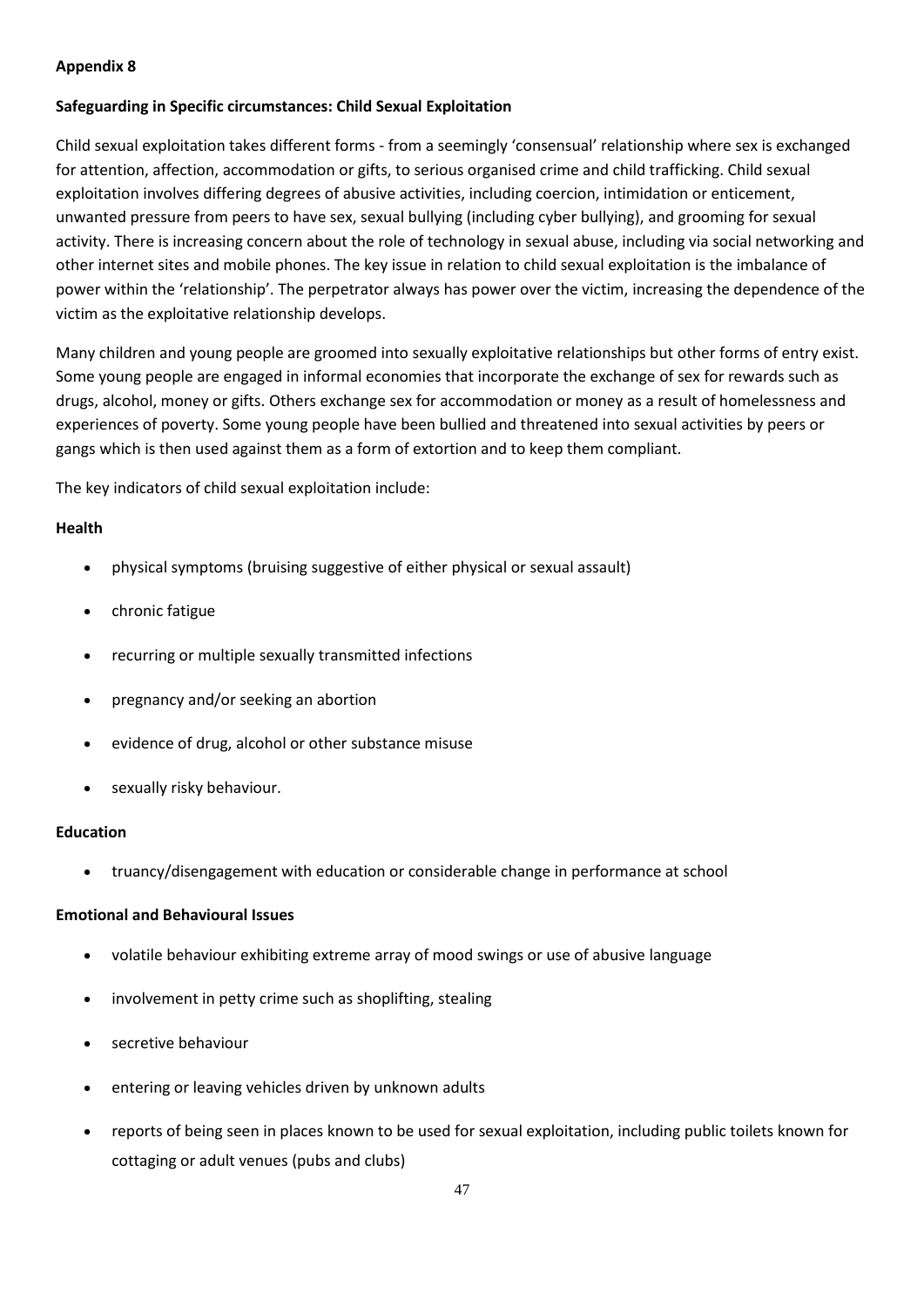#### **Identity**

low self-image, low self-esteem, self-harming behaviour, e.g. cutting, overdosing, eating disorder, promiscuity

## **Relationships**

- hostility in relationships with staff, family members as appropriate and significant others
- physical aggression
- Placement breakdown
- reports from reliable sources (e.g. family, friends or other professionals) suggesting the likelihood of involvement in sexual exploitation
- detachment from age-appropriate activities
- associating with other young people who are known to be sexually exploited
- known to be sexually active
- sexual relationship with a significantly older person, or younger person who is suspected of being abusive
- unexplained relationships with older adults
- possible inappropriate use of the Internet and forming relationships, particularly with adults, via the Internet
- phone calls, text messages or letters from unknown adults;
- adults or older youths loitering outside the home
- persistently missing, staying out overnight or returning late with no plausible explanation
- returning after having been missing, looking well cared for in spite of having no known home base
- missing for long periods, with no known home base
- going missing and being found in areas where they have no known links

Please note: Whilst the focus is often on older men as perpetrators, younger men and women may also be involved and staff should be aware of this possibility.

#### **Social Presentation**

- change in appearance
- going out dressed in clothing unusual for them (inappropriate for age, borrowing clothing from older young people)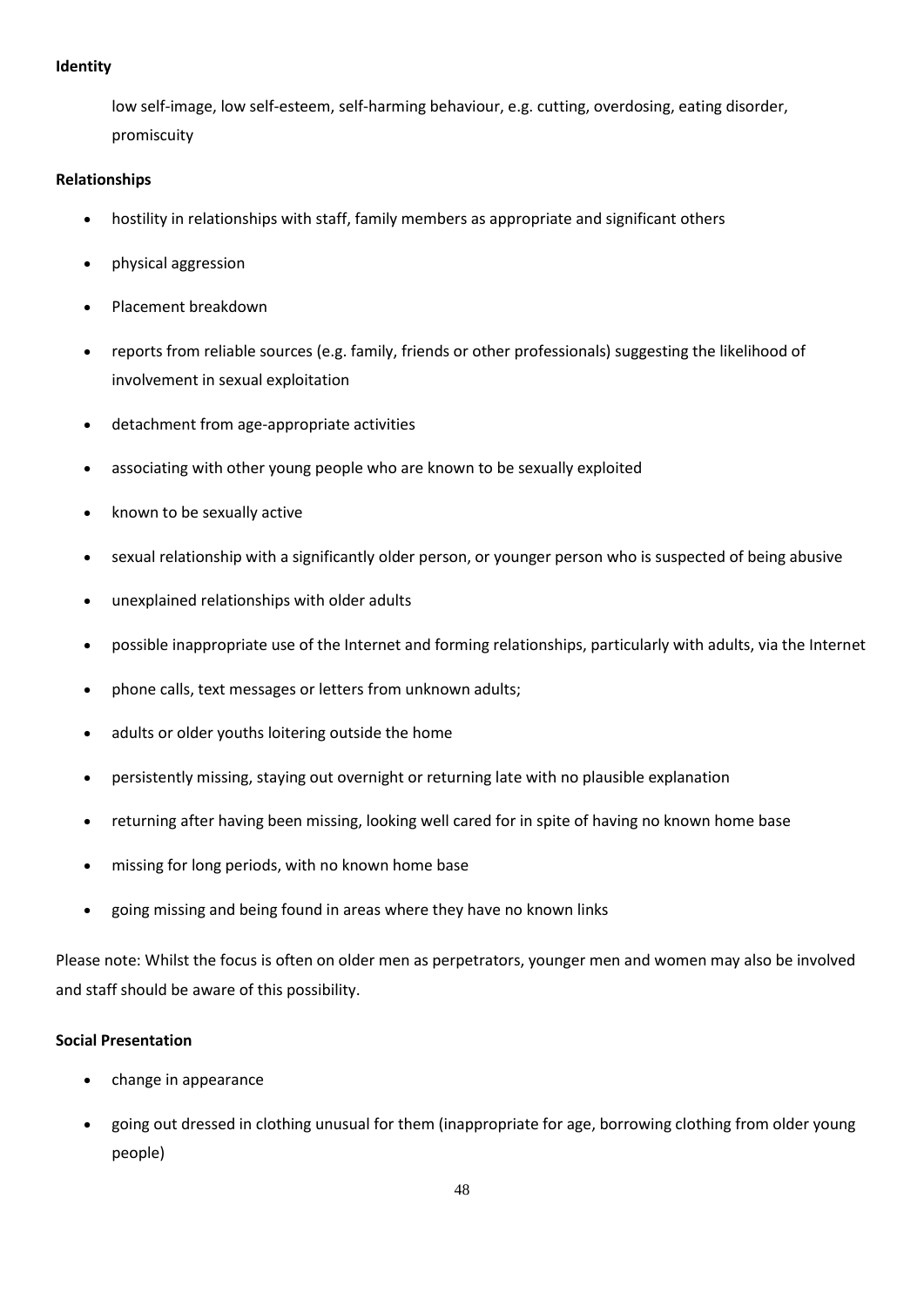#### **Family and Environmental Factors**

• history of physical, sexual, and/or emotional abuse; neglect; domestic violence; parental difficulties

## **Housing**

- pattern of previous street homelessness;
- having keys to premises other than those known about

#### **Income**

- possession of large amounts of money with no plausible explanation
- acquisition of expensive clothes, mobile phones or other possessions without plausible explanation
- accounts of social activities with no plausible explanation of the source of necessary funding

This list is not exhaustive.

## **Modern Slavery and the National Referral Mechanism**

Modern slavery encompasses human trafficking and slavery, servitude and forced or compulsory labour. Exploitation can take many forms, including: sexual exploitation, forced labour, slavery, servitude, forced criminality and the removal of organs.

Further information on the signs that someone may be a victim of modern slavery, the support available to victims and how to refer them to the NRM is available in the Modern Slavery Statutory Guidance. Modern slavery: how to identify and support victims - GOV.UK (www.gov.uk**)**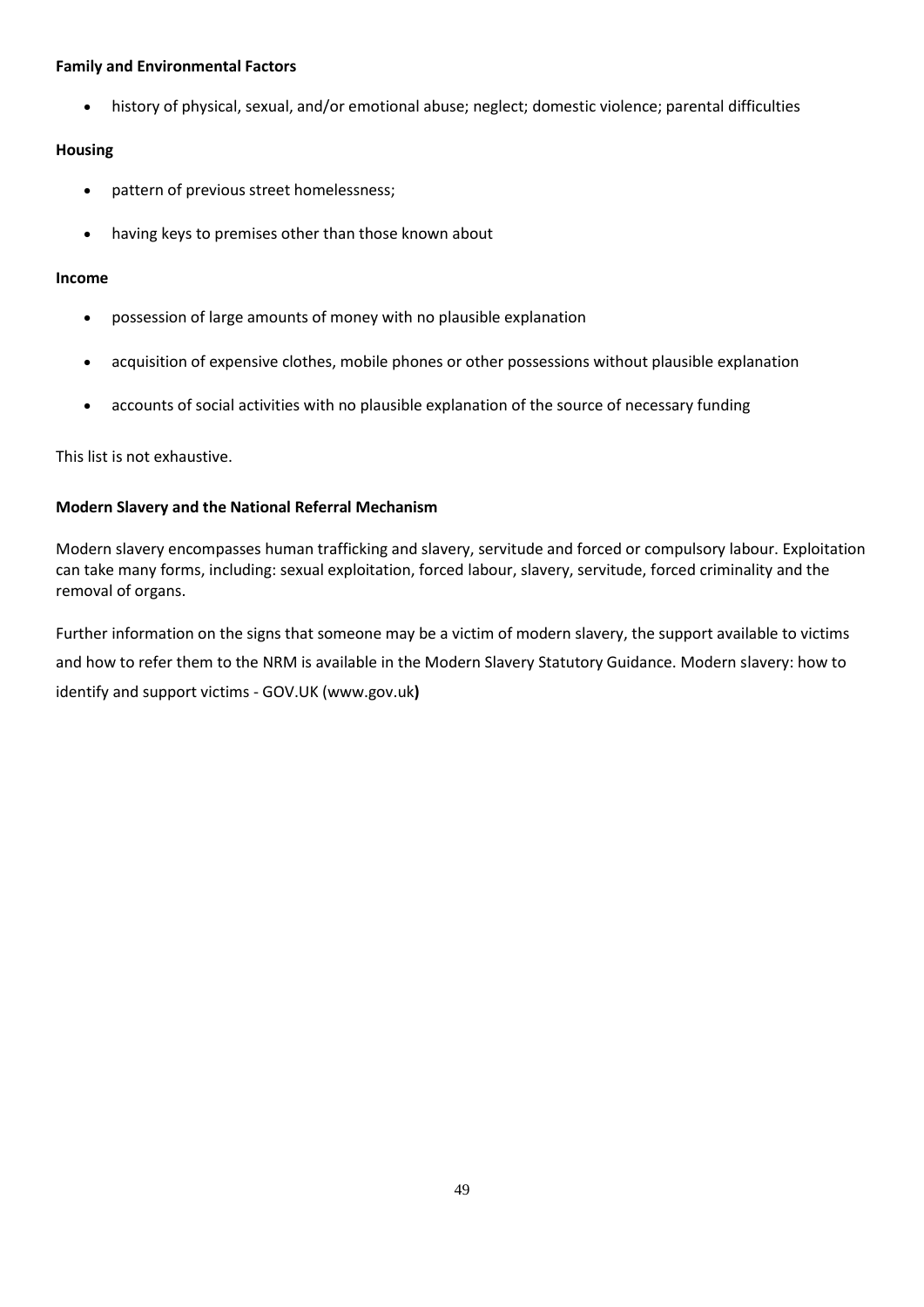#### <span id="page-49-0"></span>**Appendix 9 - Operation Encompass**

**Operation Encompass** operates in all police forces across England. The process helps to support schools in providing emotional and practice help to children. Where police attend an incident of domestic abuse, whereby children live within the household, a notification will be sent to the child's school the following day to notify the school of the incident. The information provided to the school ensures that the school have up to date information for children who have experienced a domestic abuse incident within the home. Schools can use this information to provide further wellbeing support internally. Should the school feel the information provided to them, provides additional concern to exisiting concerns or worries, the school as per the local safeguarding procedures must be a referral into the Multi Agency Safeguarding Hub. Operation Encompass does not replace statutory safeguarding procedures.

**National Domestic Abuse Helpline** Refuge runs the National Domestic Abuse Helpline, which can be called free of charge and in confidence, 24 hours a day on 0808 2000 247. Its website provides guidance and support for potential victims, as well as those who are worried about friends and loved ones. It also has a form through which a safe time from the team for a call can be booked. Additional advice on identifying children who are affected by domestic abuse and how they can be helped is available at:

- NSPCC- [UK domestic-abuse Signs Symptoms Effects](https://www.nspcc.org.uk/what-is-child-abuse/types-of-abuse/domestic-abuse/)
- [Refuge what is domestic violence/effects of domestic violence on children](https://www.refuge.org.uk/get-help-now/support-for-women/what-about-my-children/)
- [Safelives; domestic abuse and young people](https://safelives.org.uk/knowledge-hub/spotlights/spotlight-3-young-people-and-domestic-abuse)
- [Domestic abuse specialist sources for support](https://www.gov.uk/government/publications/domestic-abuse-get-help-for-specific-needs-or-situations/domestic-abuse-specialist-sources-of-support)
- [Home: Operation Encompass](https://www.operationencompass.org/)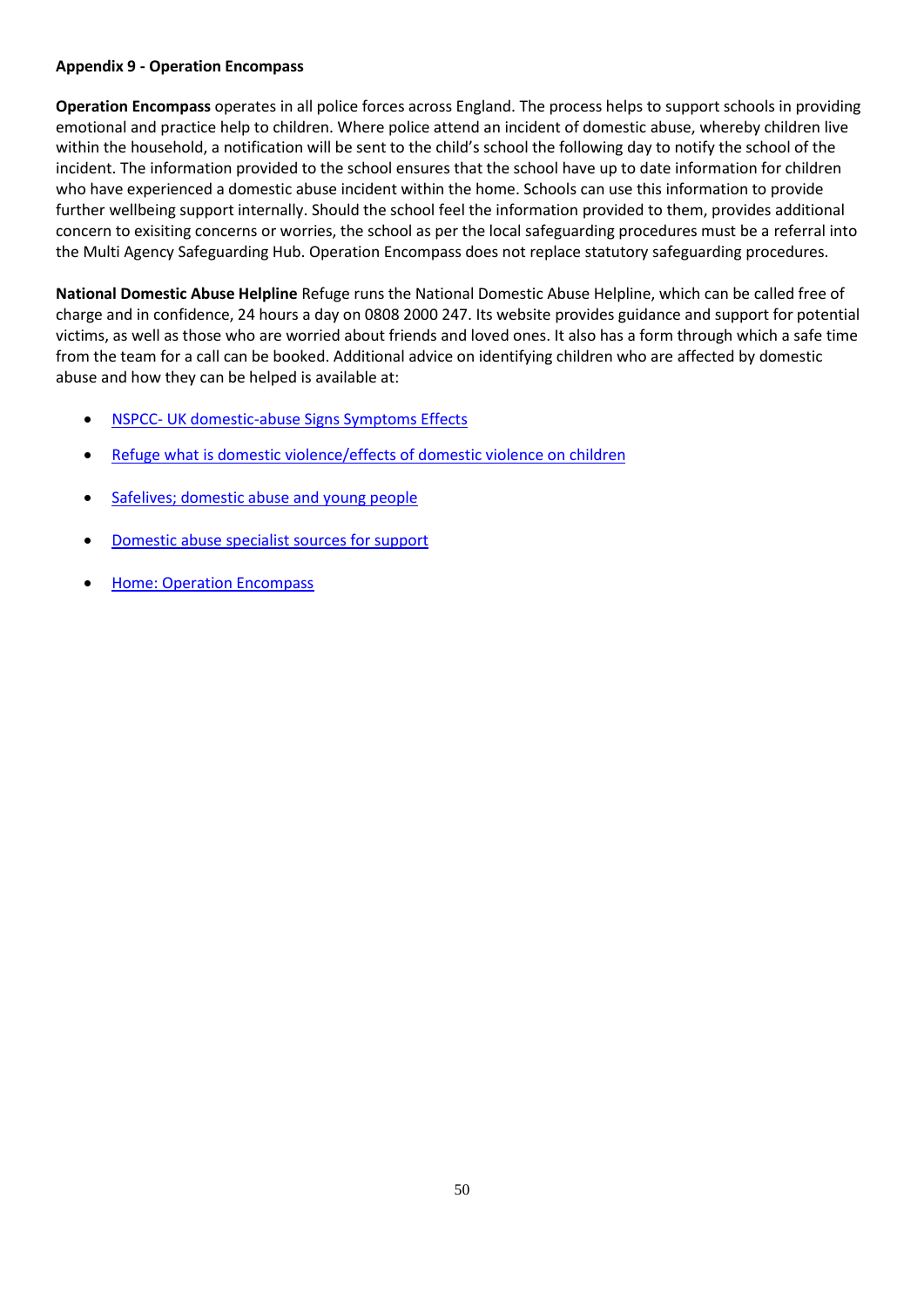## <span id="page-50-0"></span>**Appendix 10**

## **Information Sharing advice for practitioners providing safeguarding services to children, young people, parents and carers July 2018**

This HM Government advice is non-statutory and has been produced to support practitioners in the decisions they take to share information, which reduces risk of harm to children and young people and promotes their well-being.

This guidance does not deal with policies for bulk or pre-agreed sharing of personal information between IT systems or organisations other than to explain their role in effective information governance.

This guidance has been updated to reflect the [General Data Protection Regulation \(GDPR\) and Data Protection Act](https://ico.org.uk/for-organisations/guide-to-data-protection/guide-to-the-general-data-protection-regulation-gdpr/)  [2018,](https://ico.org.uk/for-organisations/guide-to-data-protection/guide-to-the-general-data-protection-regulation-gdpr/) and it supersedes the HM Government Information [sharing guidance for practitioners and managers](https://assets.publishing.service.gov.uk/government/uploads/system/uploads/attachment_data/file/417696/Archived-information_sharing_guidance_for_practitioners_and_managers.pdf) published in March 2018. The information sharing advice for practitioners providing safeguarding services to children, young [people, parents and carers 2018 is listed for further reference.](https://www.gov.uk/government/publications/safeguarding-practitioners-information-sharing-advice)

## <span id="page-50-1"></span>**Appendix 11 - Model Setting Concern Process 2021**

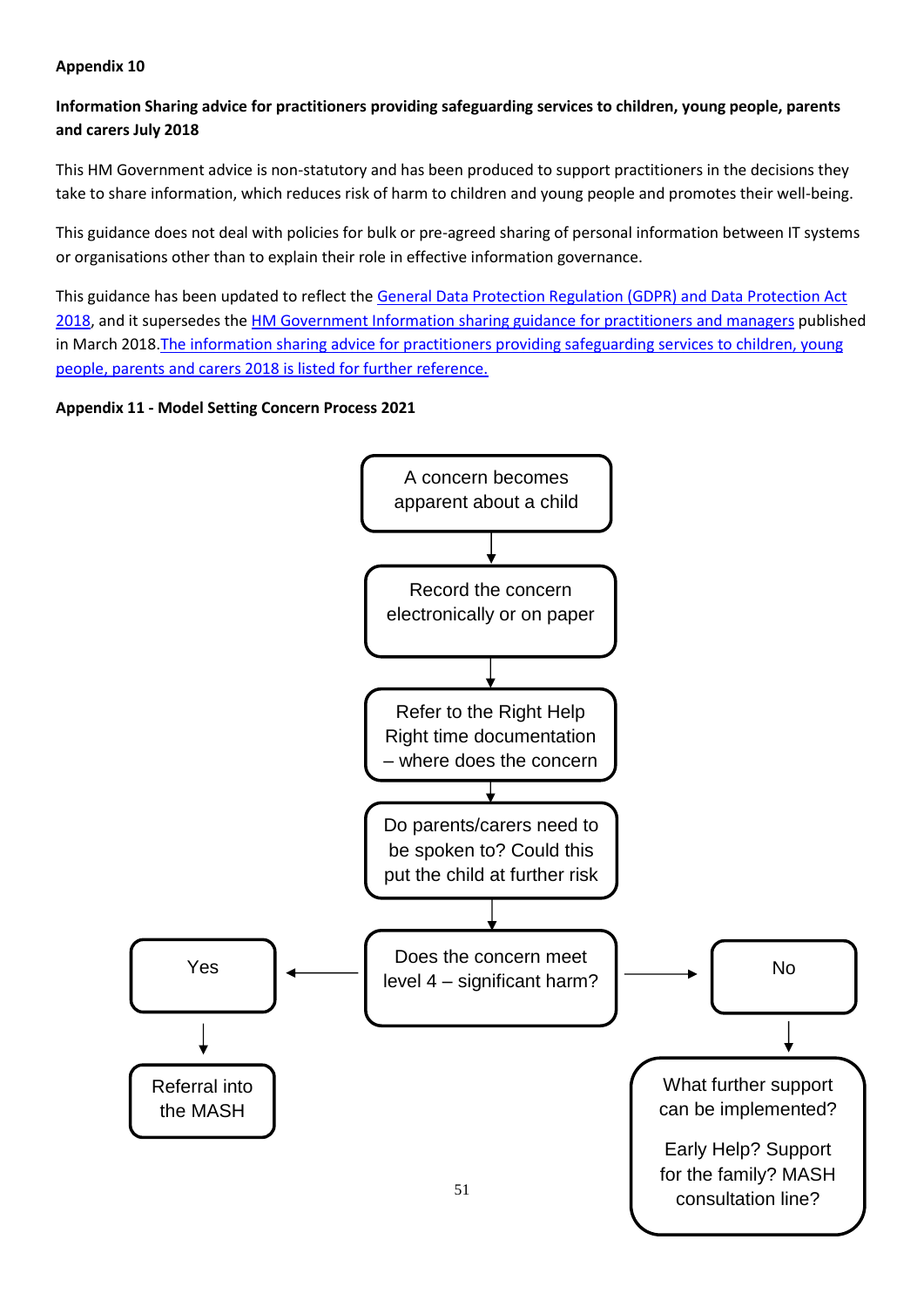<span id="page-51-0"></span>

|                                              | <b>YES</b> | <b>NO</b> | <b>Existing Controls</b>       | <b>Further Action</b> | <b>Staff responsible</b> | <b>Due Date</b> |
|----------------------------------------------|------------|-----------|--------------------------------|-----------------------|--------------------------|-----------------|
| Does your Safeguarding Policy make explicit  | Yes        |           | Staff know the pupils well     |                       | Sian Alderton            |                 |
| that the school sees protection from         |            |           | and have strong                |                       |                          |                 |
| radicalisation and extremist narratives as a |            |           | relationships. Staff are aware |                       |                          |                 |
| safeguarding issue?                          |            |           | of eh signs of changes of      |                       |                          |                 |
|                                              |            |           | behaviour to look out for      |                       |                          |                 |
|                                              |            |           | They report any concerns via   |                       |                          |                 |
|                                              |            |           | My concern                     |                       |                          |                 |
|                                              |            |           | Safeguarding policy is         |                       |                          |                 |
|                                              |            |           | reviewed at least annually     |                       |                          |                 |
| Are the Lead Preventive responsibilities     | Yes        |           | Safeguarding policy is         |                       | Sian Alderton            |                 |
| clearly identified in the policy?            |            |           | reviewed at least annually     |                       |                          |                 |
|                                              |            |           |                                |                       |                          |                 |
| Prevent Single Point of Contact (SPOC)/      | Yes        |           | Safeguarding policy is         |                       | Sian Alderton            |                 |
| Safeguarding Lead                            |            |           | reviewed at least annually     |                       |                          |                 |
|                                              | Yes        |           | Safeguarding policy is         |                       | Sian Alderton            |                 |
| Governor Safeguarding Lead                   |            |           | reviewed at least annually     |                       |                          |                 |
|                                              |            |           |                                |                       |                          |                 |
| Does Policy make explicit how PREVENT        | Yes        |           | All concerns are reported via  |                       | Sian Alderton            |                 |
| concerns should be reported within           |            |           | my Concern                     |                       |                          |                 |
| school?                                      |            |           |                                |                       |                          |                 |
| Prevent and Fundamental British Values       | Yes        |           | Curriculum plans in place for  |                       | Sian Alderton            |                 |
| considered in curriculum planning            |            |           | each faculty                   |                       |                          |                 |
|                                              |            |           |                                |                       |                          |                 |
| Does the school have clear guidance for      |            |           |                                |                       |                          |                 |
| visitors including faith related visiting    |            |           |                                |                       |                          |                 |
| speakers?                                    |            |           |                                |                       |                          |                 |
|                                              |            |           |                                |                       |                          |                 |
|                                              | <b>Yes</b> |           |                                |                       | Sian Alderton            |                 |
|                                              |            |           |                                |                       |                          |                 |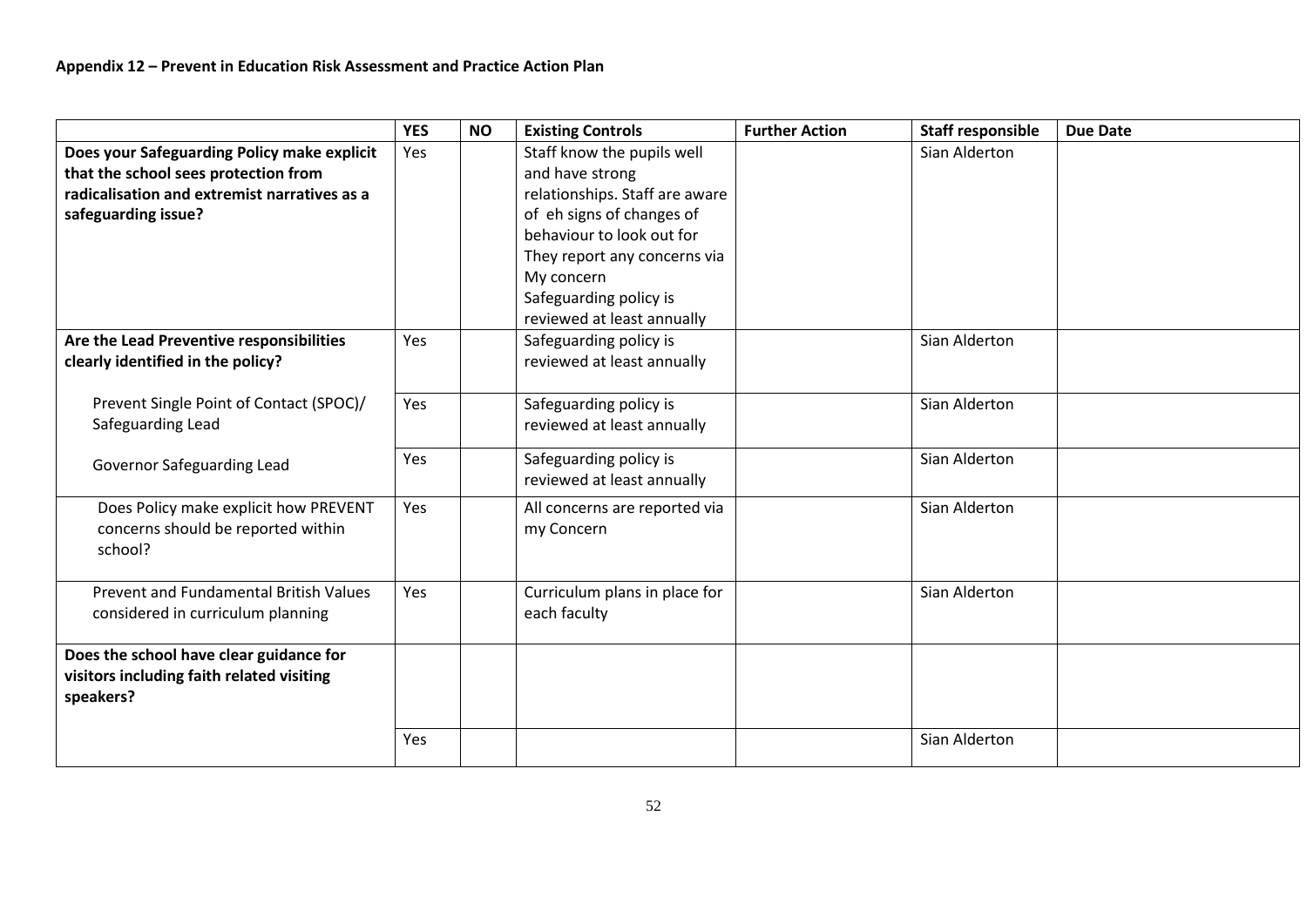| Checks for speakers/visitors to the<br>school?                                                                                                                     | Yes        |           |                         |                       | Sian Alderton            |                 |
|--------------------------------------------------------------------------------------------------------------------------------------------------------------------|------------|-----------|-------------------------|-----------------------|--------------------------|-----------------|
| Checks for premises use by externals?                                                                                                                              |            |           |                         |                       |                          |                 |
| Have ALL staff received appropriated training                                                                                                                      | Yes        |           |                         |                       | Sian Alderton            |                 |
| on PREVENT such as WRAP (Workshop to<br><b>Raise Awareness of PREVENT)?</b>                                                                                        |            |           |                         |                       |                          |                 |
| Does this include support staff?                                                                                                                                   | Yes        |           |                         |                       | Sian Alderton            |                 |
| Are there provisions for new staff<br>induction?                                                                                                                   |            |           |                         |                       |                          |                 |
| Have Governors received a Governor<br>PREVENT briefing?                                                                                                            | Yes        |           |                         |                       | Sian Alderton            |                 |
| Do all staff know what to do if they have a<br>PREVENT concern and to whom to report<br>it?                                                                        | Yes        |           |                         |                       | Sian Alderton            |                 |
|                                                                                                                                                                    | <b>YES</b> | <b>NO</b> | <b>Comment/Evidence</b> | <b>Further Action</b> | <b>Staff responsible</b> | <b>Due Date</b> |
| Does the E-Safety Policy refer to the<br>requirements of the Prevent guidance?                                                                                     |            |           |                         |                       |                          |                 |
| Appropriate filtering is in place to ensure<br>that staff and children are unable to access<br>unauthorised or extremist websites online<br>through school systems | Yes        |           |                         |                       | Phil Lewis               |                 |
| Protocols in place to manage the layout,<br>access and use of any space provided for the<br>purposes of prayer and Faith Facilities.                               | Yes        |           |                         |                       |                          |                 |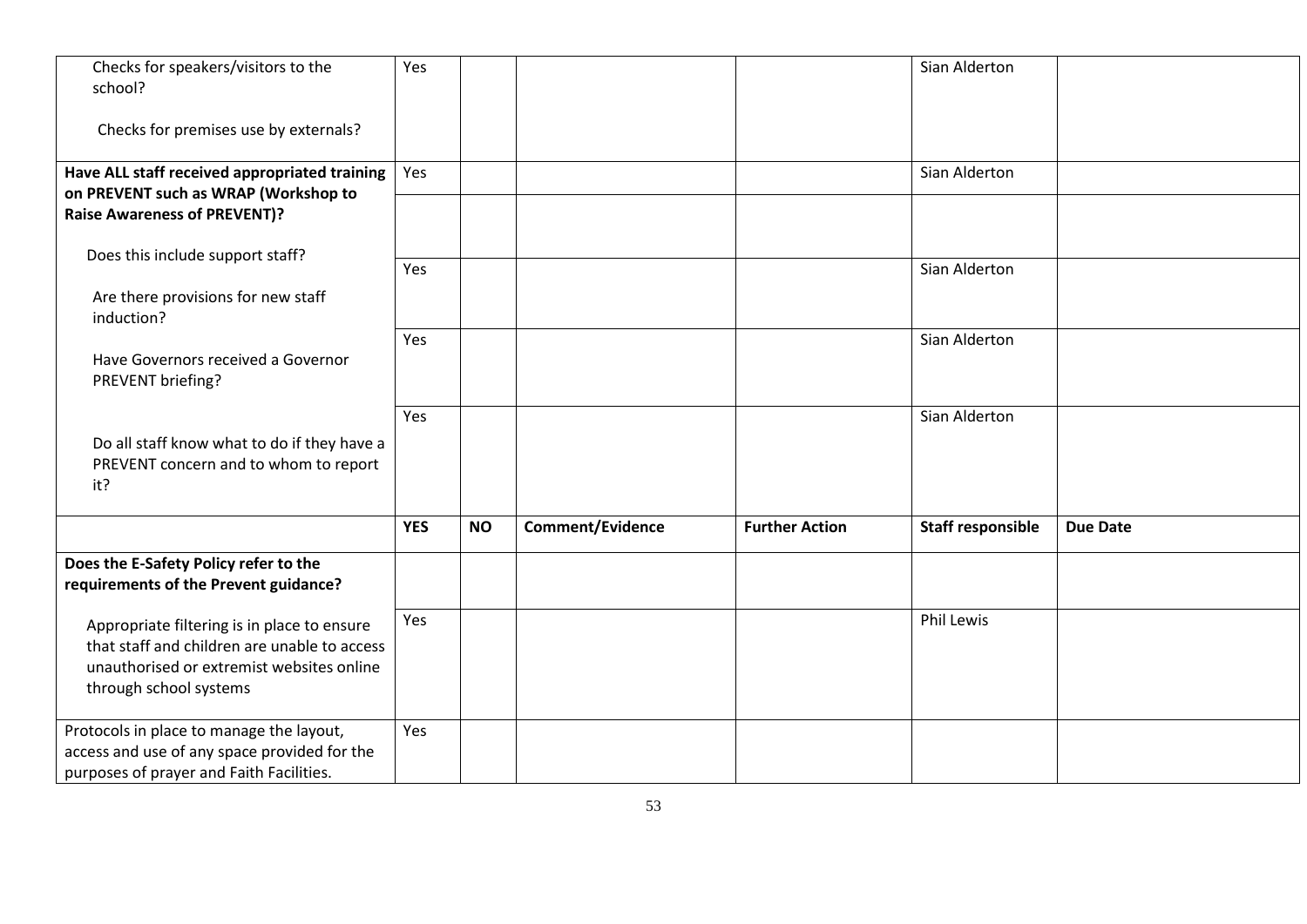| Clear guidance on governing the display of<br>materials internally at the school | Yes |  |  |  |
|----------------------------------------------------------------------------------|-----|--|--|--|
|                                                                                  |     |  |  |  |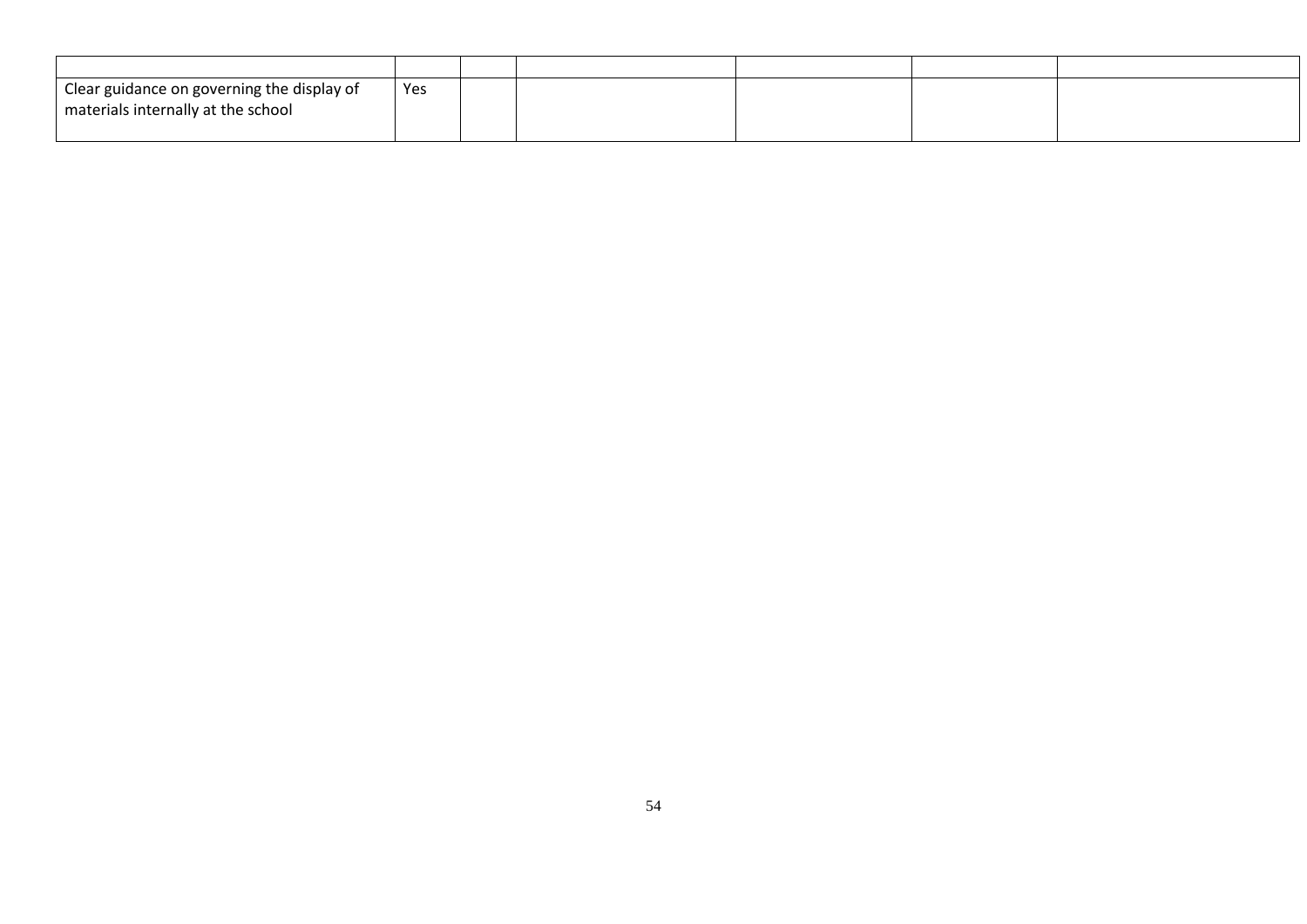## **Appendix 13 - Safeguarding procedures**

Since the end of September 2015 all safeguarding concerns have been logged via My Concern and we will continue to use this.

| <b>Child/Staff Raise Concerns</b>                                                       |
|-----------------------------------------------------------------------------------------|
| My Concern log completed                                                                |
| Relevant Staff informed-Form Tutor/ Class teacher/Achievement Coordinator/ SENCO/Wave 3 |
| mentor/ Deputy Head                                                                     |
| Parents informed unless inappropriate                                                   |
| Appropriate Agencies contacted                                                          |
| EHA/MARF instigated if necessary                                                        |
| Follow up meetings arranged                                                             |

#### **Logging a Concern about a Child's Safety and Welfare – all staff and visitors**

| Child's Name:                                  | d.o.b.<br>Yr. gp. |
|------------------------------------------------|-------------------|
|                                                |                   |
| Date:                                          | Time:             |
|                                                |                   |
| Adult's Name:                                  |                   |
|                                                |                   |
| Print                                          | Signature         |
| Position:                                      |                   |
| Note the reason(s) for recording the incident. |                   |